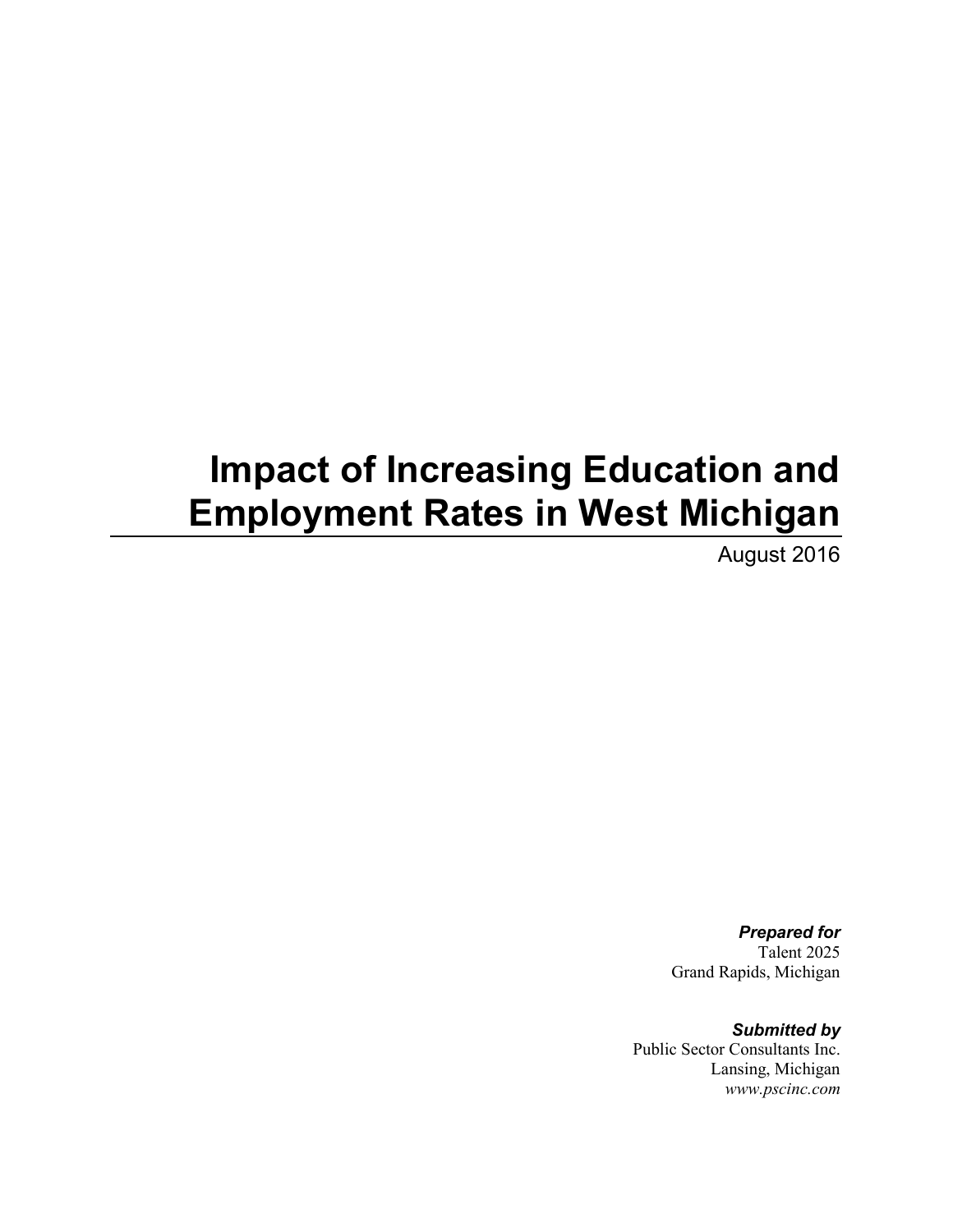# **Table of Contents**

| <b>Skills Gap.</b> | .34 |
|--------------------|-----|
|                    |     |
|                    |     |
|                    |     |
|                    |     |
|                    |     |
|                    |     |
|                    |     |
|                    |     |
|                    |     |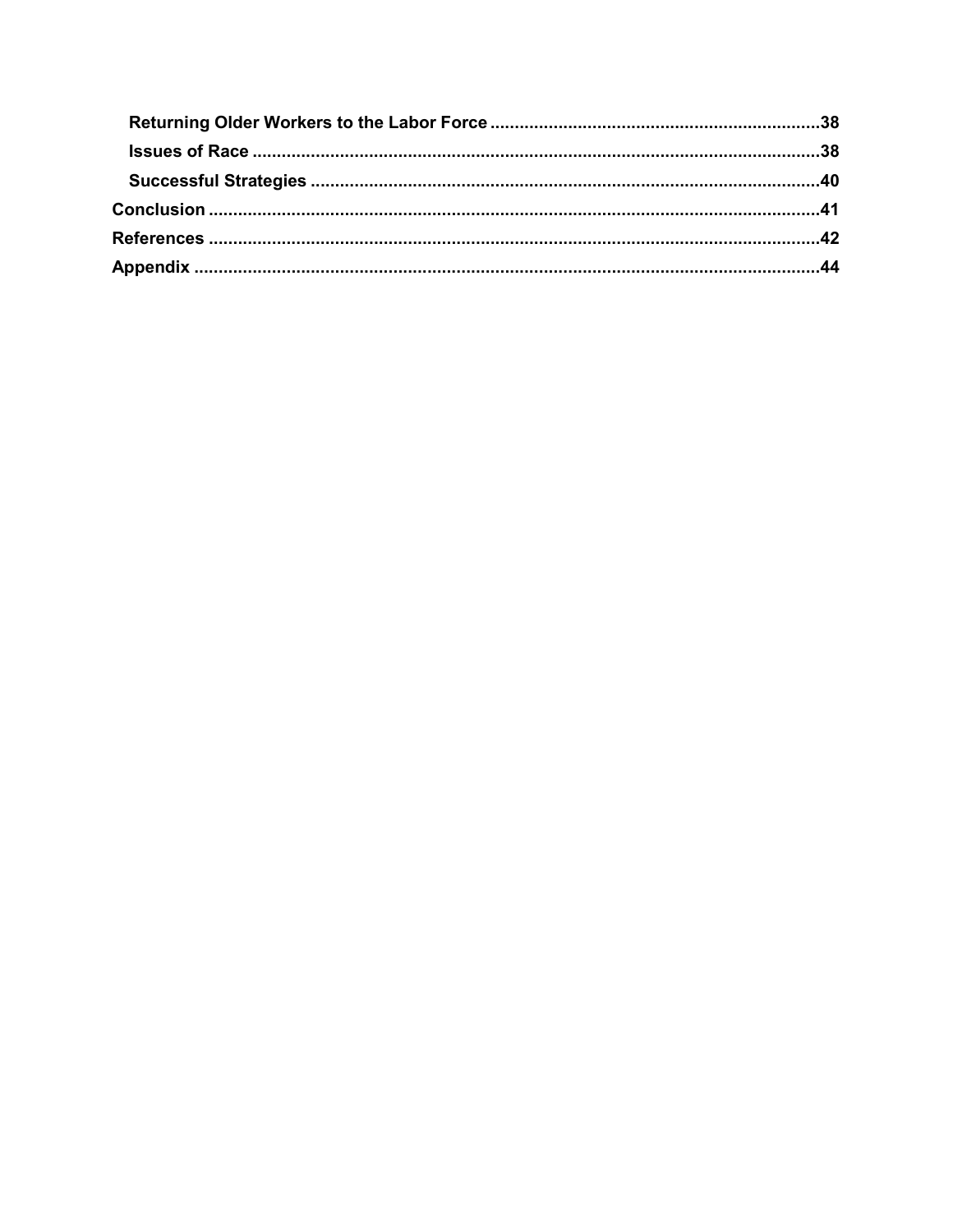Today, unemployment in West Michigan is below 4 percent, suggesting a very strong underlying economy, and the region ranks high in several national studies of growth and quality of life. However, West Michigan still faces significant challenges. A skills mismatch has left many employers struggling to fill positions, even while working-age adults cannot find work or fail to move into higher-paying positions. The need for talent in West Michigan will only increase over time due to age demographics. Regardless of these successes and challenges, the region must be more successful in producing highly skilled workers that meet employer needs if it is going to remain competitive.

While West Michigan has increased the percentage of adults with post-secondary education, it lags behind top performing communities in the country. This study, commissioned by Talent 2025, a nonprofit organization dedicated to increasing the quality and quantity of talent in West Michigan, seeks to measure the impact of moving these measures (labor force participation rate and educational attainment) for families, the economy, and state and local tax revenue.

West Michigan's business and community leaders have consistently sought to improve the region's economy and quality of life for its residents through collaboration and partnerships, and have often looked across the country to study top performing communities for leading practices that could be replicated in the region. In that vein, this report models what the region would look like if it were a top performer. Specifically, the report contains estimates of the additional income that workers in the region would earn if the region had the same employment rate and education attainment as the Hartford (Connecticut) Combined Statistical Area (CSA). The Hartford CSA is a top performer and has been identified as a region that is a good aspirational model for West Michigan.

To be clear, West Michigan is not striving to be Hartford. The two regions are distinct, and although they both have a significant share of their economy engaged in manufacturing, their industry clusters are very different. They are also in different parts of the country and face different economic challenges. However, Hartford does provide a means of grounding aspirational assumptions. West Michigan is striving to increase the talent of its workforce and the share of its population that is employed. The economy of the Hartford CSA is similar enough that it provides a framework for what West Michigan could achieve as a top performer. It provides a concrete example of an achievable goal for the region.

The findings of this study estimate that improving West Michigan's education and employment levels to those seen in a leading region would increase the area's income by \$3.7 billion (17 percent), or approximately \$1,700 per capita. This improved economic performance would help spur a virtuous cycle. With increased education and employment levels, fewer residents would rely on social welfare programs and more households would overcome their struggles to provide basic necessities, and instead earn enough to live more comfortable lives.

Alongside these benefits, the additional tax revenues generated through improved economic performance could be redirected to address remaining employment barriers, helping to spur additional growth. Simulations that raise both employment and education rates to the level of the Hartford CSA estimate an increase in tax revenue of \$170 million per year. Higher incomes would also reduce the region's reliance on social welfare programs; however, since most of the funding for these programs comes from the federal government, little of the savings could be redirected into the region.

This report also addresses the barriers the region faces in trying to match the Hartford CSA's level of employment and education. The analysis shows that employment rates for workers ages 56 to 65 are much lower in West Michigan than in Hartford, revealing a potential source of short-run talent for the Talent 2025 region. Other shorter-run strategies include addressing challenges with child care and transportation for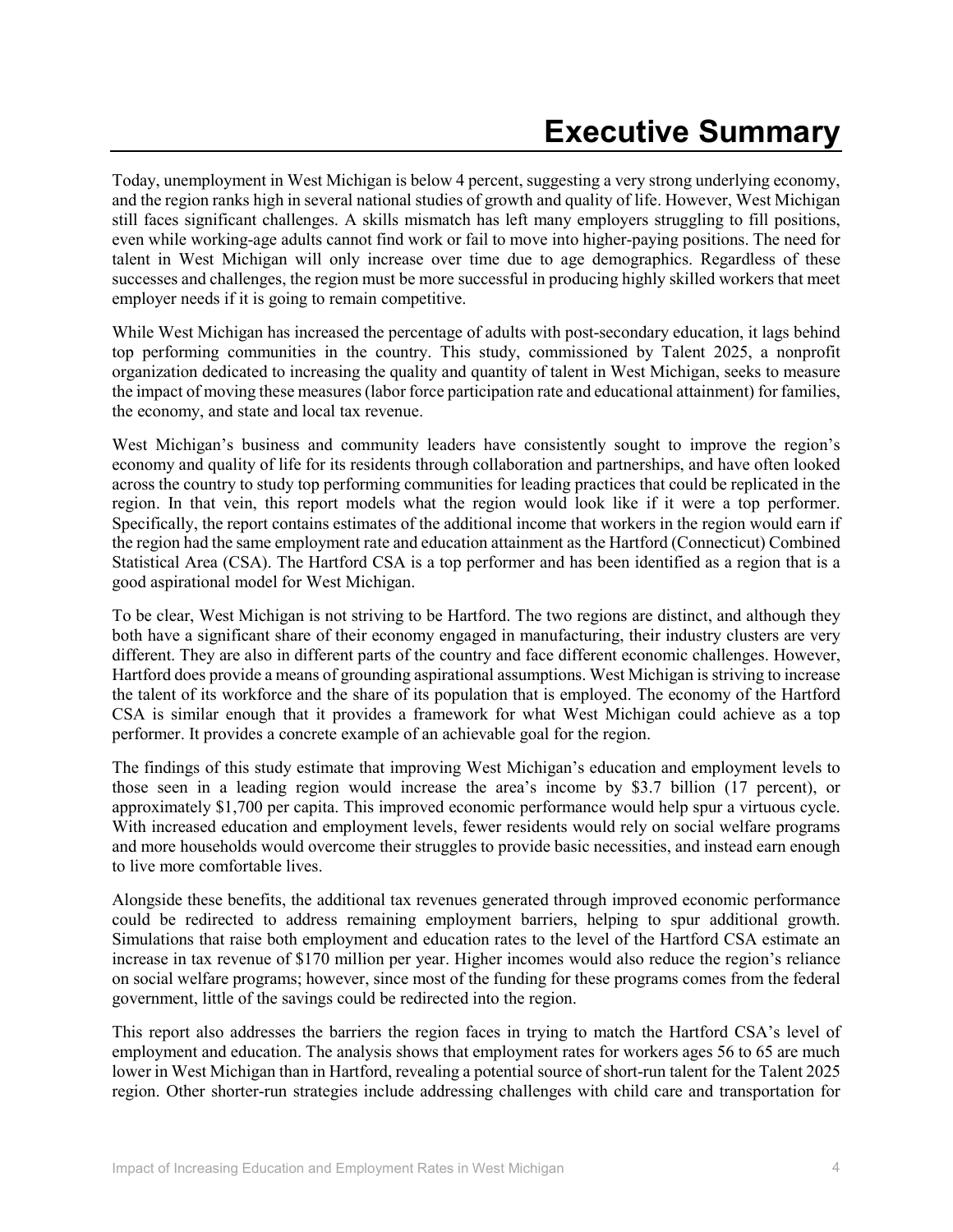low-income workers and better aligning education and training with industry needs. Over the longer run, increased investments in early childhood programs and improving the K–12 system are good strategies for addressing talent shortages.



Talent 2025 Region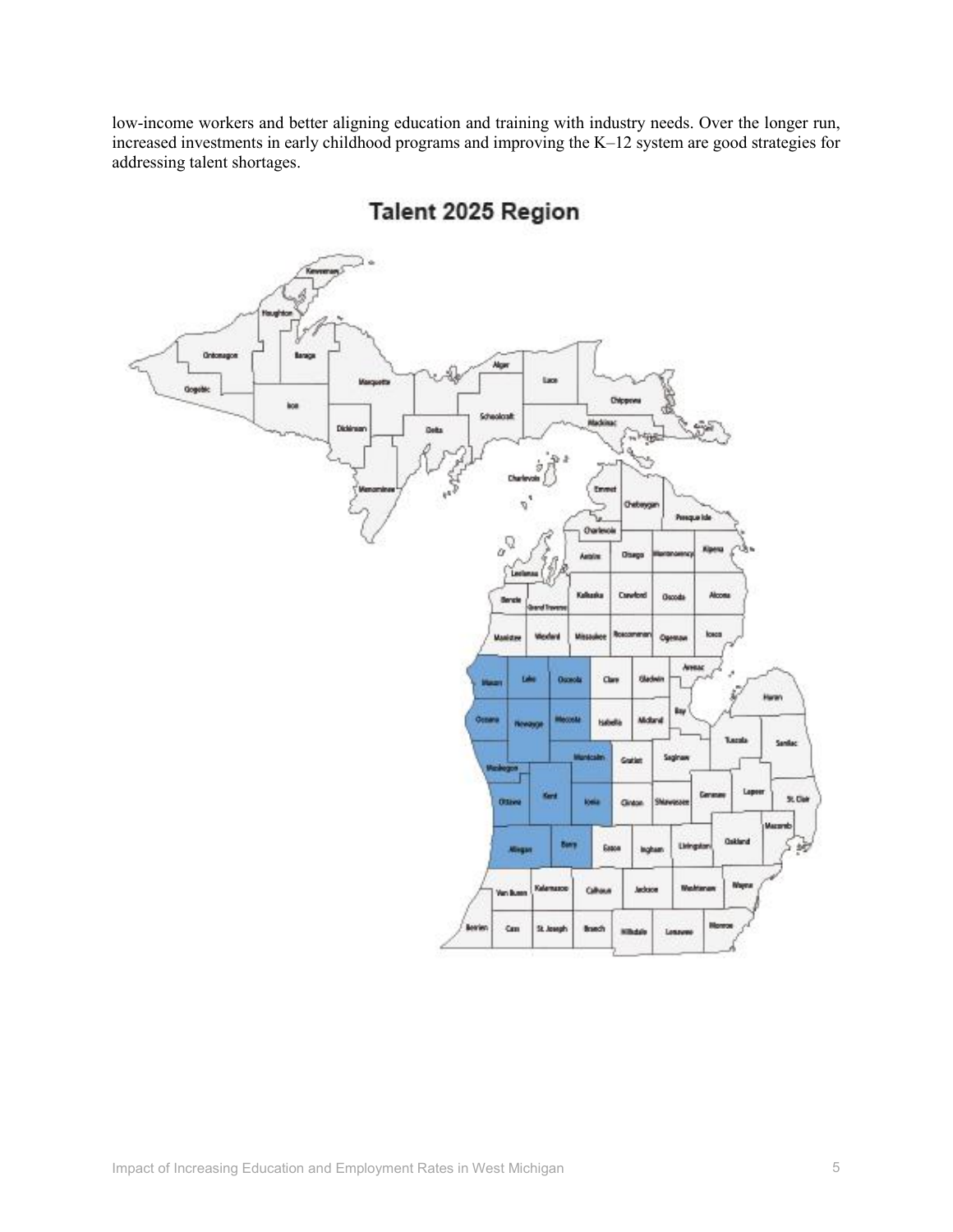A brief summary of the report's key findings is included below:

- The employment rate of the Grand Rapids CSA is 71.3 percent, slightly higher than the median CSA's value of 69.8 percent. The Grand Rapids CSA ranks  $59<sup>th</sup>$  out of 166 CSAs on this measure.
- With respect to education, 35.7 percent of the working-age population in the Grand Rapids CSA has an associate's degree or higher, compared to 34.8 percent for the median CSA. The Grand Rapids CSA ranks 76<sup>th</sup> on this measure.
- The Hartford CSA is used as a comparison region. In the Hartford CSA, 74.3 percent of the workingage population is employed, and 43.5 percent have an associate's degree or better, ranking 29<sup>th</sup> and 19<sup>th</sup> respectively on these measures.
- One striking difference between the Grand Rapids and Hartford CSAs is the share of the population ages 56 to 65 that is employed. Among men, 59 percent of this age cohort is employed in Grand Rapids compared to 71 percent in Hartford, while among women, the totals are 50 percent and 62 percent respectively. The lower employment rates for this age group in West Michigan suggests that people in this age bracket may be a promising source of new talent for West Michigan employers.
- Based on a simulation, if the Grand Rapids CSA had the same education and employment profile as the Hartford CSA, earnings in the region would be \$3.7 billion higher (17.3 percent), or approximately \$1,700 per person. This additional income would generate another \$250 million per year in tax revenues.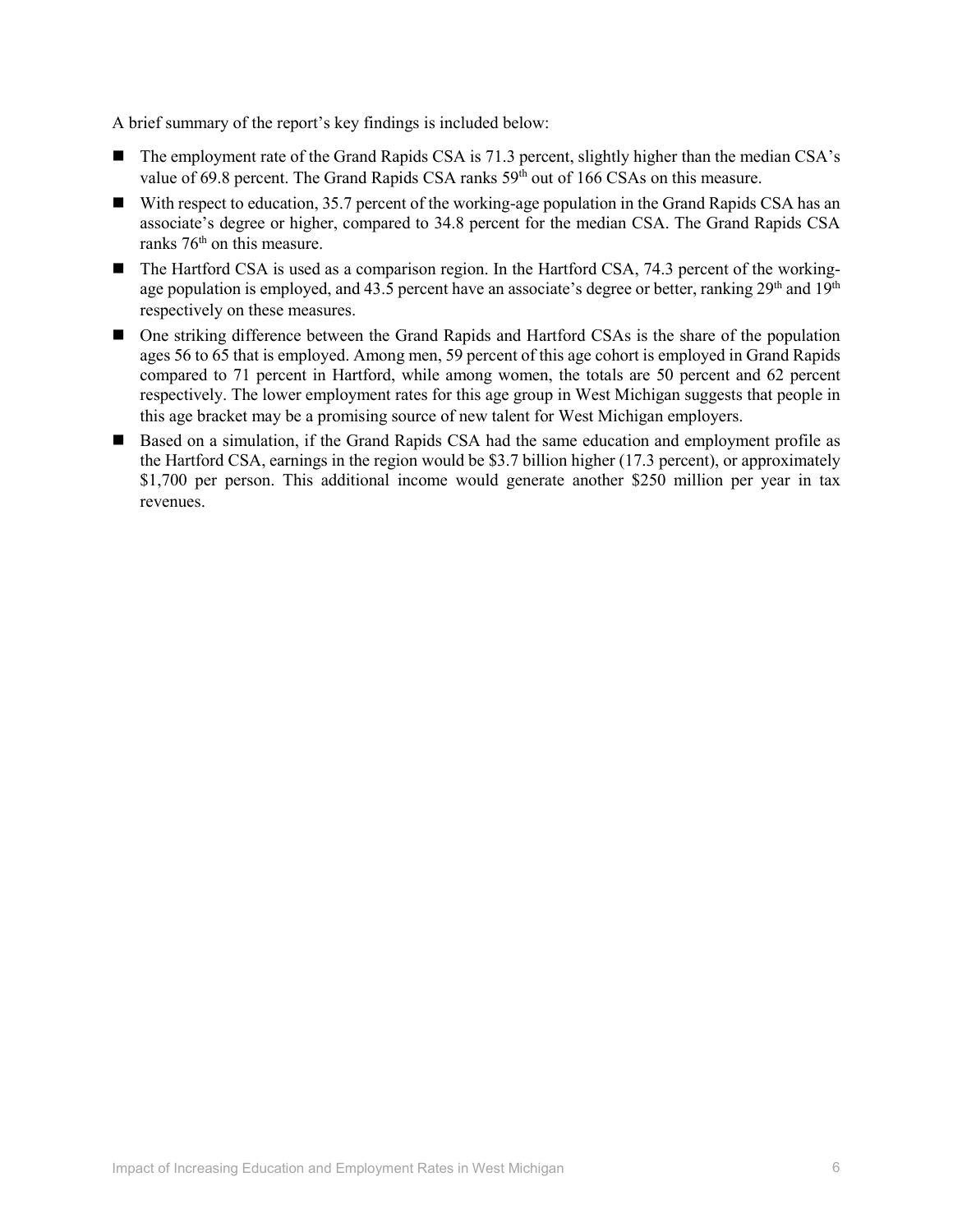## **OVERVIEW**

 $\overline{\phantom{a}}$ 

Talent 2025 is a CEO-led effort to make West Michigan a top 20 region in the United States. Its work is focused on dramatically improving the quality and quantity of the region's talent, since they recognize this will be one of the key drivers of regional prosperity. Talent is defined as a combination of knowledge, creativity, and entrepreneurship. A talented workforce is needed for economic growth; it is essential to the region's ability to be competitive in growing, attracting, and retaining businesses.

The Talent 2025 region consists of 13 West Michigan counties: Allegan, Barry, Ionia, Kent, Lake, Mason, Mecosta, Montcalm, Muskegon, Newaygo, Oceana, Osceola, and Ottawa. The region has a population of approximately 1.6 million and a workforce of 860,000. In some ways, the region is extremely successful. Its unemployment rate has been below 4 percent for eight consecutive months.<sup>1</sup> Quality of life, growth potential, and competitiveness are considered to be high. In recent rankings, Grand Rapids has been cited as a top 10 "emerging city" in the United States for global trade; West Michigan's economy was cited as the fifth-fastest growing in the United States; Grand Rapids was cited as the second-best place to live; and *Forbes* named Grand Rapids the best city for raising a family (The Right Place 2016).<sup>2</sup>

Despite these positive metrics, however, there is reason to believe that the region could do better. The region is not a top performer in some important metrics, including the percentage of the workforce employed, education levels, and median income. A mismatch between the skills needed by employers and the skills of West Michigan's workforce results in many employers reporting struggles to fill openings while at the same time many residents struggle to find work or struggle to move from low-paying jobs into higherpaying ones. The region's low unemployment rate does not include workers who are not actively seeking work. It is likely that many in West Michigan are not seeking employment because they do not feel there are jobs available to them.

There is little doubt that the region could be more prosperous if it did better on employment and education measures, but what does that really mean? This report seeks to provide a quantitative answer to that question. It identifies a top-performing region that shares some important characteristics with West Michigan, and then uses that region to estimate West Michigan's upside potential. The report also discusses the barriers the region needs to address to achieve this prosperity. These barriers include the aforementioned mismatch between the skills of the workforce and the needs of employers. West Michigan has many middleand upper-skill jobs that employers are struggling to fill. If West Michigan could move some of its lowerskilled workers into the middle-skills category and middle-skilled workers into the upper-skills category, many current employment vacancies could be filled and West Michigan workers would earn higher wages. The increase in skills would also result in higher tax revenues for the region and a reduced reliance on social welfare programs.

<sup>&</sup>lt;sup>1</sup> The unemployment rate cited in this statement is the rate for the Grand Rapids-Wyoming-Muskegon Combined Statistical Area.

<sup>&</sup>lt;sup>2</sup> We use the terms West Michigan and Talent 2025 region interchangeably in this report.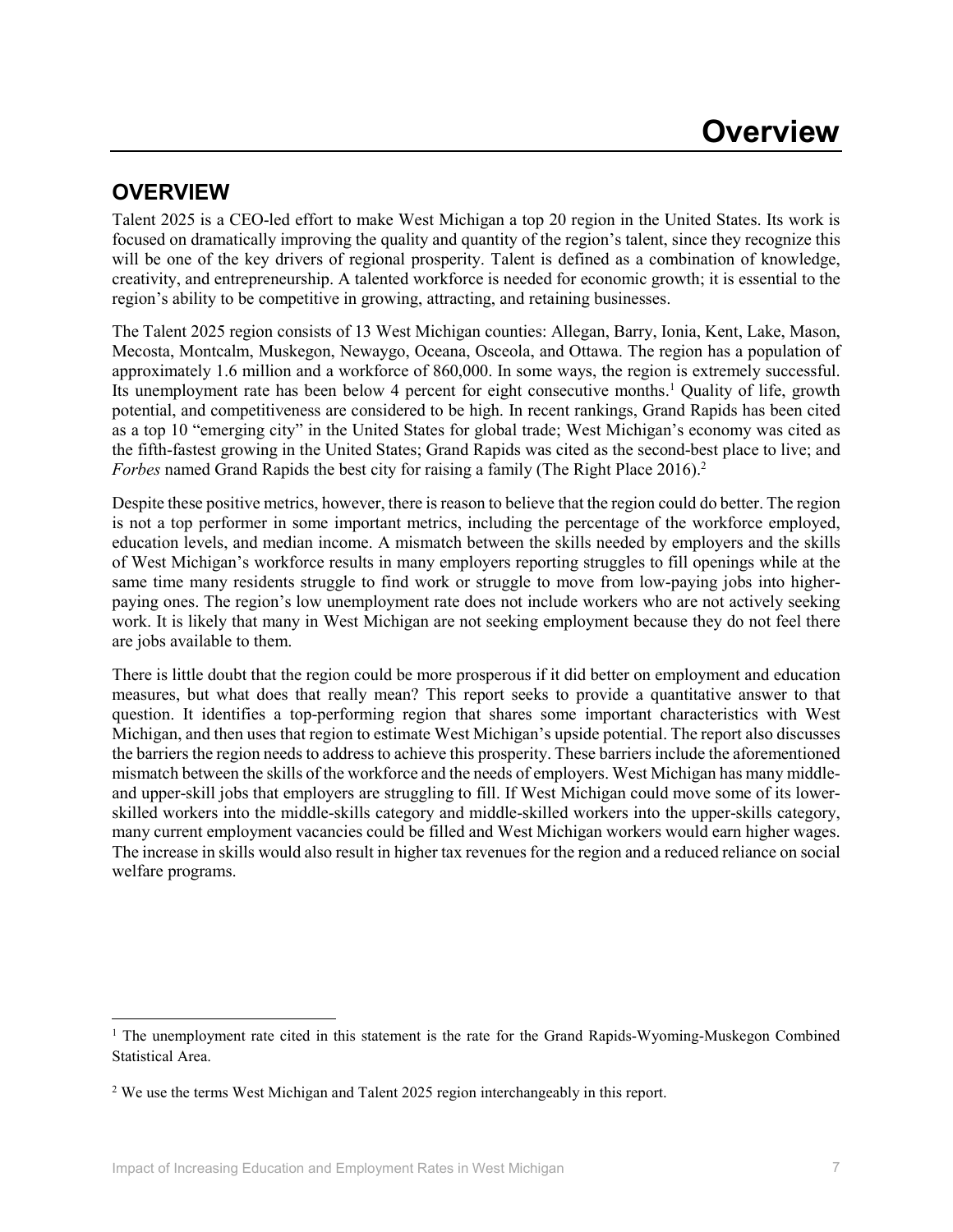## **HOW DOES WEST MICHIGAN RANK?**

As noted, West Michigan performs very well on some metrics. At less than 4 percent, the region's unemployment rate is below the level that economists generally consider to indicate full employment.<sup>3</sup> There are drawbacks to the unemployment rate measure, however. A person who is not employed and not actively seeking work is not included in the rate. Of course, sometimes this is appropriate. Homemakers and retirees often actively choose not to participate in the workforce, and those who make that choice should not be counted with those who are seeking work but cannot find it. Some individuals would work if they thought jobs were available for them, but an unsuccessful job search has left them discouraged, and they have stopped looking. These discouraged workers are not counted in the official unemployment rate, and are often referred to as "marginally attached" to the labor force. The rate also does not capture workers who are working part-time but would like to be working full-time, or who may be underemployed given their skill set.

The impact of these factors can be significant. The Bureau of Labor Statistics' standard definition of unemployment is called U-3. An alternate unemployment measure, U-6, includes the total number of people unemployed under the U-3 definition, plus marginally attached workers (those who have stopped looking for work), plus the total employed part-time for economic reasons (meaning the workers would prefer fulltime work). For the second quarter of 2015 through the first quarter of 2016, Michigan's official unemployment rate (U-3) was 5.2 percent, while its U-6 rate was 11.2 percent. Michigan's U-3 rate suggests that only 1 in 20 workers is unemployed, while the U-6 rate suggests significantly more labor market stress. The U-6 rate is not available on a regional level, so a comparable figure for West Michigan is not available (Bureau of Labor Statistics 2016). However, we can surmise that things are similar in West Michigan and that the U-6 rate would likely be significantly higher than the U-3 rate.

In this study, we use three metrics to assess regional success: the employment rate, defined as the share of the working-age population (ages 20 to 64) currently employed; the average education level of the community; and worker wages. We looked at these metrics for all U.S. Combined Statistical Areas (CSAs). CSAs are two or more adjacent metropolitan and micropolitan statistical areas that have a substantial sharing of employment between them (U.S. Census Bureau 2016a). A metropolitan area has an urban core area with more than 50,000 people, while a micropolitan area has an urban core area with 10,000 to 50,000 people.

The Census Bureau has defined 166 CSAs for the United States. To measure the relative education of a CSA's population, we used the percentage of the population 25 years of age and older with an associate's degree. To measure income, we used the median wage for workers. We used the Grand Rapids-Wyoming-Muskegon CSA (hereafter referred to as the Grand Rapids CSA) as a proxy for the Talent 2025 region. We used data from the five-year 2014 American Community Survey (ACS) extracted using the Census Bureau's American FactFinder tool (U.S. Census Bureau 2016b).

Based on these metrics the performance of the Grand Rapids CSA is better than average, but it is not a top performer (see Exhibit 1). The 2014 population of the Grand Rapids CSA was 826,358, ranking 38<sup>th</sup> biggest, while the median population of the CSAs was 319,593. The share of the working-age population employed in Grand Rapids was 71.3 percent, above the median CSA rate of 69.8 percent. However, this rate is well below the average 79.6 percent rate of the top 15 CSAs. The Grand Rapids CSA ranks 59<sup>th</sup> best on this measure. Similarly, the share of the population with an associate's degree or better in the Grand Rapids CSA exceeds the median rate, but is well below the rate for the top 15 categories, and ranks 76<sup>th</sup> best. Finally, the median income of workers in Grand Rapids is approximately equal to the median income among

 $\overline{\phantom{a}}$ 

<sup>&</sup>lt;sup>3</sup> There is no single agreed upon unemployment rate indicating full employment. However, the range is generally accepted by economists to be between 4 and 6 percent.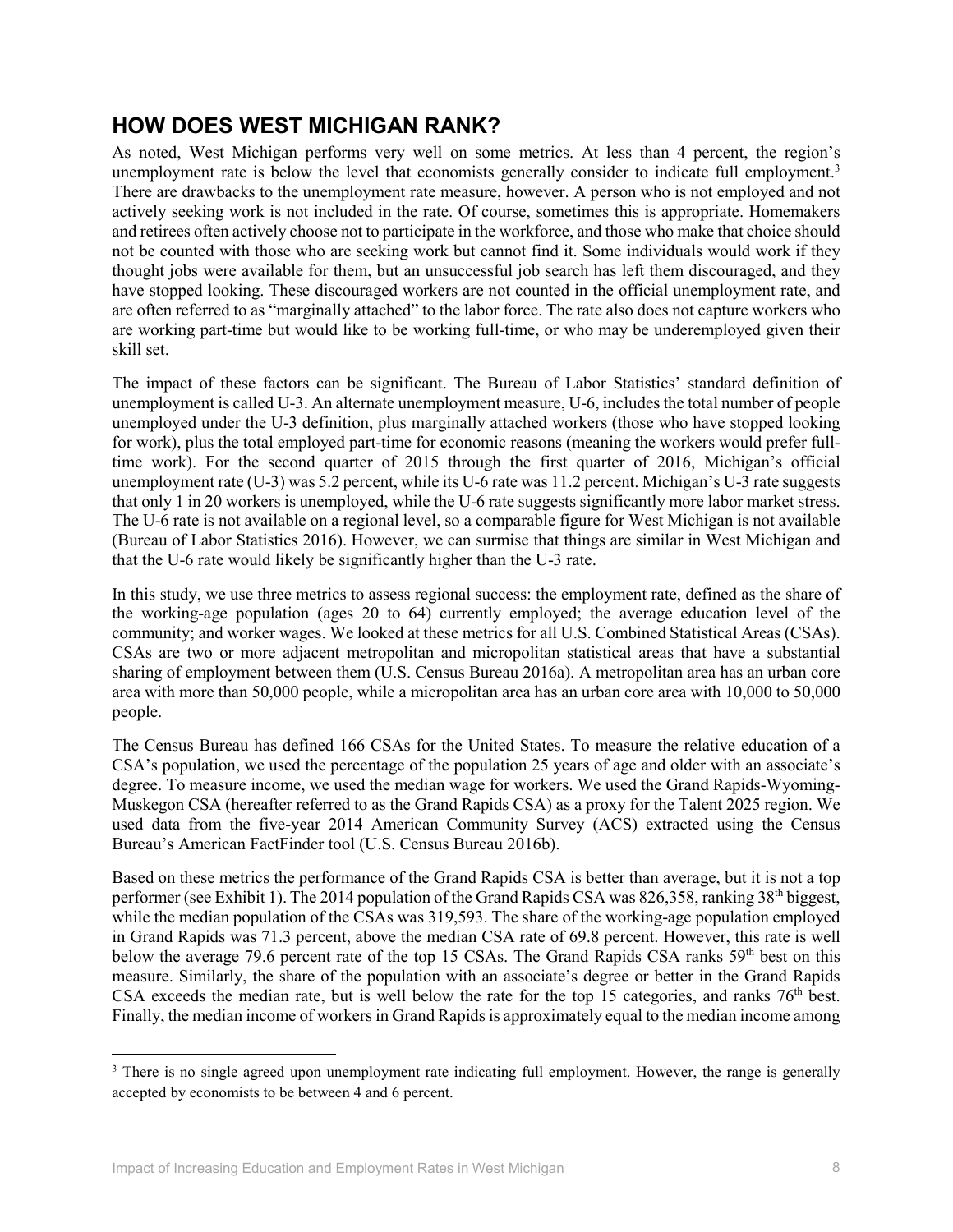all CSAs and is only three-quarters of the income of the top 15 CSAs. Income comparisons between CSAs are a bit problematic because they are also impacted by the cost of living of the respective areas.

We also ranked the CSAs based on a combination of their employment and education rankings. We did this by averaging those two rankings among the CSAs. Based on this metric, the Grand Rapids CSA ranks 60<sup>th</sup>, just out of the top third and in the second quintile.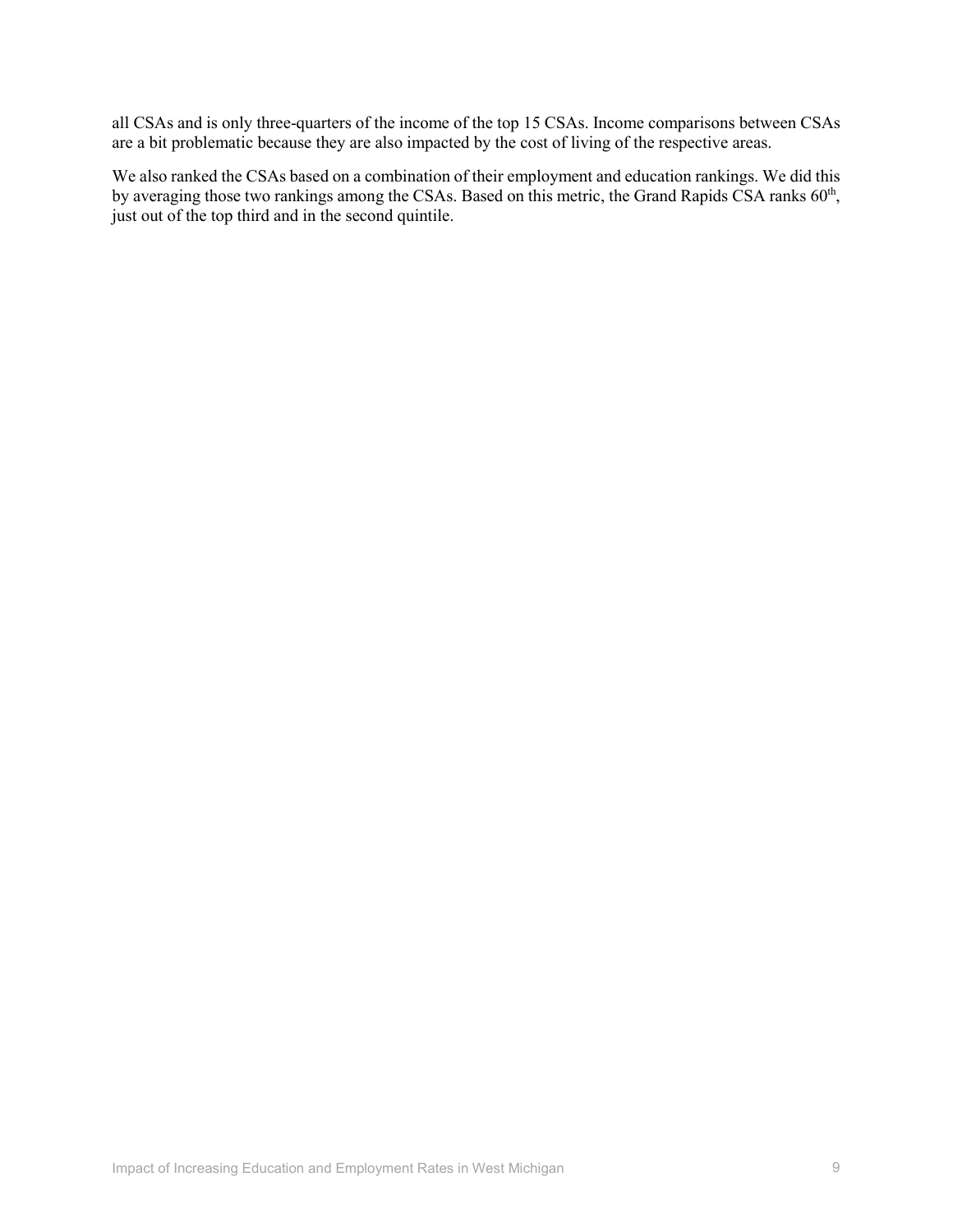#### **EXHIBIT 1.** 2014 Population, Employment, and Income for Combined Statistical Areas, Sorted by Combined Education and Employment Rank

|                                                               | <b>Average Rank</b><br><b>Education and</b><br><b>Employment</b> | <b>Employment</b><br>Population<br>Age<br>20 to 64 |      |       |                |                       |                |                                 |                |
|---------------------------------------------------------------|------------------------------------------------------------------|----------------------------------------------------|------|-------|----------------|-----------------------|----------------|---------------------------------|----------------|
| <b>Combined Statistical Area</b>                              | Rank                                                             | Ages<br>20 to 64                                   | Rank | Rate  | Rank           | % Assoc.<br>or Higher | Rank           | Median<br>Income<br>For Workers | Rank           |
| Grand Rapids-Wyoming-Muskegon, MI CSA                         | 60                                                               | 826,358                                            | 38   | 71.3% | 59             | 35.7%                 | 76             | \$27,118                        | 84             |
| <b>Median</b>                                                 |                                                                  | 319,593                                            |      | 69.8% |                | 34.8%                 |                | \$27,120                        |                |
| <b>Average Top 15 in Each Category</b>                        |                                                                  | 5,181,552                                          |      | 79.6% |                | 48.0%                 |                | \$35,295                        |                |
|                                                               |                                                                  |                                                    |      |       |                |                       |                |                                 |                |
| Fargo-Wahpeton, ND-MN CSA                                     | $\mathbf{1}$                                                     | 150,009                                            | 116  | 83.2% | $\mathbf{1}$   | 48.0%                 | 6              | \$29,534                        | 61             |
| <b>Edwards-Glenwood Springs, CO CSA</b>                       | $\overline{2}$                                                   | 81,651                                             | 147  | 80.5% | $\overline{4}$ | 48.8%                 | $\overline{4}$ | \$33,456                        | 10             |
| <b>Cedar Rapids-Iowa City, IA CSA</b>                         | 3                                                                | 256,252                                            | 94   | 79.7% | 5              | 46.4%                 | 11             | \$31,534                        | 27             |
| Minneapolis-St. Paul, MN-WI CSA                               | 3                                                                | 2,302,822                                          | 14   | 79.4% | $\overline{7}$ | 47.7%                 | 9              | \$36,351                        | 5              |
| <b>Lincoln-Beatrice, NE CSA</b>                               | 5                                                                | 202,421                                            | 105  | 79.2% | 8              | 45.9%                 | 13             | \$27,104                        | 85             |
| Madison-Janesville-Beloit, WI CSA                             | 5                                                                | 523,468                                            | 58   | 78.9% | 9              | 46.2%                 | 12             | \$31,377                        | 30             |
| Rochester-Austin, MN CSA                                      | 5                                                                | 144,732                                            | 121  | 82.3% | $\overline{2}$ | 43.5%                 | 19             | \$34,486                        | 8              |
| Des Moines-Ames-West Des Moines, IA CSA                       | 8                                                                | 450.808                                            | 62   | 79.5% | 6              | 45.1%                 | 16             | \$32,829                        | 13             |
| Washington-Baltimore-Arlington, DC-MD-VA-<br><b>WV-PA CSA</b> | 8                                                                | 5,822,587                                          | 4    | 75.9% | 19             | 48.9%                 | 3              | \$43,023                        | $\mathbf{1}$   |
| Denver-Aurora, CO CSA                                         | 10                                                               | 2,009,800                                          | 16   | 76.1% | 18             | 47.8%                 | $\overline{7}$ | \$35,132                        | $\overline{7}$ |
| <b>Steamboat Springs-Craig, CO CSA</b>                        | 11                                                               | 23,702                                             | 166  | 78.4% | 13             | 44.9%                 | 17             | \$30,062                        | 52             |
| Boston-Worcester-Providence, MA-RI-NH-CT<br><b>CSA</b>        | 12                                                               | 4,924,467                                          | 6    | 75.1% | 21             | 46.9%                 | 10             | \$37,296                        | 4              |
| Portland-Lewiston-South Portland, ME CSA                      | 13                                                               | 381,119                                            | 76   | 76.6% | 16             | 43.2%                 | 23             | \$31,019                        | 32             |
| Mankato-New Ulm-North Mankato, MN CSA                         | 14                                                               | 74,291                                             | 151  | 82.3% | $\overline{2}$ | 39.8%                 | 38             | \$26,147                        | 114            |
| <b>Omaha-Council Bluffs-Fremont, NE-IA CSA</b>                | 15                                                               | 549,591                                            | 56   | 78.5% | 12             | 41.1%                 | 30             | \$31,678                        | 24             |
| Hartford-West Hartford, CT CSA                                | 16                                                               | 900,281                                            | 35   | 74.3% | 29             | 43.5%                 | 19             | \$38,208                        | 2              |
| Raleigh-Durham-Chapel Hill, NC CSA                            | 17                                                               | 1,229,387                                          | 29   | 72.3% | 42             | 47.8%                 | $\overline{7}$ | \$32,390                        | 16             |
| <b>Bloomington-Pontiac, IL CSA</b>                            | 18                                                               | 139,677                                            | 123  | 74.6% | 26             | 42.9%                 | 26             | \$29,998                        | 56             |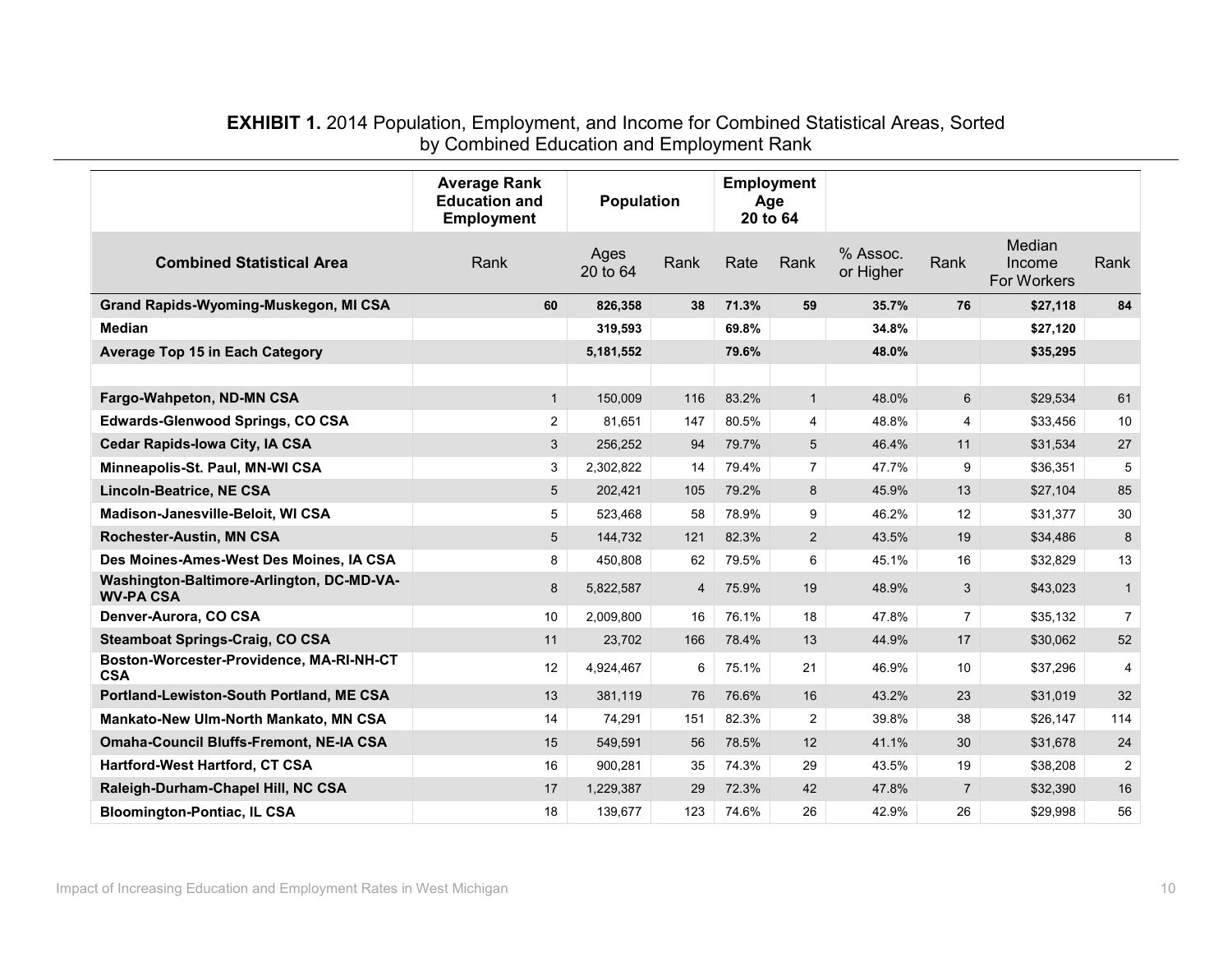|                                                             | <b>Average Rank</b><br><b>Education and</b><br><b>Employment</b> | <b>Population</b> |             | <b>Employment</b><br>Age<br>20 to 64 |      |                       |              |                                 |                |
|-------------------------------------------------------------|------------------------------------------------------------------|-------------------|-------------|--------------------------------------|------|-----------------------|--------------|---------------------------------|----------------|
| <b>Combined Statistical Area</b>                            | Rank                                                             | Ages<br>20 to 64  | Rank        | Rate                                 | Rank | % Assoc.<br>or Higher | Rank         | Median<br>Income<br>For Workers | Rank           |
| Columbia-Moberly-Mexico, MO CSA                             | 19                                                               | 137,648           | 125         | 72.8%                                | 39   | 45.5%                 | 15           | \$25,283                        | 136            |
| Savannah-Hinesville-Statesboro, GA CSA                      | 20                                                               | 5,229,740         | 5           | 71.8%                                | 50   | 48.6%                 | 5            | \$26,225                        | 107            |
| San Jose-San Francisco-Oakland, CA CSA                      | 21                                                               | 1,341,695         | 27          | 74.4%                                | 28   | 41.3%                 | 28           | \$26,225                        | 107            |
| Kansas City-Overland Park-Kansas City, MO-<br><b>KS CSA</b> | 22                                                               | 1,429,129         | 24          | 74.7%                                | 24   | 40.4%                 | 35           | \$31,905                        | 20             |
| Albany-Schenectady, NY CSA                                  | 23                                                               | 710,432           | 45          | 73.6%                                | 33   | 42.7%                 | 27           | \$33,167                        | 12             |
| Eau Claire-Menomonie, WI CSA                                | 24                                                               | 125.539           | 133         | 76.8%                                | 15   | 38.7%                 | 47           | \$25,235                        | 137            |
| Appleton-Oshkosh-Neenah, WI CSA                             | 25                                                               | 240,810           | 99          | 78.6%                                | 11   | 37.9%                 | 53           | \$31,795                        | 23             |
| Rochester-Batavia-Seneca Falls, NY CSA                      | 26                                                               | 705,097           | 46          | 72.2%                                | 46   | 43.4%                 | 22           | \$30,663                        | 40             |
| Sioux City-Vermillion, IA-SD-NE CSA                         | 27                                                               | 2,769,204         | 13          | 71.6%                                | 55   | 45.8%                 | 14           | \$26,225                        | 107            |
| Milwaukee-Racine-Waukesha, WI CSA                           | 28                                                               | 1,220,298         | 30          | 74.5%                                | 27   | 39.0%                 | 43           | \$31,879                        | 21             |
| Chicago-Naperville, IL-IN-WI CSA                            | 29                                                               | 6,009,937         | 3           | 72.0%                                | 48   | 41.3%                 | 28           | \$33,907                        | 9              |
| New York-Newark, NY-NJ-CT-PA CSA                            | 30                                                               | 14,321,861        | $\mathbf 1$ | 71.5%                                | 58   | 43.4%                 | 21           | \$37,691                        | $\mathfrak{S}$ |
| Rapid City-Spearfish, SD CSA                                | 31                                                               | 96,708            | 142         | 75.8%                                | 20   | 37.5%                 | 60           | \$26,312                        | 106            |
| Salt Lake City-Provo-Orem, UT CSA                           | 32                                                               | 1,745,587         | 18          | 72.6%                                | 40   | 39.2%                 | 42           | \$30,791                        | 37             |
| Dallas-Fort Worth, TX-OK CSA                                | 33                                                               | 4,282,151         | 8           | 73.8%                                | 30   | 37.8%                 | 56           | \$32,521                        | 14             |
| Buffalo-Cheektowaga, NY CSA                                 | 34                                                               | 727,094           | 44          | 71.6%                                | 55   | 40.6%                 | 34           | \$30,823                        | 36             |
| Pittsburgh-New Castle-Weirton, PA-OH-WV<br><b>CSA</b>       | 34                                                               | 1,590,654         | 20          | 72.2%                                | 46   | 39.0%                 | 43           | \$31,293                        | 31             |
| Cincinnati-Wilmington-Maysville, OH-KY-IN<br><b>CSA</b>     | 36                                                               | 1,311,166         | 28          | 72.5%                                | 41   | 38.0%                 | 51           | \$31,828                        | 22             |
| Ithaca-Cortland, NY CSA                                     | 36                                                               | 93.822            | 143         | 69.1%                                | 90   | 51.3%                 | 2            | \$25,693                        | 126            |
| Pullman-Moscow, WA-ID CSA                                   | 38                                                               | 51,449            | 162         | 68.6%                                | 95   | 54.1%                 | $\mathbf{1}$ | \$14,823                        | 166            |
| Green Bay-Shawano, WI CSA                                   | 39                                                               | 212,453           | 104         | 76.6%                                | 16   | 34.7%                 | 84           | \$30,328                        | 46             |
| Atlanta-Athens-Clarke County-Sandy<br>Springs, GA CSA       | 40                                                               | 3,730,996         | 11          | 70.4%                                | 73   | 41.1%                 | 30           | \$31,662                        | 25             |
| <b>Columbus-Marion-Zanesville, OH CSA</b>                   | 40                                                               | 1,437,356         | 23          | 72.3%                                | 42   | 37.4%                 | 61           | \$31,615                        | 26             |
| Portland-Vancouver-Salem, OR-WA CSA                         | 40                                                               | 1,835,756         | 17          | 70.5%                                | 71   | 40.9%                 | 32           | \$30,498                        | 45             |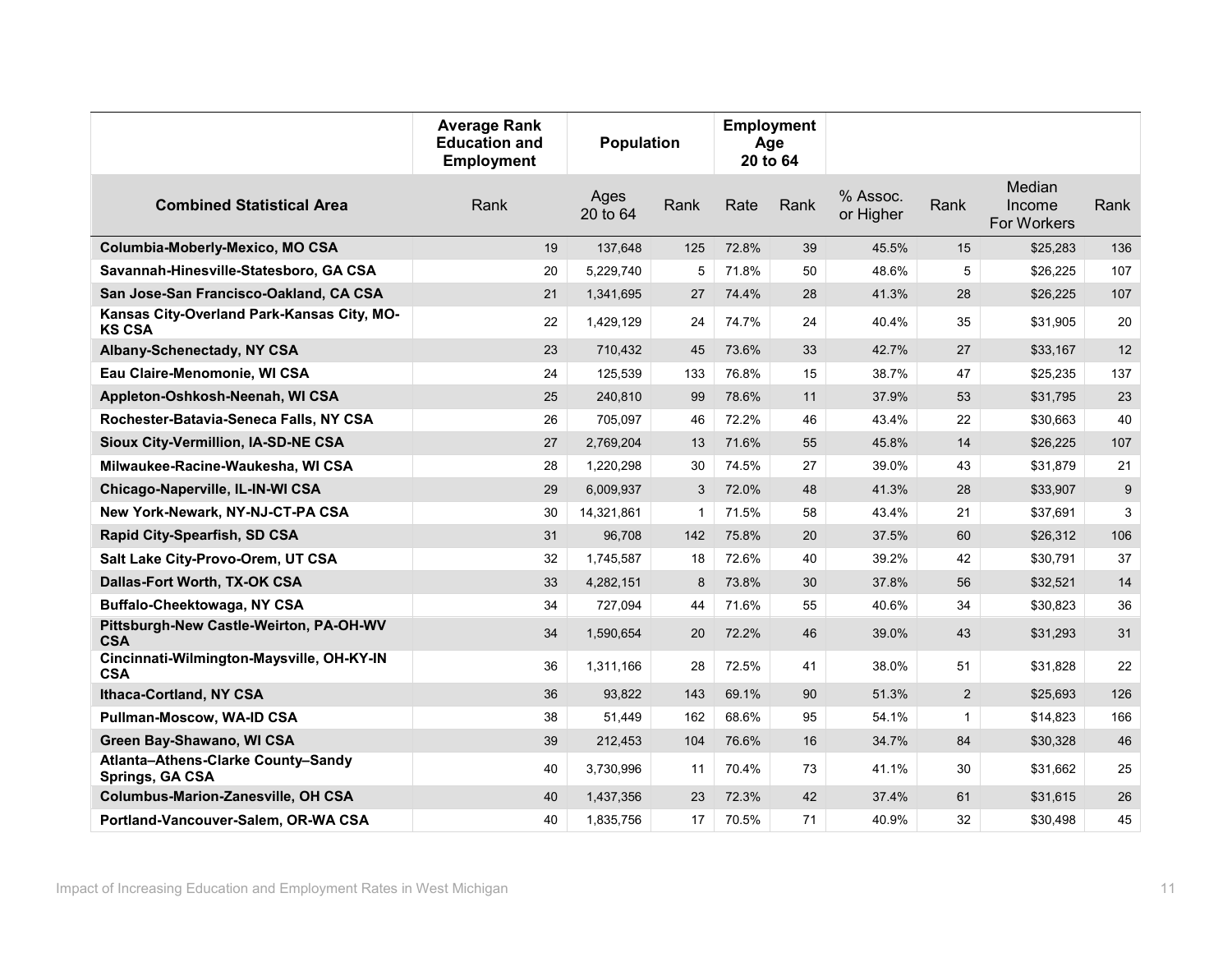|                                                              | <b>Average Rank</b><br><b>Education and</b><br><b>Employment</b> | <b>Population</b> |                | <b>Employment</b><br>Age<br>20 to 64 |      |                       |      |                                 |      |
|--------------------------------------------------------------|------------------------------------------------------------------|-------------------|----------------|--------------------------------------|------|-----------------------|------|---------------------------------|------|
| <b>Combined Statistical Area</b>                             | Rank                                                             | Ages<br>20 to 64  | Rank           | Rate                                 | Rank | % Assoc.<br>or Higher | Rank | Median<br>Income<br>For Workers | Rank |
| <b>Syracuse-Auburn, NY CSA</b>                               | 43                                                               | 442,677           | 64             | 70.5%                                | 71   | 40.8%                 | 33   | \$31,487                        | 28   |
| <b>Charlotte-Concord, NC-SC CSA</b>                          | 44                                                               | 1,488,707         | 21             | 71.2%                                | 62   | 39.0%                 | 43   | \$30,935                        | 33   |
| Nashville-Davidson-Murfreesboro, TN CSA                      | 44                                                               | 1,138,161         | 31             | 72.3%                                | 42   | 36.7%                 | 63   | \$30,520                        | 44   |
| Philadelphia-Reading-Camden, PA-NJ-DE-MD<br><b>CSA</b>       | 46                                                               | 4,293,706         | $\overline{7}$ | 71.0%                                | 64   | 39.0%                 | 43   | \$35,404                        | 6    |
| Indianapolis-Carmel-Muncie, IN CSA                           | 47                                                               | 1,386,276         | 25             | 72.3%                                | 42   | 36.6%                 | 66   | \$30,777                        | 39   |
| Springfield-Jacksonville-Lincoln, IL CSA                     | 47                                                               | 418,922           | 67             | 70.6%                                | 69   | 39.7%                 | 39   | \$30,629                        | 41   |
| Wausau-Stevens Point-Wisconsin Rapids, WI<br><b>CSA</b>      | 47                                                               | 181,519           | 108            | 78.1%                                | 14   | 33.6%                 | 94   | \$29,096                        | 67   |
| Wichita-Arkansas City-Winfield, KS CSA                       | 50                                                               | 389,424           | 73             | 73.6%                                | 33   | 35.5%                 | 77   | \$30,181                        | 50   |
| Davenport-Moline, IA-IL CSA                                  | 51                                                               | 275,884           | 90             | 74.7%                                | 24   | 34.5%                 | 87   | \$30,535                        | 43   |
| Harrisburg-York-Lebanon, PA CSA                              | 52                                                               | 732,071           | 43             | 75.0%                                | 23   | 33.0%                 | 96   | \$32,245                        | 18   |
| Asheville-Brevard, NC CSA                                    | 53                                                               | 271,340           | 91             | 69.7%                                | 84   | 40.0%                 | 37   | \$26,104                        | 115  |
| Lansing-East Lansing-Owosso, MI CSA                          | 54                                                               | 326,482           | 82             | 69.5%                                | 85   | 39.7%                 | 39   | \$25,357                        | 133  |
| South Bend-Elkhart-Mishawaka, IN-MI CSA                      | 54                                                               | 104,114           | 140            | 78.8%                                | 10   | 30.9%                 | 114  | \$26,225                        | 107  |
| <b>Houston-The Woodlands, TX CSA</b>                         | 56                                                               | 3,880,377         | 9              | 71.7%                                | 52   | 35.8%                 | 74   | \$32,266                        | 17   |
| Peoria-Canton, IL CSA                                        | 56                                                               | 243,105           | 97             | 72.0%                                | 48   | 35.5%                 | 78   | \$30,868                        | 35   |
| Lexington-Fayette-Richmond-Frankfort, KY<br><b>CSA</b>       | 58                                                               | 435,111           | 65             | 70.1%                                | 77   | 37.9%                 | 53   | \$26,535                        | 101  |
| St. Louis-St. Charles-Farmington, MO-IL CSA                  | 59                                                               | 188,244           | 107            | 71.8%                                | 50   | 35.2%                 | 81   | \$30,791                        | 37   |
| Grand Rapids-Wyoming-Muskegon, MI CSA                        | 60                                                               | 826,358           | 38             | 71.3%                                | 59   | 35.7%                 | 76   | \$27,118                        | 84   |
| Lubbock-Levelland, TX CSA                                    | 61                                                               | 190,989           | 106            | 73.3%                                | 37   | 32.8%                 | 100  | \$23,264                        | 152  |
| Oklahoma City-Shawnee, OK CSA                                | 61                                                               | 820,751           | 39             | 71.6%                                | 55   | 34.9%                 | 82   | \$28,904                        | 69   |
| <b>Boise City-Mountain Home-Ontario, ID-OR</b><br><b>CSA</b> | 63                                                               | 418,387           | 68             | 70.4%                                | 73   | 36.6%                 | 65   | \$26,543                        | 100  |
| Cleveland-Akron-Canton, OH CSA                               | 63                                                               | 2,069,973         | 15             | 71.7%                                | 52   | 34.5%                 | 86   | \$30,269                        | 47   |
| Lafayette-West Lafayette-Frankfort, IN CSA                   | 65                                                               | 147,697           | 118            | 70.3%                                | 76   | 36.7%                 | 63   | \$22,421                        | 159  |
| Miami-Fort Lauderdale-Port St. Lucie, FL CSA                 | 65                                                               | 3,797,316         | 10             | 69.8%                                | 80   | 37.5%                 | 59   | \$27,459                        | 79   |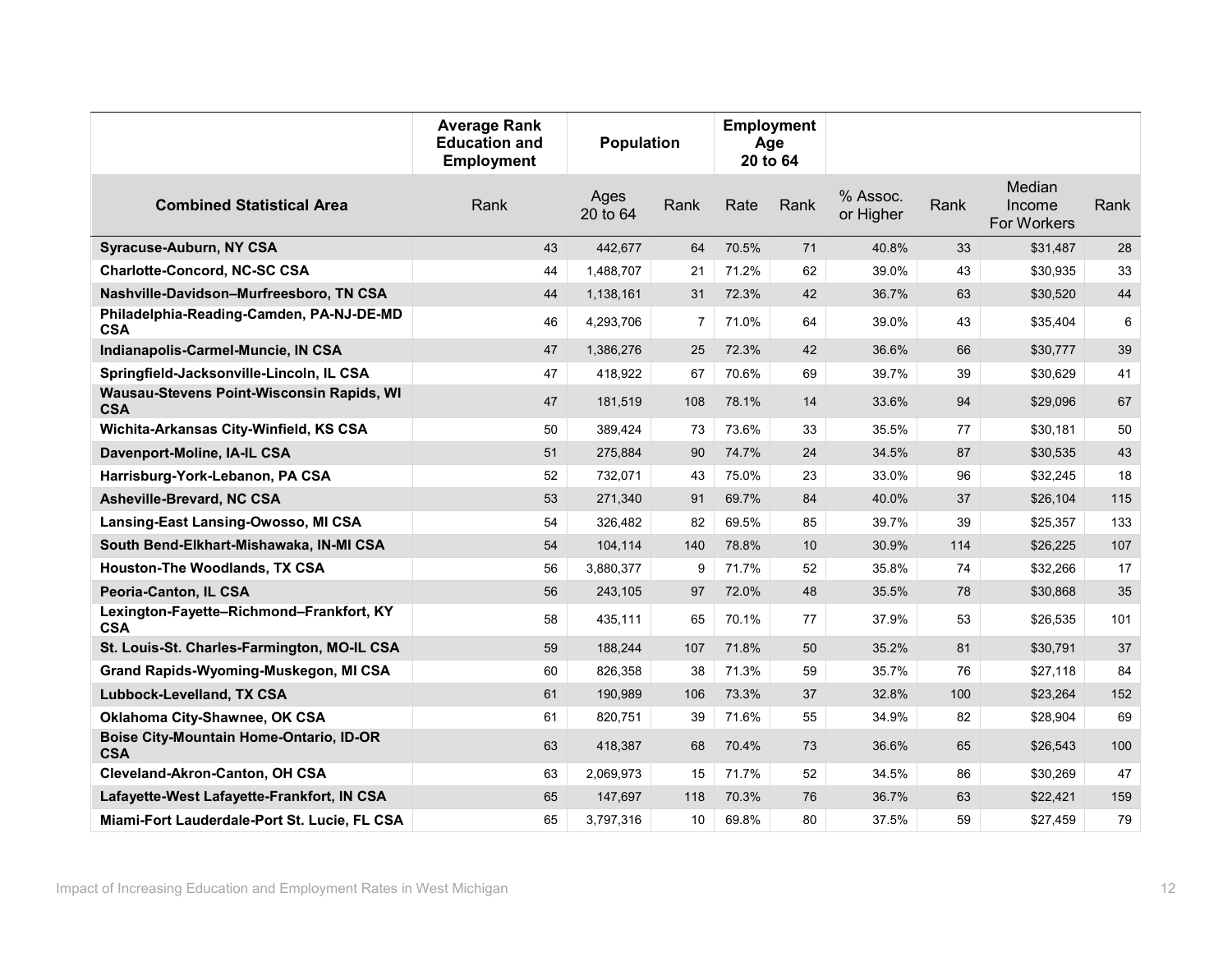|                                                                         | <b>Average Rank</b><br><b>Education and</b><br><b>Employment</b> | <b>Population</b> |                | <b>Employment</b><br>Age<br>20 to 64 |      |                       |      |                                 |      |
|-------------------------------------------------------------------------|------------------------------------------------------------------|-------------------|----------------|--------------------------------------|------|-----------------------|------|---------------------------------|------|
| <b>Combined Statistical Area</b>                                        | Rank                                                             | Ages<br>20 to 64  | Rank           | Rate                                 | Rank | % Assoc.<br>or Higher | Rank | Median<br>Income<br>For Workers | Rank |
| Fort Wayne-Huntington-Auburn, IN CSA                                    | 67                                                               | 357,659           | 78             | 73.1%                                | 38   | 31.8%                 | 108  | \$29,952                        | 58   |
| <b>Bloomington-Bedford, IN CSA</b>                                      | 68                                                               | 130,978           | 127            | 67.5%                                | 111  | 40.1%                 | 36   | \$20,718                        | 163  |
| Idaho Falls-Rexburg-Blackfoot, ID CSA                                   | 68                                                               | 127,150           | 130            | 70.8%                                | 68   | 35.4%                 | 79   | \$21,344                        | 160  |
| Bend-Redmond-Prineville, OR CSA                                         | 70                                                               | 108,014           | 139            | 68.0%                                | 102  | 38.6%                 | 48   | \$25,620                        | 129  |
| Findlay-Tiffin, OH CSA                                                  | 71                                                               | 76,935            | 150            | 73.7%                                | 32   | 29.8%                 | 120  | \$27,188                        | 82   |
| Tulsa-Muskogee-Bartlesville, OK CSA                                     | $\bf 72$                                                         | 656,939           | 48             | 71.0%                                | 64   | 33.7%                 | 89   | \$29,983                        | 57   |
| Albuquerque-Santa Fe-Las Vegas, NM CSA                                  | 73                                                               | 695,733           | 47             | 67.9%                                | 105  | 38.4%                 | 49   | \$29,356                        | 64   |
| <b>Amarillo-Borger, TX CSA</b>                                          | 73                                                               | 163,692           | 113            | 73.4%                                | 36   | 30.3%                 | 118  | \$28,677                        | 70   |
| Tallahassee-Bainbridge, FL-GA CSA                                       | 73                                                               | 253,591           | 95             | 66.2%                                | 129  | 43.1%                 | 25   | \$26,721                        | 95   |
| Virginia Beach-Norfolk, VA-NC CSA                                       | 76                                                               | 1,108,669         | 32             | 68.0%                                | 102  | 37.6%                 | 58   | \$31,452                        | 29   |
| Springfield-Branson, MO CSA                                             | 77                                                               | 402,425           | 71             | 67.6%                                | 108  | 37.9%                 | 53   | \$27,782                        | 77   |
| Columbia-Orangeburg-Newberry, SC CSA                                    | 78                                                               | 554,518           | 55             | 67.9%                                | 105  | 37.7%                 | 57   | \$27,359                        | 80   |
| Sacramento-Roseville, CA CSA                                            | 79                                                               | 1,473,842         | 22             | 66.7%                                | 123  | 39.6%                 | 41   | \$32,133                        | 19   |
| Midland-Odessa, TX CSA                                                  | 80                                                               | 173,088           | 110            | 75.1%                                | 21   | 25.9%                 | 145  | \$32,492                        | 15   |
| Orlando-Deltona-Daytona Beach, FL CSA                                   | 80                                                               | 1,744,698         | 19             | 68.4%                                | 100  | 36.6%                 | 66   | \$26,750                        | 93   |
| Greenville-Washington, NC CSA                                           | 82                                                               | 133,929           | 126            | 68.0%                                | 102  | 36.6%                 | 66   | \$25,061                        | 144  |
| Los Angeles-Long Beach, CA CSA                                          | 82                                                               | 11,094,818        | $\overline{2}$ | 68.5%                                | 97   | 36.2%                 | 71   | \$30,156                        | 51   |
| Louisville/Jefferson County-Elizabethtown-<br><b>Madison, KY-IN CSA</b> | 82                                                               | 896,775           | 36             | 70.4%                                | 73   | 33.3%                 | 95   | \$30,060                        | 53   |
| <b>Toledo-Port Clinton, OH CSA</b>                                      | 82                                                               | 387,244           | 74             | 69.8%                                | 80   | 34.0%                 | 88   | \$26,756                        | 91   |
| Huntsville-Decatur-Albertville, AL CSA                                  | 86                                                               | 408,600           | 70             | 68.2%                                | 101  | 36.4%                 | 69   | \$29,456                        | 62   |
| Lima-Van Wert-Celina, OH CSA                                            | 86                                                               | 126,151           | 131            | 73.6%                                | 33   | 26.7%                 | 137  | \$27,121                        | 83   |
| Quincy-Hannibal, IL-MO CSA                                              | 88                                                               | 66,140            | 157            | 73.8%                                | 30   | 26.5%                 | 141  | \$26,639                        | 97   |
| Gainesville-Lake City, FL CSA                                           | 89                                                               | 213,200           | 103            | 63.2%                                | 148  | 43.1%                 | 24   | \$24,974                        | 145  |
| State College-DuBois, PA CSA                                            | 89                                                               | 147,590           | 119            | 66.8%                                | 122  | 38.0%                 | 50   | \$22,884                        | 156  |
| <b>Manhattan-Junction City, KS CSA</b>                                  | 91                                                               | 82,752            | 146            | 62.3%                                | 155  | 44.1%                 | 18   | \$25,577                        | 130  |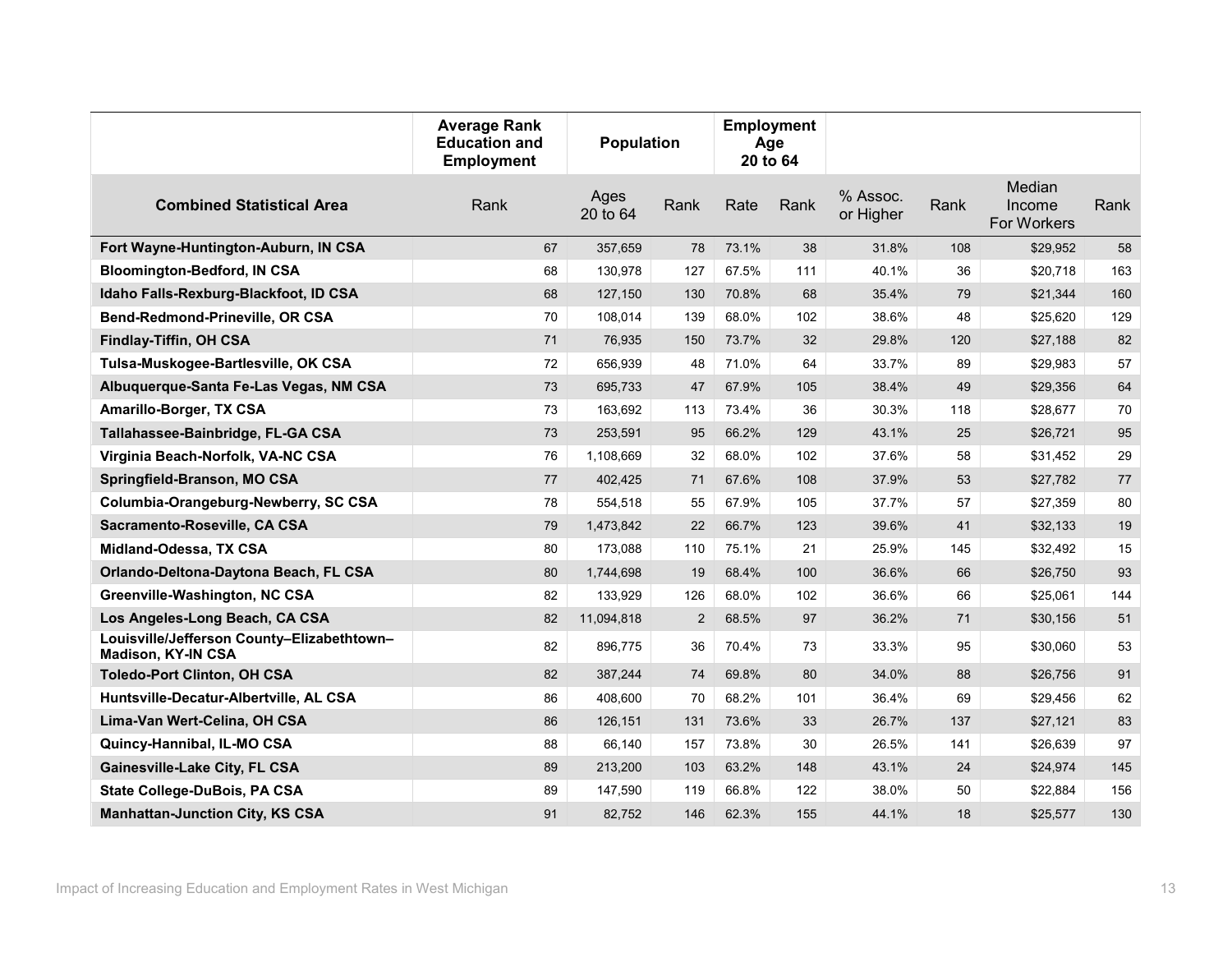|                                                            | <b>Average Rank</b><br><b>Education and</b><br><b>Employment</b> | <b>Population</b> |      | <b>Employment</b><br>Age<br>20 to 64 |      |                       |      |                                 |      |
|------------------------------------------------------------|------------------------------------------------------------------|-------------------|------|--------------------------------------|------|-----------------------|------|---------------------------------|------|
| <b>Combined Statistical Area</b>                           | Rank                                                             | Ages<br>20 to 64  | Rank | Rate                                 | Rank | % Assoc.<br>or Higher | Rank | Median<br>Income<br>For Workers | Rank |
| Kalamazoo-Battle Creek-Portage, MI CSA                     | 92                                                               | 312,319           | 85   | 69.1%                                | 90   | 34.7%                 | 84   | \$25,670                        | 127  |
| Reno-Carson City-Fernley, NV CSA                           | 92                                                               | 352,880           | 80   | 69.5%                                | 85   | 33.7%                 | 89   | \$29,449                        | 63   |
| Greensboro-Winston-Salem-High Point, NC<br><b>CSA</b>      | 94                                                               | 955,846           | 33   | 69.5%                                | 85   | 33.6%                 | 91   | \$27,812                        | 76   |
| <b>Tucson-Nogales, AZ CSA</b>                              | 94                                                               | 599,729           | 52   | 66.5%                                | 125  | 38.0%                 | 51   | \$26,083                        | 116  |
| Harrisonburg-Staunton-Waynesboro, VA CSA                   | 96                                                               | 146,125           | 120  | 71.0%                                | 64   | 30.9%                 | 113  | \$25,143                        | 142  |
| El Paso-Las Cruces, TX-NM CSA                              | 97                                                               | 110,200           | 138  | 68.6%                                | 95   | 34.9%                 | 83   | \$30,002                        | 55   |
| Spokane-Spokane Valley-Coeur d'Alene, WA-<br><b>ID CSA</b> | 98                                                               | 414,772           | 69   | 71.0%                                | 64   | 30.5%                 | 116  | \$26,747                        | 94   |
| Detroit-Warren-Ann Arbor, MI CSA                           | 99                                                               | 3,193,318         | 12   | 66.9%                                | 119  | 37.2%                 | 62   | \$30,878                        | 34   |
| Rockford-Freeport-Rochelle, IL CSA                         | 99                                                               | 258,335           | 93   | 71.3%                                | 59   | 29.1%                 | 122  | \$29.046                        | 68   |
| Jacksonville-St. Marys-Palatka, FL-GA CSA                  | 101                                                              | 915,849           | 34   | 67.2%                                | 114  | 36.3%                 | 70   | \$30,627                        | 42   |
| Dayton-Springfield-Sidney, OH CSA                          | 102                                                              | 631,197           | 50   | 69.1%                                | 90   | 32.9%                 | 98   | \$27,886                        | 74   |
| Jackson-Vicksburg-Brookhaven, MS CSA                       | 103                                                              | 396,877           | 72   | 67.0%                                | 117  | 36.1%                 | 72   | \$29,321                        | 65   |
| Springfield-Greenfield Town, MA CSA                        | 104                                                              | 311,375           | 86   | 69.8%                                | 80   | 31.1%                 | 112  | \$24,023                        | 149  |
| Tyler-Jacksonville, TX CSA                                 | 104                                                              | 150,889           | 115  | 69.5%                                | 85   | 32.0%                 | 107  | \$26,356                        | 104  |
| Erie-Meadville, PA CSA                                     | 106                                                              | 216,285           | 102  | 69.3%                                | 89   | 32.0%                 | 106  | \$25,705                        | 124  |
| Little Rock-North Little Rock, AR CSA                      | 107                                                              | 536,388           | 57   | 68.7%                                | 93   | 32.4%                 | 103  | \$29,768                        | 59   |
| Joplin-Miami, MO-OK CSA                                    | 108                                                              | 118,320           | 136  | 71.2%                                | 62   | 26.9%                 | 135  | \$25,212                        | 138  |
| <b>Memphis-Forrest City, TN-MS-AR CSA</b>                  | 109                                                              | 818,676           | 40   | 68.5%                                | 97   | 32.7%                 | 101  | \$29,712                        | 60   |
| North Port-Sarasota, FL CSA                                | 109                                                              | 474,201           | 60   | 66.5%                                | 125  | 35.9%                 | 73   | \$26,553                        | 99   |
| Cape Coral-Fort Myers-Naples, FL CSA                       | 111                                                              | 519,297           | 59   | 66.6%                                | 124  | 35.7%                 | 75   | \$25,817                        | 122  |
| Dixon-Sterling, IL CSA                                     | 112                                                              | 53,864            | 159  | 71.3%                                | 59   | 26.3%                 | 143  | \$27,845                        | 75   |
| Victoria-Port Lavaca, TX CSA                               | 112                                                              | 67,133            | 156  | 71.7%                                | 52   | 25.5%                 | 150  | \$27,601                        | 78   |
| Williamsport-Lock Haven, PA CSA                            | 114                                                              | 92,159            | 144  | 70.0%                                | 78   | 28.6%                 | 125  | \$25,875                        | 121  |
| <b>Morgantown-Fairmont, WV CSA</b>                         | 115                                                              | 121,819           | 134  | 66.5%                                | 125  | 33.6%                 | 91   | \$25,153                        | 140  |
| Cape Girardeau-Sikeston, MO-IL CSA                         | 116                                                              | 79,851            | 148  | 70.6%                                | 69   | 25.8%                 | 148  | \$24,892                        | 146  |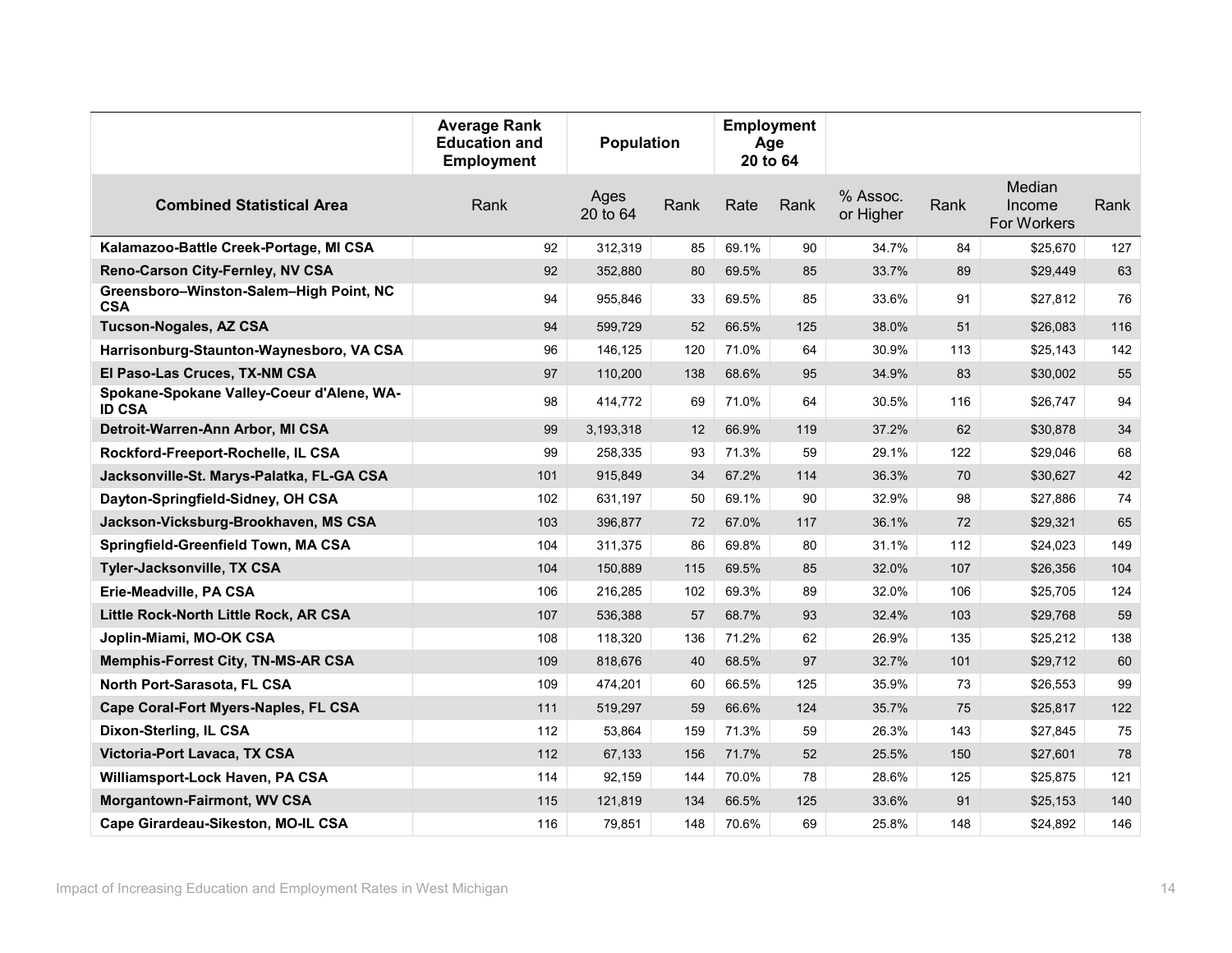|                                                      | <b>Average Rank</b><br><b>Education and</b><br><b>Employment</b> | <b>Population</b> |      | <b>Employment</b><br>Age<br>20 to 64 |      |                       |      |                                 |                 |
|------------------------------------------------------|------------------------------------------------------------------|-------------------|------|--------------------------------------|------|-----------------------|------|---------------------------------|-----------------|
| <b>Combined Statistical Area</b>                     | Rank                                                             | Ages<br>20 to 64  | Rank | Rate                                 | Rank | % Assoc.<br>or Higher | Rank | Median<br>Income<br>For Workers | Rank            |
| Greenville-Spartanburg-Anderson, SC CSA              | 116                                                              | 816,222           | 41   | 66.9%                                | 119  | 32.9%                 | 98   | \$26,896                        | 86              |
| New Orleans-Metairie-Hammond, LA-MS CSA              | 118                                                              | 889,765           | 37   | 67.8%                                | 107  | 31.2%                 | 111  | \$30,221                        | 49              |
| Birmingham-Hoover-Talladega, AL CSA                  | 119                                                              | 786,635           | 42   | 66.3%                                | 128  | 33.6%                 | 91   | \$30,269                        | 47              |
| Seattle-Tacoma, WA CSA                               | 119                                                              | 312,989           | 84   | 65.3%                                | 139  | 35.3%                 | 80   | \$26,225                        | 107             |
| Corpus Christi-Kingsville-Alice, TX CSA              | 121                                                              | 296,778           | 89   | 70.0%                                | 78   | 25.9%                 | 145  | \$26,345                        | 105             |
| Knoxville-Morristown-Sevierville, TN CSA             | 121                                                              | 651,029           | 49   | 67.3%                                | 113  | 31.3%                 | 110  | \$26,873                        | 89              |
| <b>Bowling Green-Glasgow, KY CSA</b>                 | 123                                                              | 128,420           | 128  | 68.7%                                | 93   | 27.4%                 | 132  | \$24,019                        | 150             |
| Myrtle Beach-Conway, SC-NC CSA                       | 124                                                              | 264,359           | 92   | 65.6%                                | 134  | 33.0%                 | 97   | \$22,890                        | 155             |
| Las Vegas-Henderson, NV-AZ CSA                       | 125                                                              | 1,351,955         | 26   | 67.6%                                | 108  | 28.6%                 | 125  | \$30,055                        | 54              |
| Moses Lake-Othello, WA CSA                           | 125                                                              | 59,660            | 158  | 69.8%                                | 80   | 24.4%                 | 153  | \$24,628                        | 147             |
| Saginaw-Midland-Bay City, MI CSA                     | 127                                                              | 227,144           | 101  | 66.2%                                | 129  | 32.4%                 | 105  | \$26,225                        | 107             |
| Mobile-Daphne-Fairhope, AL CSA                       | 128                                                              | 354,540           | 79   | 65.6%                                | 134  | 31.8%                 | 109  | \$27,252                        | 81              |
| Paducah-Mayfield, KY-IL CSA                          | 129                                                              | 78,401            | 149  | 66.9%                                | 119  | 27.8%                 | 130  | \$26,030                        | 117             |
| Chattanooga-Cleveland-Dalton, TN-GA-AL<br><b>CSA</b> | 130                                                              | 554.525           | 54   | 67.2%                                | 114  | 26.7%                 | 137  | \$26.387                        | 103             |
| <b>Clovis-Portales, NM CSA</b>                       | 131                                                              | 40,567            | 164  | 65.4%                                | 137  | 30.4%                 | 117  | \$24,042                        | 148             |
| Lafayette-Opelousas-Morgan City, LA CSA              | 131                                                              | 365,399           | 77   | 68.5%                                | 97   | 23.7%                 | 157  | \$28,070                        | 72              |
| Columbus-Auburn-Opelika, GA-AL CSA                   | 133                                                              | 298,219           | 88   | 62.5%                                | 152  | 32.4%                 | 103  | \$25,915                        | 120             |
| New Bern-Morehead City, NC CSA                       | 134                                                              | 114,096           | 137  | 62.4%                                | 154  | 32.6%                 | 102  | \$26,016                        | 118             |
| <b>Bloomsburg-Berwick-Sunbury, PA CSA</b>            | 135                                                              | 157,082           | 114  | 67.6%                                | 108  | 25.7%                 | 149  | \$26,890                        | 87              |
| Youngstown-Warren, OH-PA CSA                         | 136                                                              | 386,474           | 75   | 67.0%                                | 117  | 26.3%                 | 143  | \$25,697                        | 125             |
| Longview-Marshall, TX CSA                            | 137                                                              | 164,651           | 111  | 67.4%                                | 112  | 25.0%                 | 152  | \$26,884                        | 88              |
| <b>Medford-Grants Pass, OR CSA</b>                   | 137                                                              | 163,902           | 112  | 63.1%                                | 149  | 30.8%                 | 115  | \$22,850                        | 157             |
| Parkersburg-Marietta-Vienna, WV-OH CSA               | 139                                                              | 90,260            | 145  | 65.9%                                | 131  | 27.0%                 | 134  | \$26,764                        | 90              |
| <b>Elmira-Corning, NY CSA</b>                        | 140                                                              | 591,928           | 53   | 64.2%                                | 143  | 29.1%                 | 123  | \$33,456                        | 10 <sup>1</sup> |
| Johnson City-Kingsport-Bristol, TN-VA CSA            | 140                                                              | 300,647           | 87   | 65.4%                                | 137  | 28.1%                 | 129  | \$25,396                        | 132             |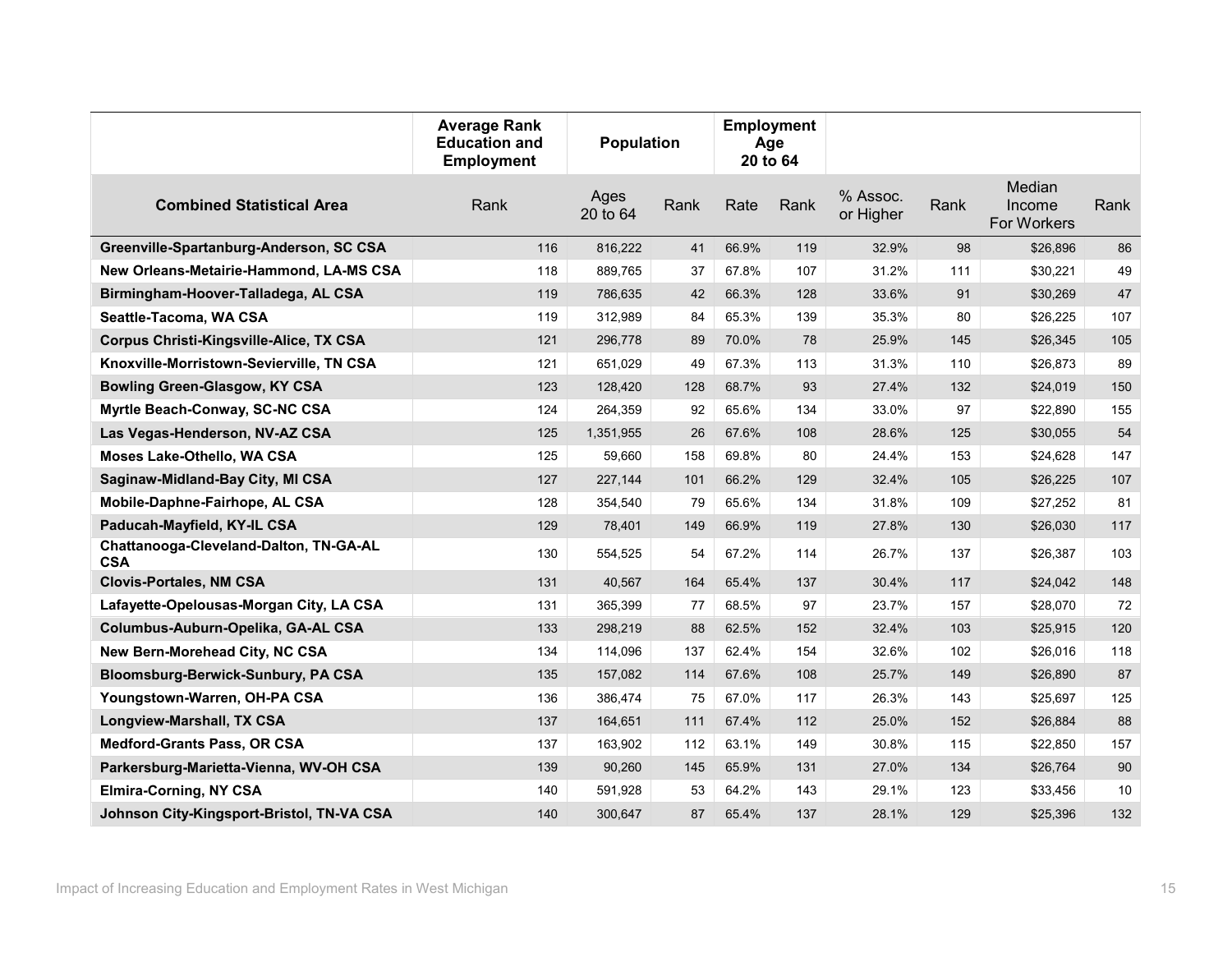|                                                       | <b>Average Rank</b><br><b>Education and</b><br><b>Employment</b> | <b>Employment</b><br><b>Population</b><br>Age<br>20 to 64 |      |       |      |                       |      |                                 |      |
|-------------------------------------------------------|------------------------------------------------------------------|-----------------------------------------------------------|------|-------|------|-----------------------|------|---------------------------------|------|
| <b>Combined Statistical Area</b>                      | Rank                                                             | Ages<br>20 to 64                                          | Rank | Rate  | Rank | % Assoc.<br>or Higher | Rank | Median<br>Income<br>For Workers | Rank |
| Jonesboro-Paragould, AR CSA                           | 142                                                              | 98,000                                                    | 141  | 67.1% | 116  | 25.2%                 | 151  | \$25,210                        | 139  |
| <b>Hickory-Lenoir, NC CSA</b>                         | 143                                                              | 241,270                                                   | 98   | 65.6% | 134  | 26.7%                 | 137  | \$25,721                        | 123  |
| Mount Pleasant-Alma, MI CSA                           | 143                                                              | 69,825                                                    | 154  | 63.5% | 147  | 28.7%                 | 124  | \$16,226                        | 165  |
| Dothan-Enterprise-Ozark, AL CSA                       | 145                                                              | 144,666                                                   | 122  | 64.3% | 142  | 27.6%                 | 131  | \$26,716                        | 96   |
| Hot Springs-Malvern, AR CSA                           | 146                                                              | 73.540                                                    | 152  | 64.6% | 141  | 27.1%                 | 133  | \$23.106                        | 153  |
| <b>Macon-Warner Robins, GA CSA</b>                    | 146                                                              | 247,040                                                   | 96   | 63.1% | 149  | 28.6%                 | 125  | \$28,380                        | 71   |
| Johnstown-Somerset, PA CSA                            | 148                                                              | 128,022                                                   | 129  | 65.9% | 131  | 25.9%                 | 145  | \$26,573                        | 98   |
| Monroe-Ruston-Bastrop, LA CSA                         | 149                                                              | 148,320                                                   | 117  | 63.9% | 146  | 26.9%                 | 135  | \$25,064                        | 143  |
| Pueblo-Cañon City, CO CSA                             | 150                                                              | 121,476                                                   | 135  | 59.1% | 163  | 30.2%                 | 119  | \$25.554                        | 131  |
| Mansfield-Ashland-Bucyrus, OH CSA                     | 151                                                              | 126,091                                                   | 132  | 65.9% | 131  | 24.4%                 | 153  | \$25,995                        | 119  |
| Fayetteville-Lumberton-Laurinburg, NC CSA             | 152                                                              | 326.196                                                   | 83   | 54.9% | 165  | 29.3%                 | 121  | \$26,756                        | 91   |
| Redding-Red Bluff, CA CSA                             | 153                                                              | 138,026                                                   | 124  | 59.5% | 162  | 28.4%                 | 128  | \$26,180                        | 113  |
| Fresno-Madera, CA CSA                                 | 154                                                              | 627,413                                                   | 51   | 62.2% | 156  | 26.7%                 | 137  | \$23,357                        | 151  |
| Kokomo-Peru, IN CSA                                   | 154                                                              | 69,428                                                    | 155  | 64.8% | 140  | 24.4%                 | 153  | \$26,427                        | 102  |
| Charleston-Huntington-Ashland, WV-OH-KY<br><b>CSA</b> | 156                                                              | 419,183                                                   | 66   | 61.9% | 157  | 26.4%                 | 142  | \$27,901                        | 73   |
| Richmond-Connersville, IN CSA                         | 157                                                              | 52,899                                                    | 161  | 64.1% | 144  | 22.8%                 | 161  | \$25,665                        | 128  |
| Rocky Mount-Wilson-Roanoke Rapids, NC<br><b>CSA</b>   | 158                                                              | 178,708                                                   | 109  | 62.7% | 151  | 23.8%                 | 156  | \$25,338                        | 135  |
| <b>McAllen-Edinburg, TX CSA</b>                       | 159                                                              | 458,250                                                   | 61   | 64.0% | 145  | 20.4%                 | 166  | \$18,984                        | 164  |
| Modesto-Merced, CA CSA                                | 160                                                              | 447,591                                                   | 63   | 62.5% | 152  | 22.6%                 | 162  | \$25,342                        | 134  |
| Rome-Summerville, GA CSA                              | 161                                                              | 71,039                                                    | 153  | 60.7% | 160  | 23.2%                 | 159  | \$25,147                        | 141  |
| Brownsville-Harlingen-Raymondville, TX CSA            | 162                                                              | 231,898                                                   | 100  | 60.9% | 159  | 21.1%                 | 163  | \$20,750                        | 162  |
| <b>Martin-Union City, TN-KY CSA</b>                   | 162                                                              | 42,595                                                    | 163  | 61.4% | 158  | 21.0%                 | 164  | \$22,432                        | 158  |
| Cleveland-Indianola, MS CSA                           | 164                                                              | 37,140                                                    | 165  | 52.1% | 166  | 23.7%                 | 157  | \$20,935                        | 161  |
| DeRidder-Fort Polk South, LA CSA                      | 164                                                              | 52,941                                                    | 160  | 55.4% | 164  | 23.2%                 | 159  | \$29,217                        | 66   |
| Visalia-Porterville-Hanford, CA CSA                   | 166                                                              | 340,206                                                   | 81   | 60.7% | 160  | 20.8%                 | 165  | \$22,940                        | 154  |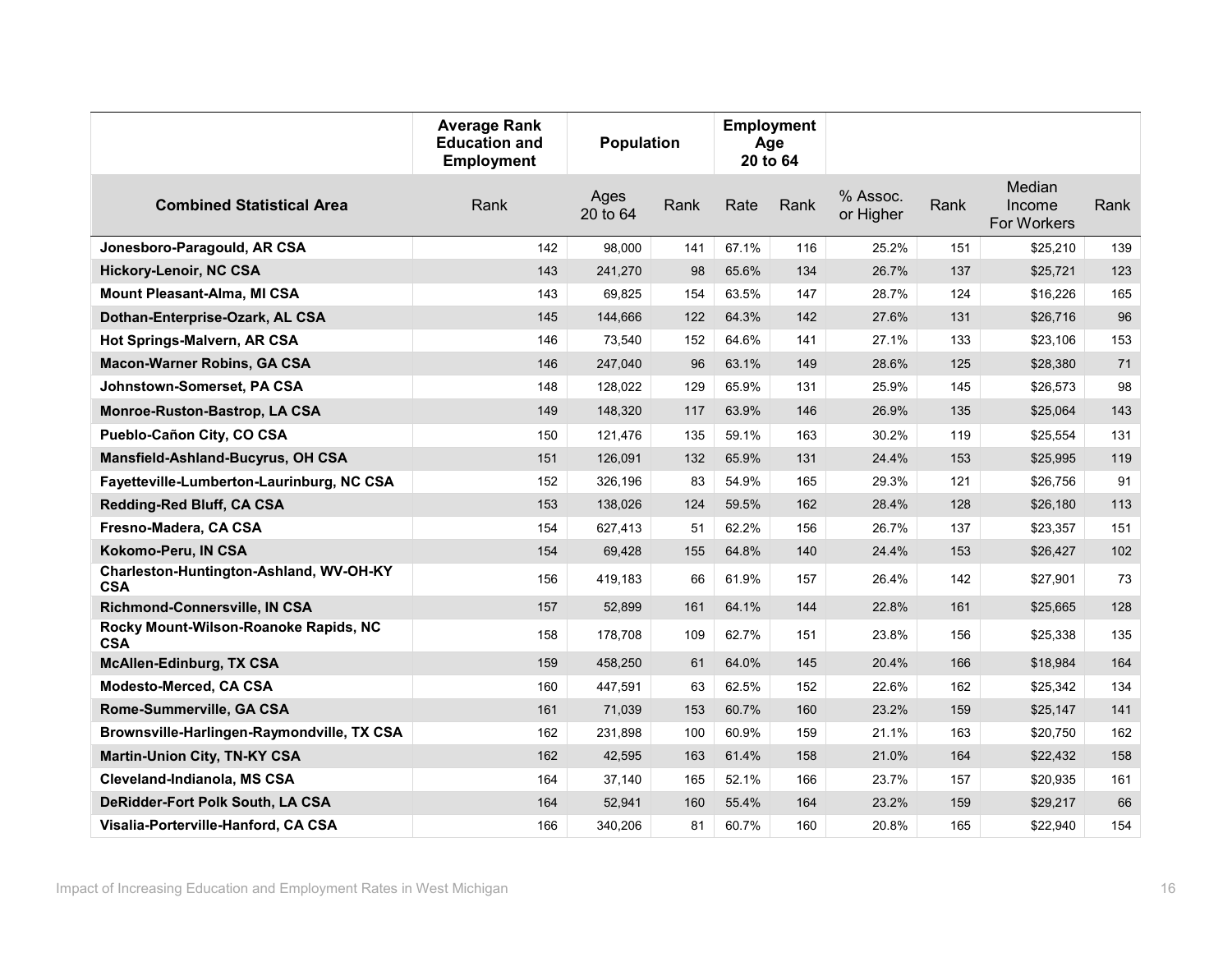# **WHY THESE VARIABLES MATTER**

The relationship between an individual's level of education and earnings is well known. However, does this carry over in the aggregate? Does a community's education level impact the wages of its workers? It seems likely that this relationship would hold, and a cursory examination of the data shows that it does. Exhibit 2 plots the median wage of a CSA against the percentage of the population with an associate's degree or higher. The median income for a CSA's workers and this measure of a community's education are clearly highly correlated. While a scatter plot does not demonstrate causality, the plot does strongly suggest that increasing the education level of a community is a good strategy for increasing earnings. It is also the reason that we include this measure when ranking CSAs.



#### **EXHIBIT 2.** Percentage of Population with an Associate's Degree and Higher and Median Income for Workers by Combined Statistical Area

SOURCE: 2014 five-year American Community Survey data and PSC calculations.

The median wage for workers in a CSA is also correlated with the percentage of the population employed. Higher wages entice more workers into the labor force, and when a higher percentage of the population is employed, employers must pay higher wages to attract workers. Exhibit 3 shows the median wage for workers plotted against the employment rate for CSAs. In terms of increasing community prosperity, there are two benefits arising from increasing the employment rate. First, income is added to the area when workers who were previously unemployed begin earning wages. Second, as the overall employment rate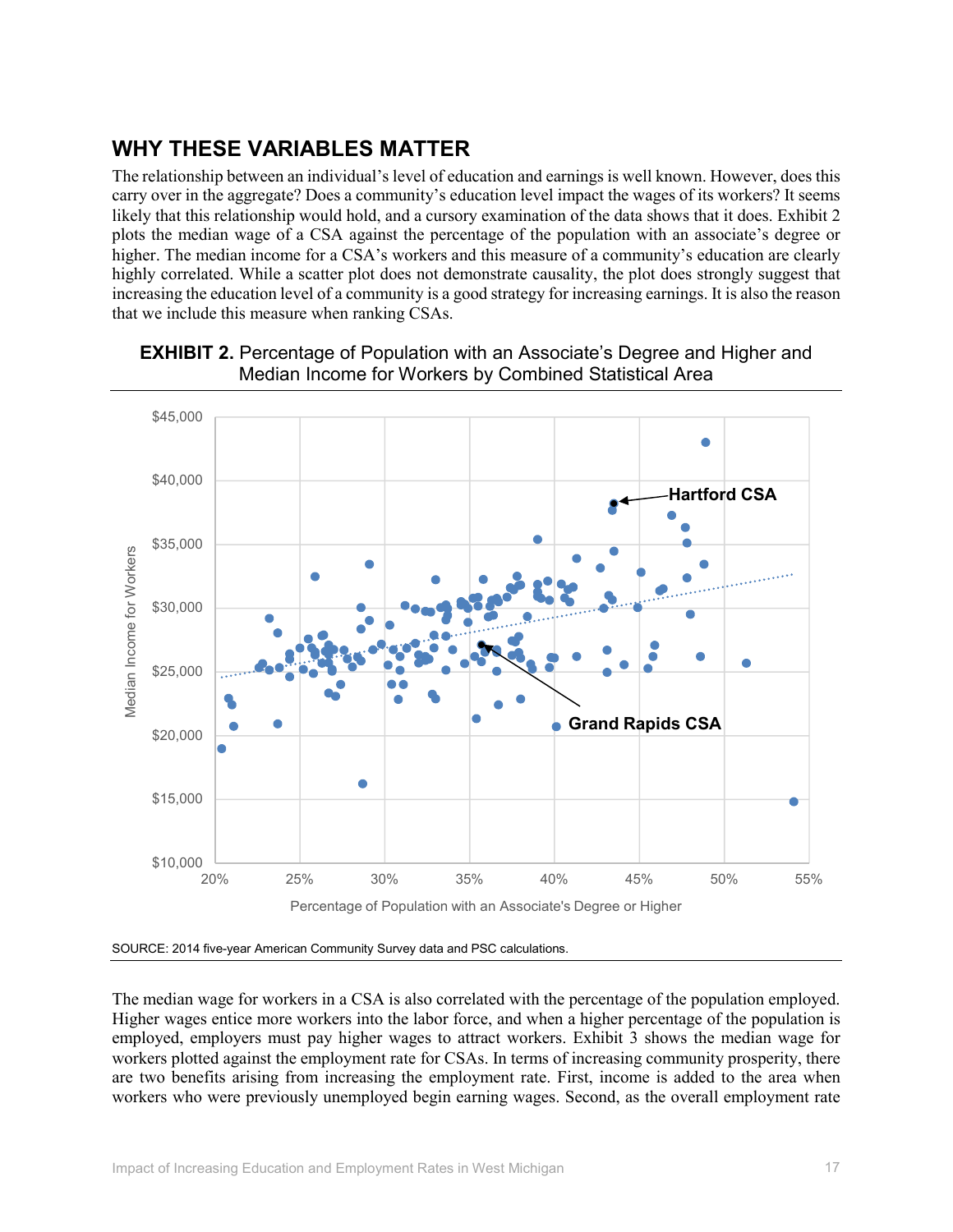increases, the median wage also increases, suggesting that the benefit of increased employment is spread across a large set of workers, not just the newly employed.





SOURCE: 2014 five-year American Community Survey data and PSC calculations.

## **WEST MICHIGAN CAN DO BETTER: HARTFORD CSA**

The diversity in CSAs can limit the benefits of comparisons. For example, the lessons Grand Rapids can learn from the New York–Newark CSA are limited. The Grand Rapids CSA has fewer than 1 million people ages 20 to 64, while the New York–Newark CSA has over 14 million. In addition, economic policies that may be applicable in one area may not be applicable to Grand Rapids due to other variations among CSAs. As an example, areas with a lot of income earned from oil and natural gas extraction might not have economic development lessons that would be useful to Grand Rapids.

Talent 2025 has identified CSAs that are good comparison regions for Grand Rapids. In particular, it has identified CSAs within 30 percent of the Talent 2025 region's population that also have manufacturing contributing more than 10 percent of the region's GDP. Comparable statistical areas under these criteria are listed in Exhibit 4.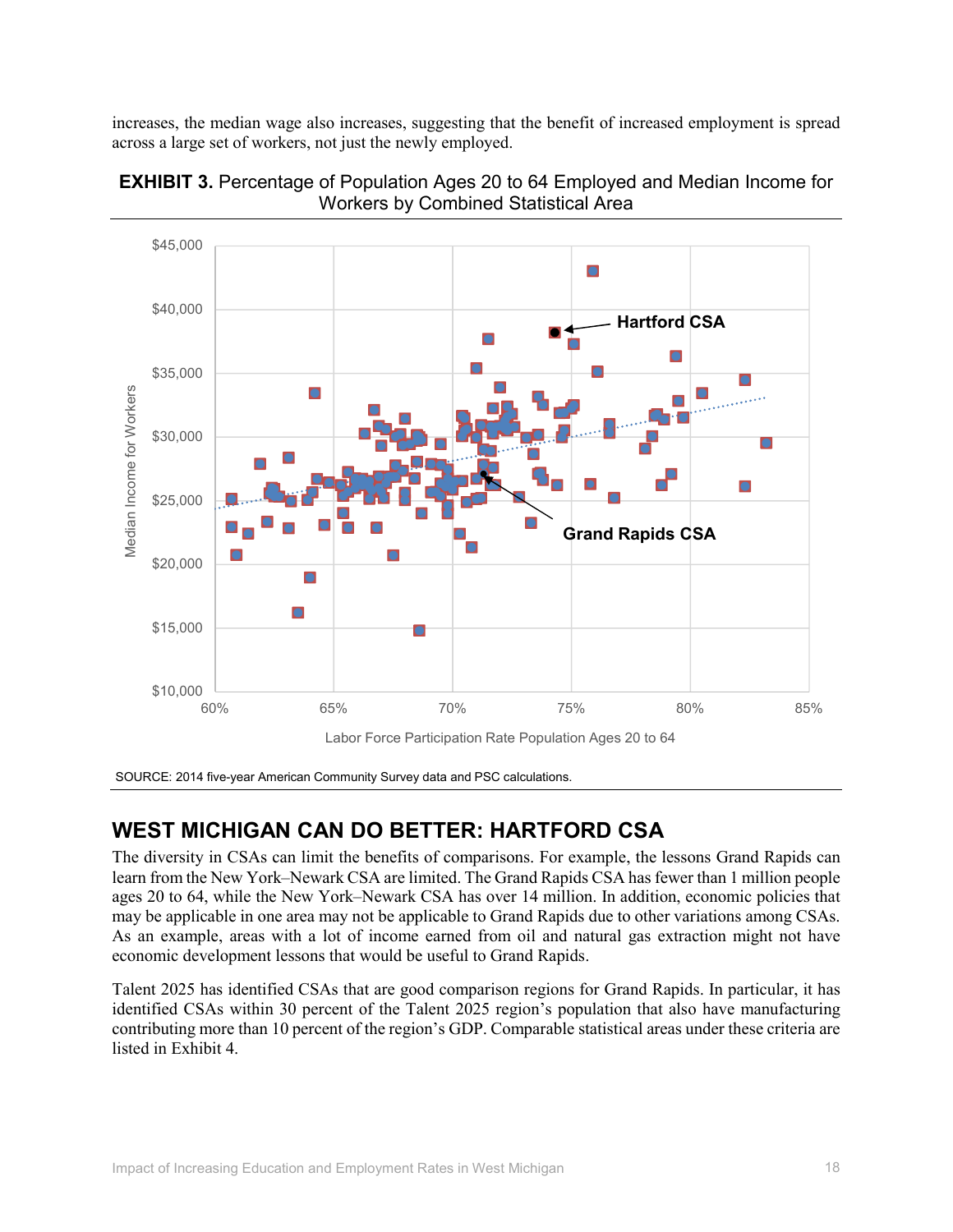| <b>CSA Name</b>         | <b>Population</b>                                                       | <b>Employment</b><br><b>Percent</b><br>Ages 20 to 64 | Pct. Pop with<br>Associate's<br>Degree or Higher | <b>Median Income</b> |
|-------------------------|-------------------------------------------------------------------------|------------------------------------------------------|--------------------------------------------------|----------------------|
| Birmingham, AL          | 786,635                                                                 | 66.3%                                                | 33.6%                                            | \$30,269             |
| <b>Buffalo, NY</b>      | 727,094                                                                 | 71.6%                                                | 40.6%                                            | \$30,823             |
| <b>Grand Rapids, MI</b> | 826,358                                                                 | 71.3%                                                | 35.7%                                            | \$27,118             |
| Greensboro, NC          | 955,846                                                                 | 69.5%                                                | 33.6%                                            | \$27,812             |
| Greenville, SC          | 816,222                                                                 | 66.9%                                                | 32.9%                                            | \$26,896             |
| Harrisburg, PA          | 732,071                                                                 | 75.0%                                                | 33.0%                                            | \$32,245             |
| Hartford, CT            | 900,281                                                                 | 74.3%                                                | 43.5%                                            | \$38,208             |
| Knoxville, TN           | 651,029                                                                 | 67.3%                                                | 31.3%                                            | \$26,873             |
| Louisville, KY          | 896,775                                                                 | 70.4%                                                | 33.3%                                            | \$30,060             |
| Nashville, TN           | 1,138,161                                                               | 72.3%                                                | 36.7%                                            | \$30,520             |
| <b>Rochester, NY</b>    | 705,097                                                                 | 72.2%                                                | 43.4%                                            | \$30,663             |
| Tulsa, OK               | 656,939                                                                 | 71.0%                                                | 33.7%                                            | \$29,983             |
|                         | SOURCE: U.S. Census Bureau and Talent 2025 Analysis. Data are for 2014. |                                                      |                                                  |                      |

**EXHIBIT 4.** Combined Statistical Areas Comparable to Grand Rapids

Based on this list and conversations with Talent 2025, we identified the Hartford–West Hartford, Connecticut, CSA (hereafter referred to as the Hartford CSA) as a good aspirational model for the West Michigan region. The Hartford CSA's population is similar to the Grand Rapids CSA's population, and although Grand Rapids relies more heavily on manufacturing, both have a significant share of their employment in this sector. Hartford has a higher share of its working-age population employed, and is more highly educated, but Hartford's employment and education percentages seem attainable for West Michigan.

To be clear, West Michigan is not trying to be Hartford. West Michigan has its own DNA. Its industry clusters, geography, people, governments, and aspirations all differ from the Hartford CSA's. However, what the Hartford CSA does provide is a realistic framework for grounding aspirational goals. West Michigan leaders are striving to make the region a top economic performer—a top 20 CSA nationally and a leader among comparable regions. The Hartford CSA is several rungs up the ladder from West Michigan in education and employment. Its performance in these measures provides realistic guideposts for what is attainable. Applying Hartford's education and employment profile to West Michigan allows the economic benefits to success in these areas to be measured.

Exhibit 5 provides additional detail on the education attainment of the Grand Rapids and Hartford CSAs. The Hartford CSA actually has a smaller percentage of its population with an associate's degree than does the Grand Rapids CSA. However, the share of the Hartford CSA with a bachelor's degree is 2.2 percentage points higher than the Grand Rapids CSA, and the share of the population with a graduate degree is 6.5 percentage points higher.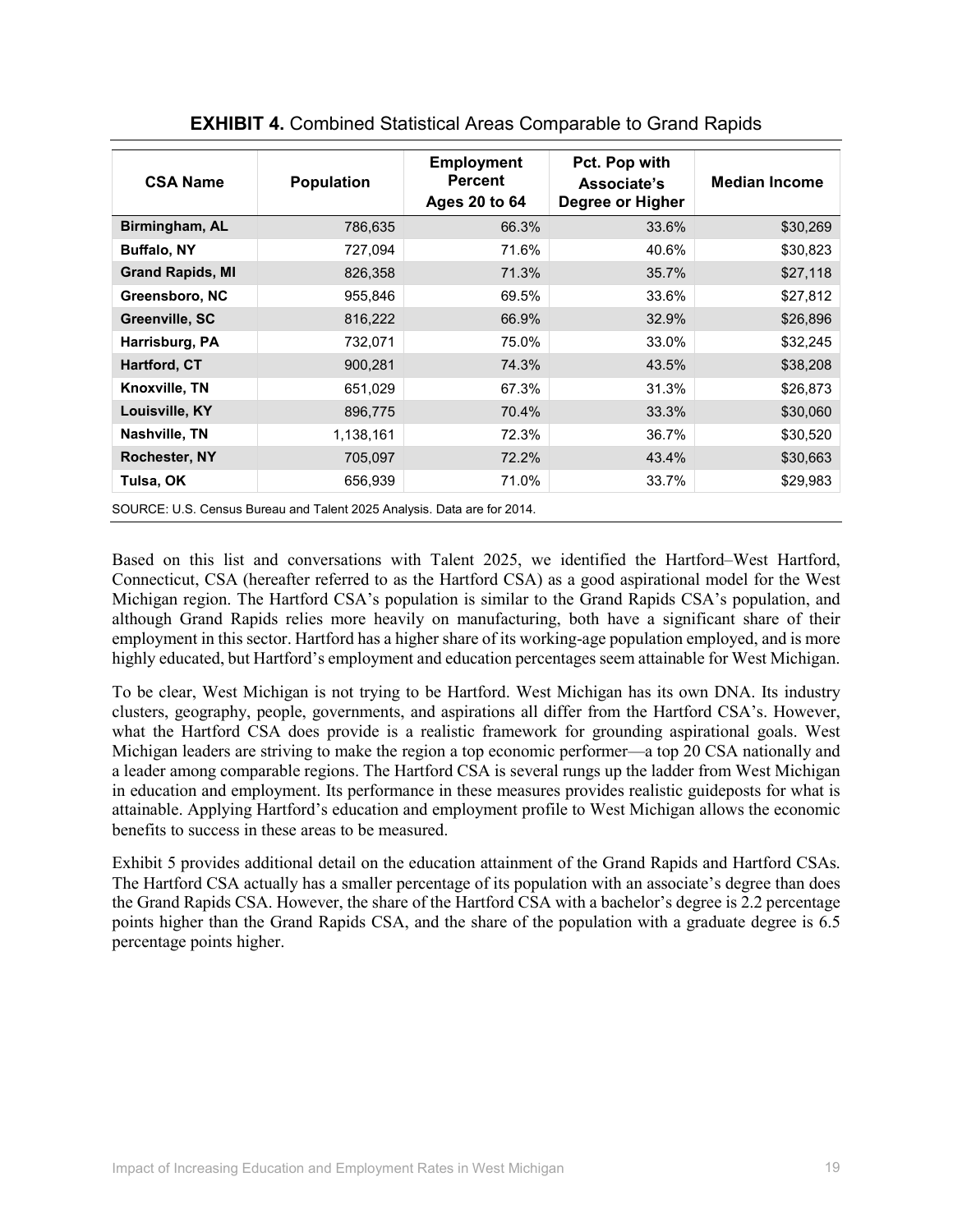| <b>Education Level</b>       | <b>Grand Rapids</b> | <b>Hartford</b> | Pct. Pt.<br><b>Difference</b> |
|------------------------------|---------------------|-----------------|-------------------------------|
| Less than H.S.               | 10.5%               | 9.9%            | $-0.6%$                       |
| H.S. Graduate                | 30.9%               | 28.2%           | $-2.7%$                       |
| <b>Some College</b>          | 23.0%               | 18.3%           | $-4.7%$                       |
| <b>Associate's Degree</b>    | $9.0\%$             | 8.1%            | $-0.9%$                       |
| <b>Bachelor's Degree</b>     | 17.6%               | 19.8%           | 2.2%                          |
| <b>Graduate Degree</b>       | 9.1%                | 15.6%           | 6.5%                          |
| <b>Associate's or Higher</b> | 35.7%               | 43.5%           | 7.8%                          |
| <b>Bachelor's or Higher</b>  | 26.7%               | 35.4%           | 8.7%                          |

|  |  |  |  | <b>EXHIBIT 5.</b> Education Attainment for Grand Rapids and Hartford CSAs |
|--|--|--|--|---------------------------------------------------------------------------|
|--|--|--|--|---------------------------------------------------------------------------|

SOURCE: 2014 five-year American Community Survey data and PSC calculations.

The differences in the share of the population employed in the Grand Rapids and Hartford CSAs is more complex. Hartford's employment rate is higher partly because the population is more highly educated than is the Grand Rapids population, and employment rates in general rise with education. However, the two CSAs have differences in their employment rates for the various levels of education, as well as differences based on gender and age. Detailed information about the employment rates by age, gender, and education level for the two CSAs is included later in the report. However, one differential is striking and worth noting now. The employment rate for those ages 56 to 65 is much higher for the Hartford CSA than it is for the Grand Rapids CSA. For example, the employment rate for men ages 56 to 65 is 59 percent in the Grand Rapids CSA and 71 percent for the Hartford CSA. For women, the rate is 50 percent in Grand Rapids and 62 percent in Hartford. The differentials for this age class hold across all education levels except for those with just a high school diploma, for whom the employment rate is lower in Hartford. Although workers in this age bracket are nearing the end of their careers, this differential is stark enough to demonstrate that older residents of the Grand Rapids region who are not currently participating in the labor force potentially represent a significant source of untapped talent.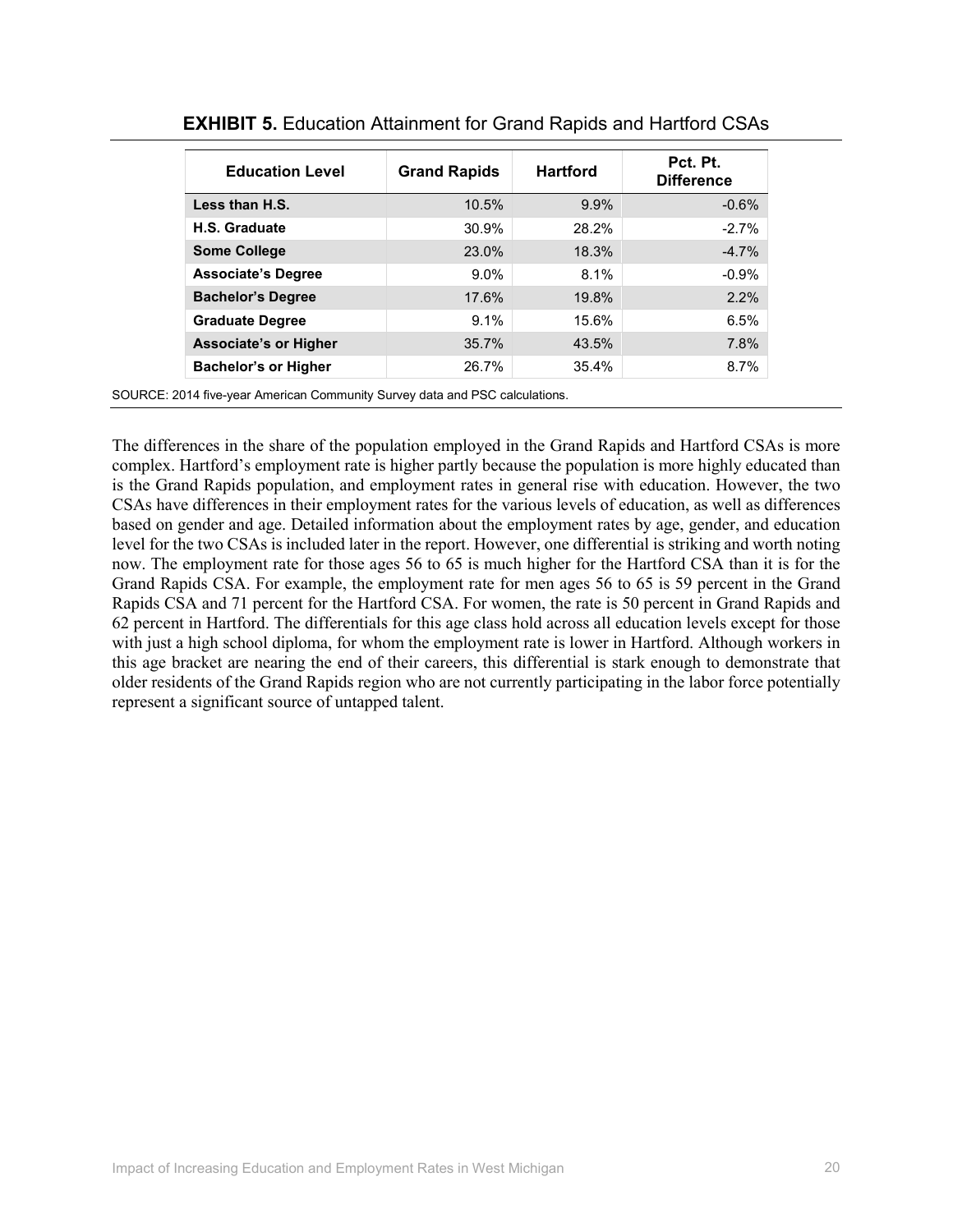

SOURCE: 2014 five-year American Community Survey data and PSC calculations.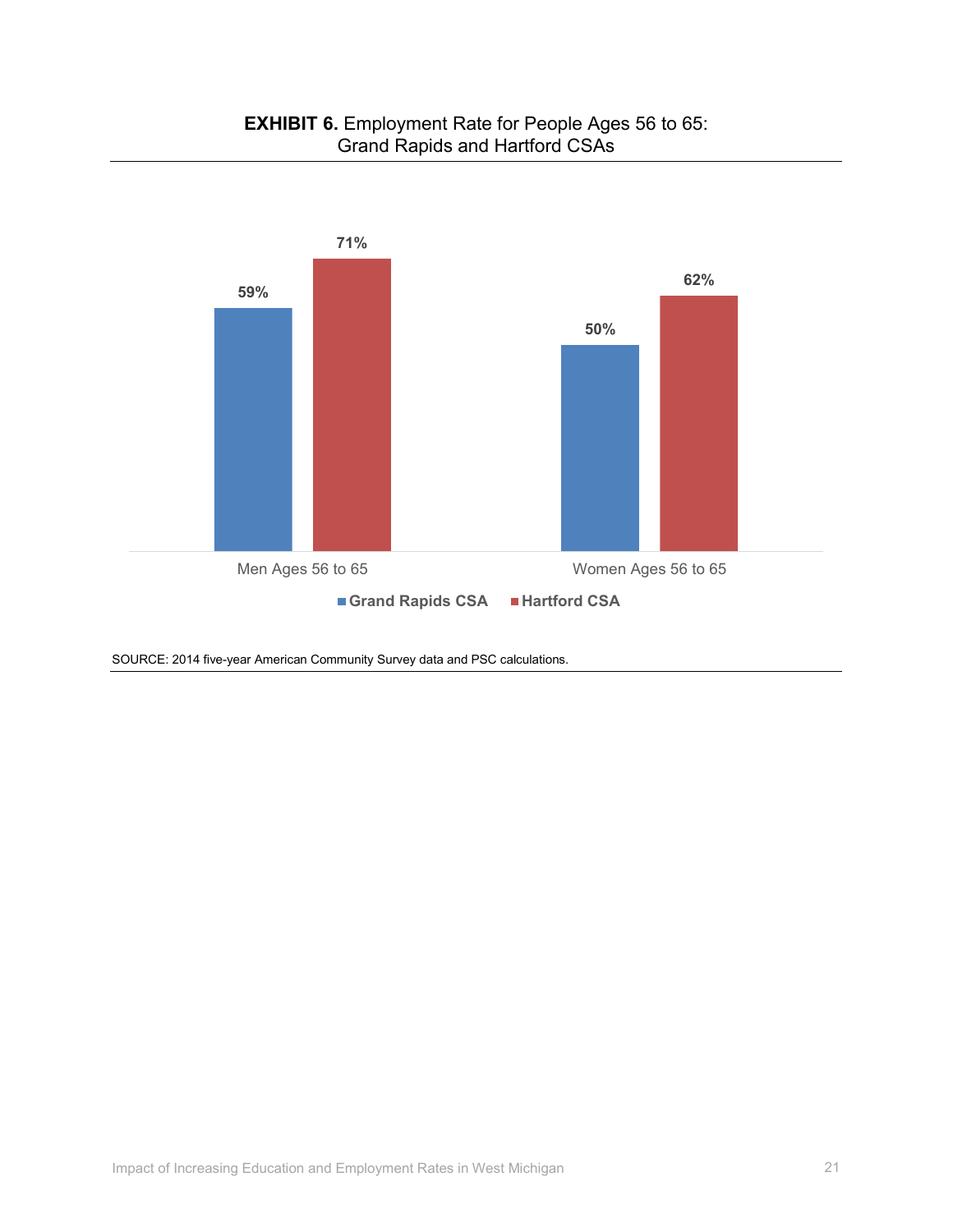### **APPROACH TO MODELING**

In this section, we calculate how much additional income the Talent 2025 region would have if its employment and education rates matched those of the Hartford CSA. To increase the accuracy of the estimates, we divided each CSA into 44 population cohorts based on age, gender, and education level. We constructed these cohorts using the 5 percent (five-year) ACS sample for 2014 using raw Census data assembled by the Minnesota Population Center (Ruggles et. al. 2015).

The cohorts are divided as follows:

- Gender: male; female
- Age: 25 to 35; 36 to 45; 46 to 55; 56 to 65
- Education Level: Less than high school; high school; some college but less than a bachelor's degree; bachelor's degree; graduate degree

Therefore, an example of one of the 44 cohorts would be men ages 25 to 35 with less than a high school diploma. For each of these cohorts we calculate:

- **Population count**
- $\blacksquare$  Percentage of the population working
- **T** Total wages earned
- Average wage earned by workers

#### **LIMITATIONS**

There are some limitations to the data used in this analysis. First, since the data are based on the American Community Survey, the information is self-reported by survey participants. Therefore, it is possible that participants do not accurately report some of their personal information, such as their employment status or wages earned. Second, even though the 5 percent sample represents a significant portion of the population, dividing this sample into small cohorts means that there is likely significant sampling error. In general, the smaller the portions into which population is subdivided, the greater the sampling error. The ACS samples 1 percent of the population each year. The 5 percent sample represents five years of data, so the 2014 five-year ACS sample uses data from 2010 through 2014. We used the 5 percent ACS sample to allow for the largest possible sample size.

The five-year 2014 sample for Michigan has 494,466 observations, which constitutes a large number of observations. Still, once this sample is parsed down to a gender, age, and education level for the West Michigan region, the sample size is small enough that estimation error becomes a potential factor. For men aged 25 to 35 with less than a high school diploma who are located in West Michigan, the five-year ACS sample contains just 486 observations. This is a high enough number of observations that the estimates can be used effectively for our purposes, but obviously quite small when compared to the 494,466 observations in the full sample. The reader should bear in mind that all reported figures for the cohorts are estimates based on the 5 percent sample and subject to sampling error.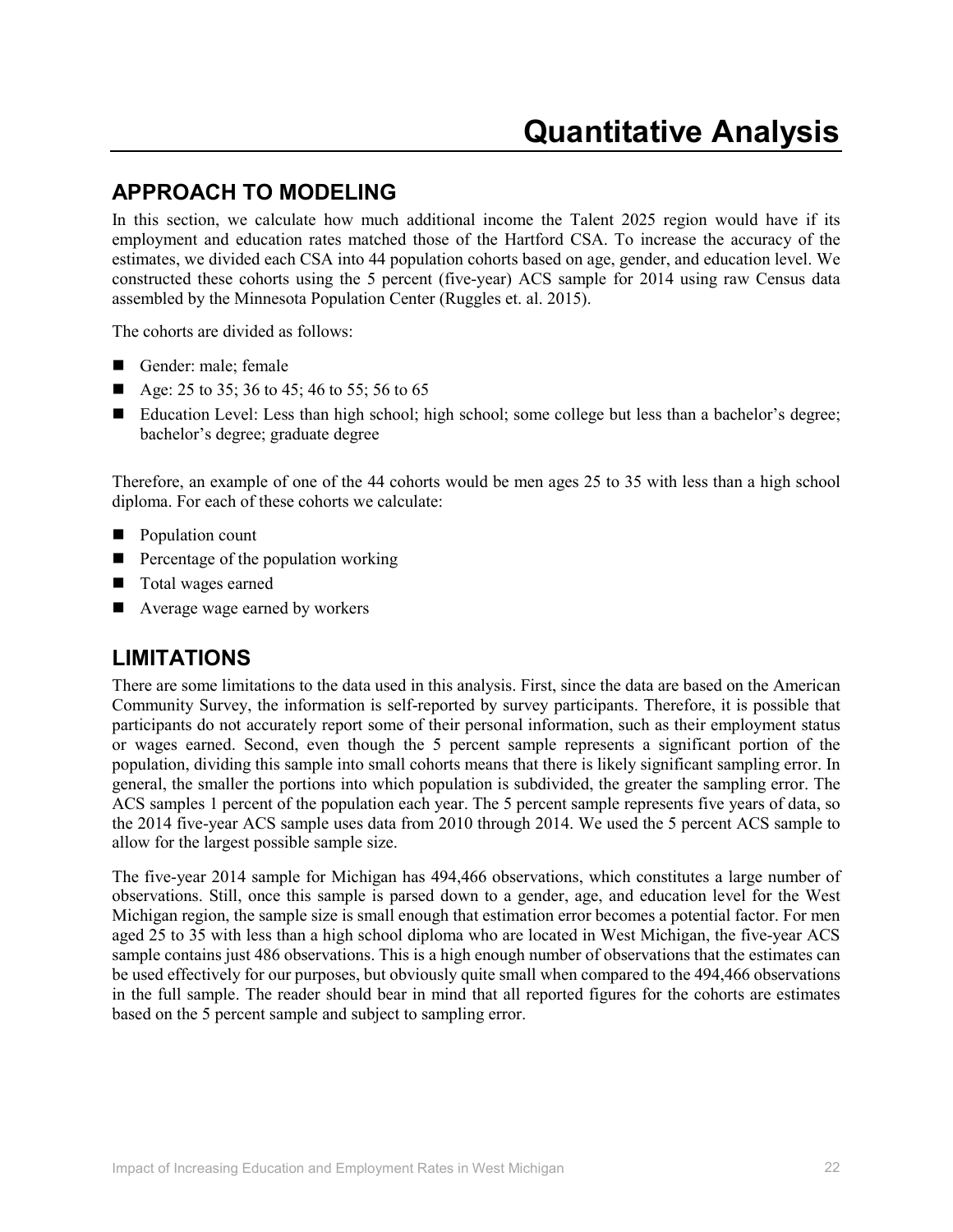## **METHODOLOGY**

After calculating the total wages earned for each cohort for West Michigan, we calculate how much the total wages would have been if West Michigan had had the same education level and employment rate as the Hartford CSA. We refer to these alternative calculations as simulations. We keep the average wage for each simulation group cohort the same as the corresponding West Michigan cohort. For example, 16.5 percent of West Michigan men ages 56 to 65 have a bachelor's degree, but no graduate degree. The employment rate of this cohort is 72 percent, and the average wage is \$78,540. When we recalculate total earnings for this cohort in the simulation using Hartford's education level and employment rate, we maintain the original average wage of \$78,540 for the corresponding Talent 2025 region cohort. We do not use the higher wage for the Hartford cohort of \$91,607, because there are numerous factors impacting that wage, such as the overall price level in the Hartford area. By keeping the wage the same in West Michigan, we keep the analysis simple. This is a conservative approach because as we have seen, wages are likely to increase if the overall employment rate increases.

To create the full simulations, we repeat this calculation for each of the 44 Talent 2025 region cohorts. The overall population in the simulation group is the same as the Talent 2025 region. However, the population in each cohort changes due to the changes in the distribution of education attainment made as part of the simulation.

Before discussing the results of the simulations, we provide some additional detail about the two comparison regions in the sections below.

## **REGIONAL PROFILE: TALENT 2025**

As noted earlier, the Talent 2025 region consists of 13 counties in western Michigan. Grand Rapids is the largest city in the region and the second-largest city in Michigan. West Michigan has a diverse economy. Although agribusiness, life sciences, information technology, and tourism are all important, the region is known most for manufacturing, especially furniture manufacturing.

In the discussion earlier in the paper, the Grand Rapids CSA is used as a proxy for the region. For the simulation analysis, we attempt to more accurately construct the full 13-county Talent 2025 region. The geographic coding in the raw Census data can be challenging to work with, because not all counties are coded. This means we could not simply construct the Talent 2025 region by using the 13 underlying counties. Instead, we constructed the Talent 2025 region using a combination of the county codes that were available and the public use microdata area (PUMA) codes. The 13 counties in the Talent 2025 region have a total population of 1,536,039. Using the county and PUMA codes, the region we constructed had a population of 1,365,283, which is 89 percent of the region's total.4

The average wage for male workers in the region is \$50,257, while the average wage for female workers is \$33,412. The cohort with the lowest average wage is females ages 25 to 35 without a high school diploma, with an average annual wage of \$13,591; the cohort with the highest average wage is men with a graduate degree ages 46 to 55, with an average annual wage of \$112,638.

The percentage of the population working is lowest for workers without a high school diploma, with just over half of men without a high school diploma working and only 41 percent of women without a high school diploma employed. The rate of employment is similar for workers with a bachelor's degree and workers with a graduate degree. Among men, 88 percent of those with a bachelor's degree and 89 percent

 $\overline{\phantom{a}}$ 

<sup>4</sup> We used county codes 81 (Kent), 121 (Muskegon), and 139 (Muskegon), and PUMA codes 1700 (Allegan, Barry), 2100 (Ionia), and 1100 (Lake, Mason, Mecosta, Newaygo, Oceana, and Osceola).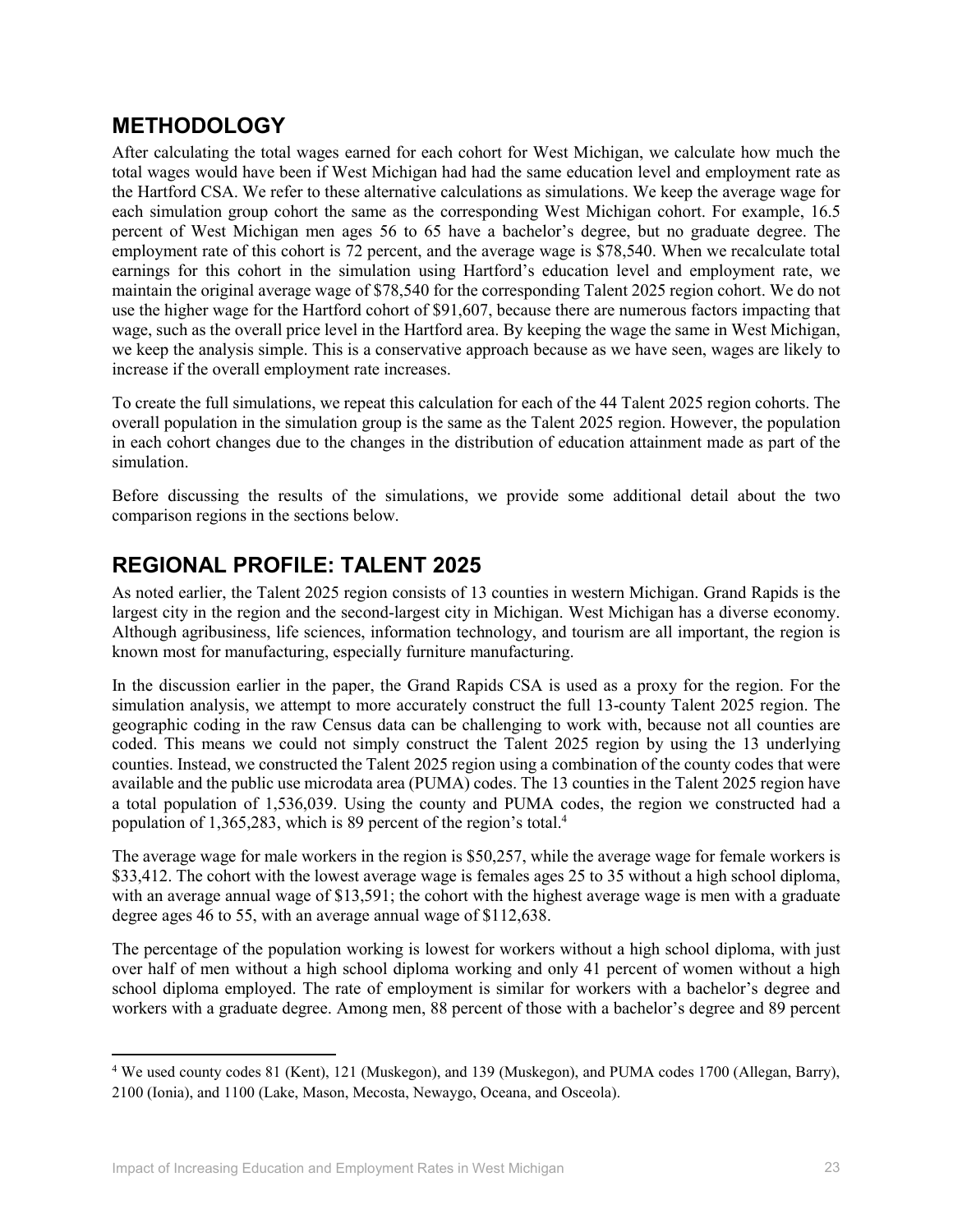of those with a graduate degree are employed. For women, 75 percent of those with a bachelor's degree and 81 percent of those with a graduate degree are employed.

The employment rates for those ages 56 to 65 are significantly lower than they are for younger workers. Just 59 percent of men and 50 percent of women ages 56 to 65 are employed. With few exceptions, at each education level, wages are highest for workers ages 46 to 55.

| Gender        | Age      | <b>Education</b>   | <b>Total Count</b> | % of Total For Age | <b>Working % Pop</b> | <b>Average Wage</b> |
|---------------|----------|--------------------|--------------------|--------------------|----------------------|---------------------|
| <b>Male</b>   | 25 to 65 | All                | 360,970            | 100%               | 74%                  | \$50,257            |
| <b>Male</b>   | 25 to 35 | All                | 99,165             | 100%               | 79%                  | \$38,112            |
| <b>Male</b>   | 36 to 45 | All                | 85,915             | 100%               | 80%                  | \$52,212            |
| <b>Male</b>   | 46 to 55 | All                | 96,548             | 100%               | 77%                  | \$58,197            |
| <b>Male</b>   | 56 to 65 | All                | 79,342             | 100%               | 59%                  | \$55,153            |
| <b>Male</b>   | 25 to 65 | $<$ H.S.           | 37,383             | 10.4%              | 54%                  | \$28,150            |
| <b>Male</b>   | 25 to 35 | $<$ H.S.           | 11,358             | 11.5%              | 60%                  | \$22,548            |
| <b>Male</b>   | 36 to 45 | $<$ H.S.           | 9,223              | 10.7%              | 57%                  | \$29,511            |
| <b>Male</b>   | 46 to 55 | $<$ H.S.           | 10,600             | 11.0%              | 51%                  | \$32,053            |
| <b>Male</b>   | 56 to 65 | $<$ H.S.           | 6,202              | 7.8%               | 42%                  | \$31,924            |
| <b>Male</b>   | 25 to 65 | <b>H.S.</b>        | 112,429            | 31.1%              | 68%                  | \$35,855            |
| <b>Male</b>   | 25 to 35 | H.S.               | 29,449             | 29.7%              | 70%                  | \$29,089            |
| <b>Male</b>   | 36 to 45 | <b>H.S.</b>        | 25,539             | 29.7%              | 74%                  | \$36,915            |
| <b>Male</b>   | 46 to 55 | H.S.               | 32,868             | 34.0%              | 71%                  | \$40,664            |
| <b>Male</b>   | 56 to 65 | H.S.               | 24,573             | 31.0%              | 55%                  | \$36,484            |
| <b>Male</b>   | 25 to 65 | College < BA       | 115,808            | 32.1%              | 76%                  | \$43,562            |
| <b>Male</b>   | 25 to 35 | College < BA       | 32,193             | 32.5%              | 83%                  | \$35,060            |
| <b>Male</b>   | 36 to 45 | College < BA       | 27,738             | 32.3%              | 82%                  | \$46,051            |
| <b>Male</b>   | 46 to 55 | College < BA       | 29,801             | 30.9%              | 80%                  | \$50,185            |
| <b>Male</b>   | 56 to 65 | College < BA       | 26,076             | 32.9%              | 56%                  | \$44,409            |
| <b>Male</b>   | 25 to 65 | College = BA       | 64,365             | 17.8%              | 88%                  | \$68,021            |
| <b>Male</b>   | 25 to 35 | College = BA       | 20,074             | 20.2%              | 92%                  | \$49,625            |
| <b>Male</b>   | 36 to 45 | College = BA       | 15,670             | 18.2%              | 94%                  | \$71,814            |
| <b>Male</b>   | 46 to 55 | College = BA       | 15,558             | 16.1%              | 92%                  | \$81,432            |
| <b>Male</b>   | 56 to 65 | College = BA       | 13,063             | 16.5%              | 68%                  | \$78,540            |
| Male          | 25 to 65 | Grad Degree        | 30,985             | 8.6%               | 89%                  | \$91,183            |
| <b>Male</b>   | 25 to 35 | <b>Grad Degree</b> | 6,091              | 6.1%               | 93%                  | \$66,453            |
| Male          | 36 to 45 | <b>Grad Degree</b> | 7,745              | 9.0%               | 97%                  | \$86,705            |
| Male          | 46 to 55 | <b>Grad Degree</b> | 7,721              | 8.0%               | 97%                  | \$112,638           |
| <b>Male</b>   | 56 to 65 | Grad Degree        | 9,428              | 11.9%              | 73%                  | \$93,128            |
| <b>Female</b> | 25 to 65 | All                | 358,940            | 100%               | 66%                  | \$33,412            |
| <b>Female</b> | 25 to 35 | All                | 96,501             | 100%               | 71%                  | \$28,678            |
| <b>Female</b> | 36 to 45 | All                | 83,514             | 100%               | 73%                  | \$34,435            |
| <b>Female</b> | 46 to 55 | All                | 97,688             | 100%               | 70%                  | \$36,145            |
| <b>Female</b> | 56 to 65 | All                | 81,237             | 100%               | 50%                  | \$35,193            |
| <b>Female</b> | 25 to 65 | $<$ H.S.           | 29,242             | 8.1%               | 41%                  | \$16,546            |
| Female        | 25 to 35 | $<$ H.S.           | 8,307              | 8.6%               | 37%                  | \$13,591            |
| Female        | 36 to 45 | $<$ H.S.           | 7,104              | 8.5%               | 55%                  | \$14,107            |
| Female        | 46 to 55 | $<$ H.S.           | 8,045              | 8.2%               | 42%                  | \$21,325            |
| Female        | 56 to 65 | $<$ H.S.           | 5,786              | 7.1%               | 30%                  | \$18,067            |
| Female        | 25 to 65 | H.S.               | 96,978             | 27.0%              | 58%                  | \$23,681            |
| <b>Female</b> | 25 to 35 | H.S.               | 20,429             | 21.2%              | 60%                  | \$18,612            |
| Female        | 36 to 45 | H.S.               | 17,649             | 21.1%              | 63%                  | \$24,256            |

#### **EXHIBIT 7.** Talent 2025 Cohorts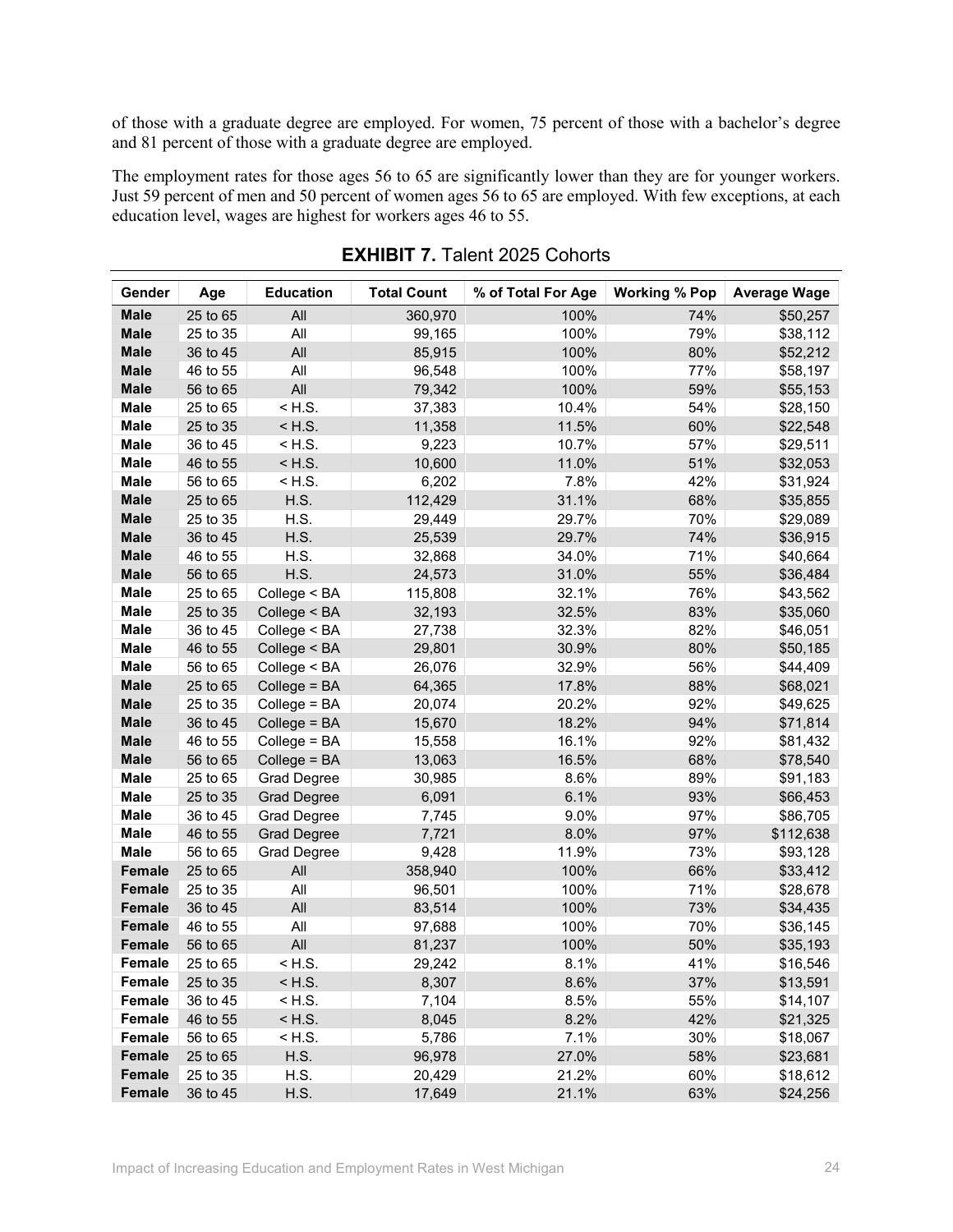| Female | 46 to 55 | H.S.               | 31,593  | 32.3% | 66% | \$26,104 |
|--------|----------|--------------------|---------|-------|-----|----------|
| Female | 56 to 65 | H.S.               | 27,307  | 33.6% | 44% | \$24,128 |
| Female | 25 to 65 | College $<$ BA     | 126,801 | 35.3% | 70% | \$29,274 |
| Female | 25 to 35 | College $<$ BA     | 34,185  | 35.4% | 74% | \$23,103 |
| Female | 36 to 45 | College $<$ BA     | 30,683  | 36.7% | 76% | \$28,234 |
| Female | 46 to 55 | College < BA       | 33,237  | 34.0% | 74% | \$33,167 |
| Female | 56 to 65 | College $<$ BA     | 28,696  | 35.3% | 54% | \$34,689 |
| Female | 25 to 65 | $Collect = BA$     | 72,089  | 20.1% | 75% | \$40,952 |
| Female | 25 to 35 | $Collect = BA$     | 25,177  | 26.1% | 82% | \$35,289 |
| Female | 36 to 45 | $Collect = BA$     | 18,935  | 22.7% | 75% | \$44,293 |
| Female | 46 to 55 | $Collect = BA$     | 16,998  | 17.4% | 78% | \$44,440 |
| Female | 56 to 65 | $Collect = BA$     | 10,979  | 13.5% | 54% | \$44,930 |
| Female | 25 to 65 | Grad Degree        | 33,830  | 9.4%  | 81% | \$59,290 |
| Female | 25 to 35 | <b>Grad Degree</b> | 8,403   | 8.7%  | 83% | \$53,383 |
| Female | 36 to 45 | Grad Degree        | 9,143   | 10.9% | 86% | \$59,661 |
| Female | 46 to 55 | <b>Grad Degree</b> | 7,815   | 8.0%  | 89% | \$67,876 |
| Female | 56 to 65 | Grad Degree        | 8,469   | 10.4% | 66% | \$55,484 |
|        |          |                    |         |       |     |          |

SOURCE: 2014 five-year American Community Survey data and PSC calculations.

# **REGIONAL PROFILE: HARTFORD CONNECTICUT**

Hartford is the capital of Connecticut and is located in the center of the state. It is approximately 100 miles from Boston and 121 miles from New York City. The Hartford region is particularly known for the insurance industry, but manufacturing is also important, with over 10 percent of the workforce engaged in that sector.

We constructed the Hartford region from the underlying Census data in a manner similar to what we did for the Talent 2025 region. The constructed region has a population of 857,183, representing 95 percent of the population of the CSA (900,281).

The region has the second-highest median income for workers among the CSAs at \$38,208. Of course, the cost of living is higher on the East Coast, so this high median income may be somewhat deceiving with respect to purchasing power. The cost of living calculator on Bankrate.com indicates that a worker earning the median income of \$27,118 in the Grand Rapids CSA would need to earn \$36,510 in Hartford to have the same purchasing power (Bankrate.com 2016). Therefore, although the average worker earns more in the Hartford CSA than in the Grand Rapids CSA, this earnings differential is much smaller once differences in the cost of living are factored in.

The Hartford region is relatively well educated. At 43.5 percent, the share of the population with an associate's degree or better ranks 19th-highest among CSAs. Approximately 35 percent of men and 40 percent of women have a bachelor's degree or better, a rate approximately 10 percentage points higher than the rate for West Michigan.

Just as in West Michigan, the employment rate for those without a high school diploma is low in Hartford, with just 53 percent of working-age men and 47 percent of working-age women in this age group employed. The cohort with the lowest average wage is women ages 25 to 35 without a high school diploma, at \$17,740; the highest average wage is for men ages 46 to 55 with a graduate degree, at \$137,853.

The rate of employment drops for those ages 56 to 65, but not nearly as much as it does in West Michigan. Approximately 71 percent of men in this age bracket and 62 percent of women are employed. In West Michigan the rates are 59 percent and 50 percent respectively.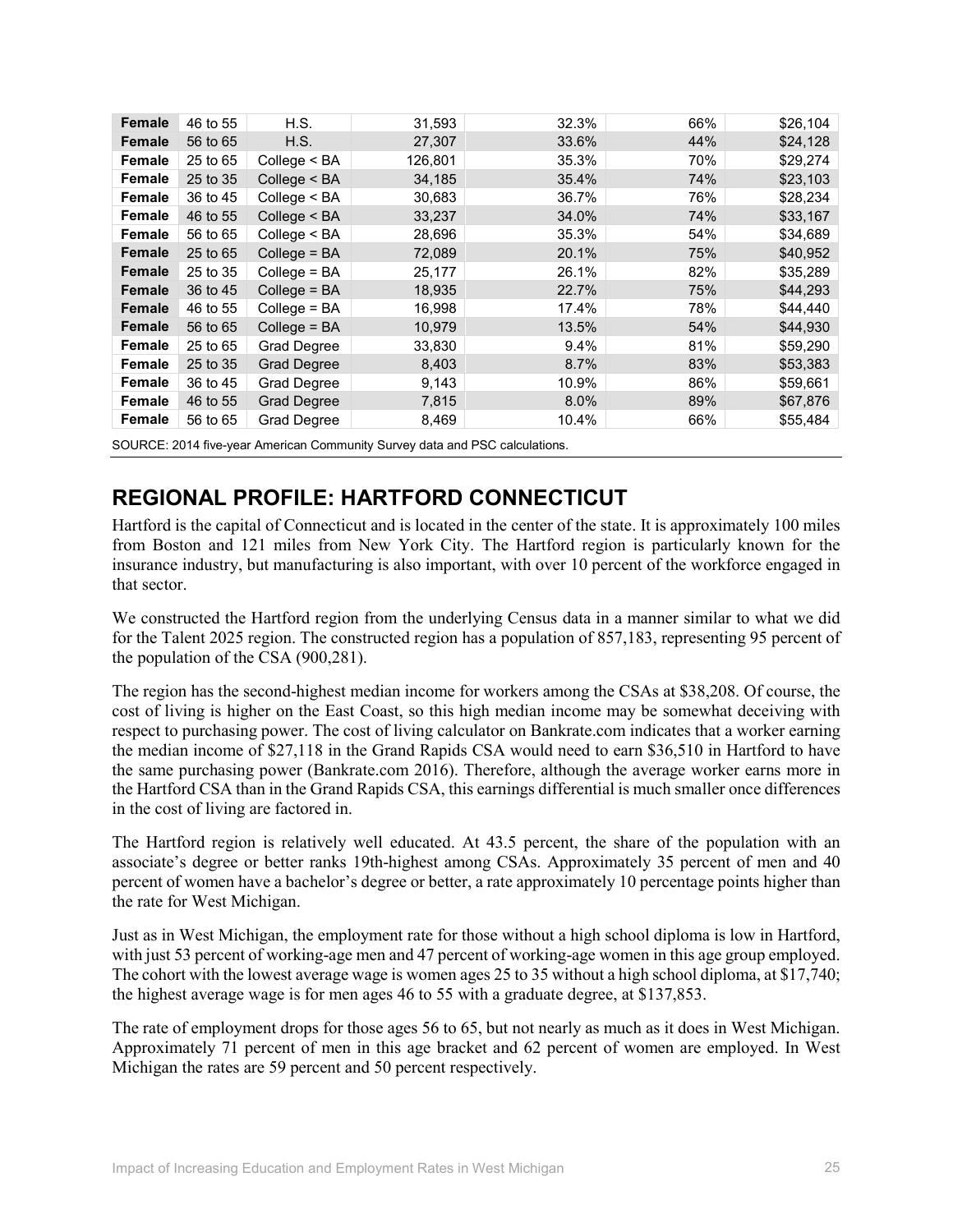| Gender      | Age      | <b>Education</b>   | <b>Total Count</b> | % of Total For Age | <b>Working % Pop</b> | <b>Average Wage</b> |
|-------------|----------|--------------------|--------------------|--------------------|----------------------|---------------------|
| <b>Male</b> | 25 to 65 | All                | 388,966            | 100%               | 80%                  | \$69,185            |
| <b>Male</b> | 25 to 35 | All                | 91,801             | 100%               | 80%                  | \$46,435            |
| <b>Male</b> | 36 to 45 | All                | 90,058             | 100%               | 85%                  | \$75,251            |
| <b>Male</b> | 46 to 55 | All                | 115,882            | 100%               | 82%                  | \$78,231            |
| <b>Male</b> | 56 to 65 | All                | 91,225             | 100%               | 71%                  | \$74,462            |
| Male        | 25 to 65 | $<$ H.S.           | 33,885             | 8.7%               | 53%                  | \$33,582            |
| <b>Male</b> | 25 to 35 | $<$ H.S.           | 8,660              | 9.4%               | 51%                  | \$26,511            |
| <b>Male</b> | 36 to 45 | $<$ H.S.           | 7,853              | 8.7%               | 60%                  | \$33,329            |
| <b>Male</b> | 46 to 55 | $<$ H.S.           | 9,714              | 8.4%               | 52%                  | \$37,426            |
| <b>Male</b> | 56 to 65 | $<$ H.S.           | 7,658              | 8.4%               | 50%                  | \$37,019            |
| <b>Male</b> | 25 to 65 | <b>H.S.</b>        | 116,350            | 29.9%              | 75%                  | \$45,684            |
| <b>Male</b> | 25 to 35 | H.S.               | 27,496             | 30.0%              | 75%                  | \$34,468            |
| <b>Male</b> | 36 to 45 | H.S.               | 25,672             | 28.5%              | 78%                  | \$45,182            |
| <b>Male</b> | 46 to 55 | H.S.               | 39,217             | 33.8%              | 78%                  | \$51,508            |
| <b>Male</b> | 56 to 65 | <b>H.S.</b>        | 23,965             | 26.3%              | 66%                  | \$49,605            |
| <b>Male</b> | 25 to 65 | College < BA       | 101,180            | 26.0%              | 80%                  | \$54,179            |
| <b>Male</b> | 25 to 35 | College < BA       | 25,402             | 27.7%              | 80%                  | \$40,871            |
| <b>Male</b> | 36 to 45 | College < BA       | 22,797             | 25.3%              | 86%                  | \$56,920            |
| <b>Male</b> | 46 to 55 | College < BA       | 28,295             | 24.4%              | 84%                  | \$61,332            |
| <b>Male</b> | 56 to 65 | College < BA       | 24,686             | 27.1%              | 71%                  | \$56,812            |
| <b>Male</b> | 25 to 65 | College = BA       | 81,103             | 20.9%              | 89%                  | \$88,912            |
| <b>Male</b> | 25 to 35 | $Collect = BA$     | 20,105             | 21.9%              | 91%                  | \$56,317            |
| <b>Male</b> | 36 to 45 | College = BA       | 20,472             | 22.7%              | 94%                  | \$101,250           |
| <b>Male</b> | 46 to 55 | College = BA       | 22,835             | 19.7%              | 92%                  | \$104,383           |
| <b>Male</b> | 56 to 65 | College = BA       | 17,691             | 19.4%              | 75%                  | \$91,607            |
| <b>Male</b> | 25 to 65 | Grad Degree        | 56,448             | 14.5%              | 90%                  | \$117,995           |
| <b>Male</b> | 25 to 35 | <b>Grad Degree</b> | 10,138             | 11.0%              | 94%                  | \$74,465            |
| <b>Male</b> | 36 to 45 | Grad Degree        | 13,264             | 14.7%              | 97%                  | \$126,250           |
| <b>Male</b> | 46 to 55 | <b>Grad Degree</b> | 15,821             | 13.7%              | 93%                  | \$137,853           |
| <b>Male</b> | 56 to 65 | <b>Grad Degree</b> | 17,225             | 18.9%              | 81%                  | \$119,109           |
| Female      | 25 to 65 | All                | 394,874            | 100%               | 73%                  | \$47,865            |
| Female      | 25 to 35 | All                | 86,788             | 100%               | 76%                  | \$39,373            |
| Female      | 36 to 45 | All                | 93,470             | 100%               | 76%                  | \$49,237            |
| Female      | 46 to 55 | All                | 118,617            | 100%               | 79%                  | \$52,607            |
| Female      | 56 to 65 | $\mathsf{All}$     | 95,999             | 100%               | 62%                  | \$48,169            |
| Female      | 25 to 65 | $<$ H.S.           | 23,948             | 6.1%               | 47%                  | \$23,317            |
| Female      | 25 to 35 | $<$ H.S.           | 5,152              | 5.9%               | 43%                  | \$17,740            |
| Female      | 36 to 45 | $<$ H.S.           | 5,175              | 5.5%               | 52%                  | \$21,810            |
| Female      | 46 to 55 | $<$ H.S.           | 6,415              | 5.4%               | 54%                  | \$22,430            |
| Female      | 56 to 65 | $<$ H.S.           | 7,206              | 7.5%               | 39%                  | \$30,332            |

## **EXHIBIT 8. Hartford CSA Cohorts**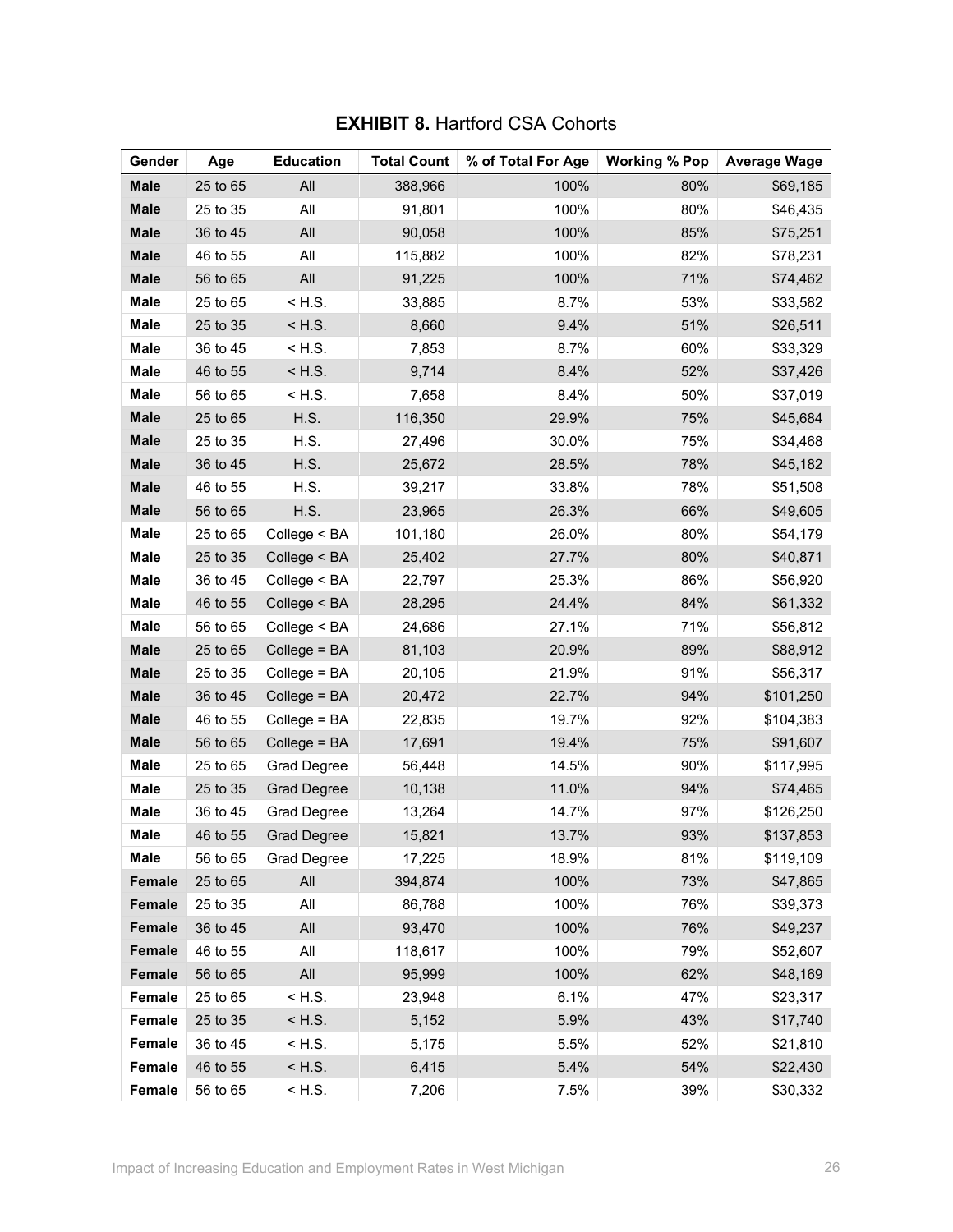| <b>Female</b> | 25 to 65 | <b>H.S.</b>        | 93,198  | 23.6% | 67% | \$31,428 |
|---------------|----------|--------------------|---------|-------|-----|----------|
| Female        | 25 to 35 | H.S.               | 16,288  | 18.8% | 65% | \$24,481 |
| <b>Female</b> | 36 to 45 | H.S.               | 19,622  | 21.0% | 70% | \$31,348 |
| <b>Female</b> | 46 to 55 | H.S.               | 31,215  | 26.3% | 74% | \$33,407 |
| <b>Female</b> | 56 to 65 | H.S.               | 26,073  | 27.2% | 58% | \$33,352 |
| <b>Female</b> | 25 to 65 | College < BA       | 119,222 | 30.2% | 75% | \$40,013 |
| Female        | 25 to 35 | College < BA       | 25,906  | 29.8% | 77% | \$31,241 |
| Female        | 36 to 45 | College < BA       | 27,657  | 29.6% | 78% | \$41,029 |
| <b>Female</b> | 46 to 55 | College < BA       | 36,789  | 31.0% | 80% | \$43,270 |
| Female        | 56 to 65 | College < BA       | 28,870  | 30.1% | 63% | \$43,123 |
| Female        | 25 to 65 | College = BA       | 89,388  | 22.6% | 79% | \$56,349 |
| <b>Female</b> | 25 to 35 | College = BA       | 24,057  | 27.7% | 83% | \$47,163 |
| Female        | 36 to 45 | College = BA       | 23,170  | 24.8% | 79% | \$56,019 |
| Female        | 46 to 55 | $Collect = BA$     | 25,761  | 21.7% | 81% | \$66,601 |
| Female        | 56 to 65 | College = BA       | 16,400  | 17.1% | 68% | \$54,269 |
| <b>Female</b> | 25 to 65 | Grad Degree        | 69,118  | 17.5% | 82% | \$72,577 |
| Female        | 25 to 35 | <b>Grad Degree</b> | 15,385  | 17.7% | 85% | \$55,519 |
| <b>Female</b> | 36 to 45 | Grad Degree        | 17,846  | 19.1% | 83% | \$74,376 |
| Female        | 46 to 55 | <b>Grad Degree</b> | 18,437  | 15.5% | 91% | \$84,348 |
| Female        | 56 to 65 | Grad Degree        | 17,450  | 18.2% | 70% | \$72,518 |

SOURCE: 2014 five-year American Community Survey data and PSC calculations.

# **SIMULATION RESULTS**

In our simulations, we recalculated earnings in the Talent 2025 region assuming that the region's employment rate and education profile matched the Hartford CSA's. We do the simulation three ways. First, we recalculated the Talent 2025 region's earnings assuming it had the same employment rate as the Hartford CSA; second, we recalculated the region's earnings assuming it had the same education level as Hartford; and finally, we recalculated the region's earnings assuming both the employment rate and earnings level match Hartford's.

#### *Employment Rate Change Simulation*

In the first simulation, we raised the employment rate in the Talent 2025 region to match the Hartford CSA's employment rate. This calculation was done at the cohort level. Hartford's employment rate is not higher than the Grand Rapids rate for every single cohort. For example, in the Talent 2025 region, 60 percent of men ages 25 to 35 without a high school diploma are employed, while just 51 percent of such men are employed in the Hartford CSA. In the simulation, we use Hartford's employment rate for the cohort, regardless of whether it is higher or lower.

In total, 74 percent of working-age men are employed in the Talent 2025 region and 78 percent of men in the Hartford CSA. For women, the totals are 66 percent and 72 percent respectively. The differences in the employment rates between the two regions become more pronounced as workers get older. The Hartford CSA's employment rate for men ages 25 to 35 is actually lower than the Talent 2025 region's. However, Hartford's employment rate is 11 percentage points higher for men ages 56 to 65. For women, Hartford's rate is higher for every age cohort, but the difference is particularly large for ages 46 to 55 (7 percentage points) and ages 56 to 65 (11 percentage points).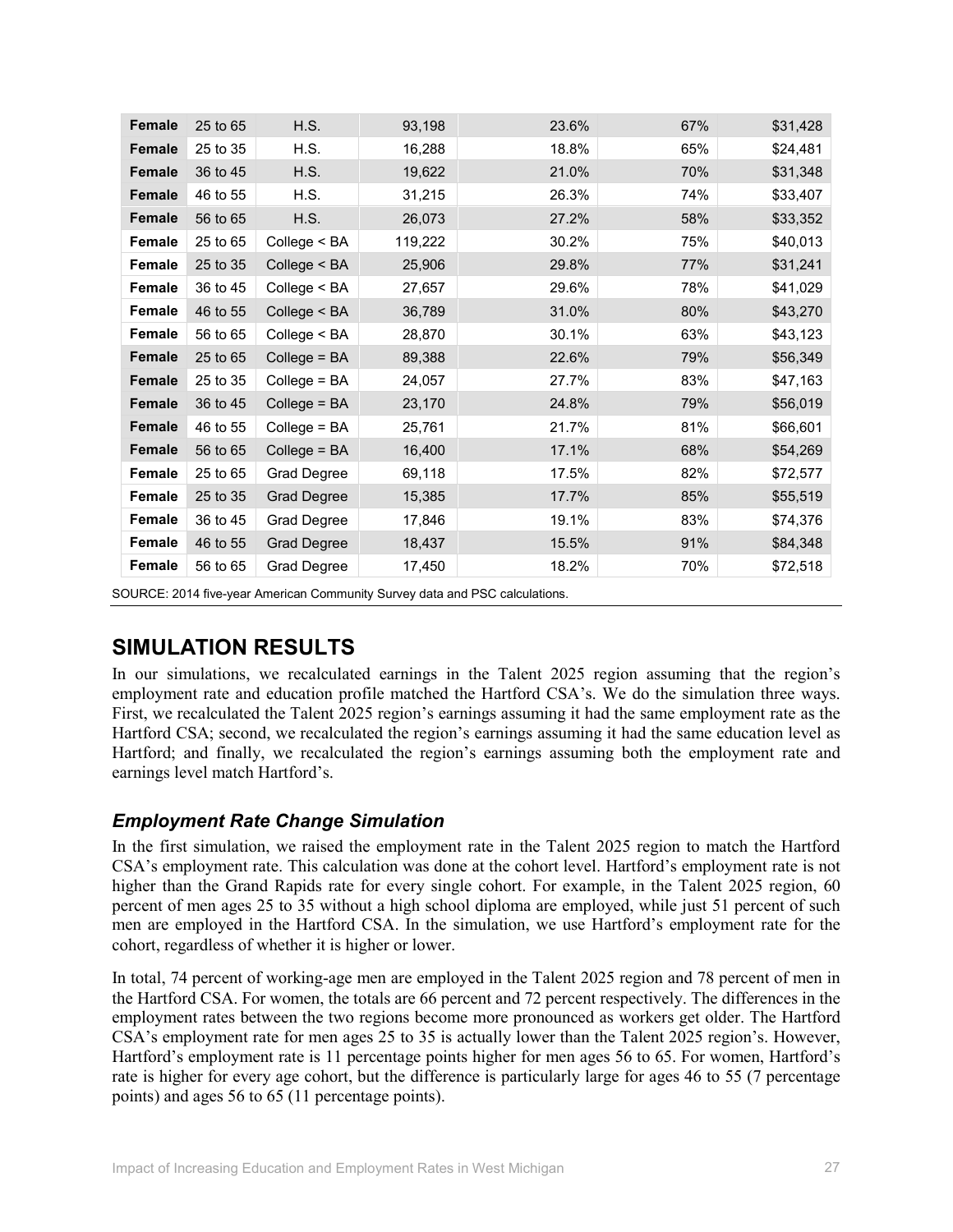| Age      | Gender | <b>TALENT 2025</b><br><b>Employment Rate</b> | <b>Hartford CSA</b><br><b>Employment Rate</b> | <b>Pct. Pt Difference</b> |
|----------|--------|----------------------------------------------|-----------------------------------------------|---------------------------|
| 25 to 35 | Male   | 79%                                          | 78%                                           | $-1\%$                    |
| 36 to 45 | Male   | 80%                                          | 83%                                           | $+3%$                     |
| 46 to 55 | Male   | 77%                                          | 81%                                           | $+4%$                     |
| 56 to 65 | Male   | 59%                                          | 70%                                           | $+11%$                    |
| 25 to 35 | Female | 71%                                          | 74%                                           | $+3%$                     |
| 36 to 45 | Female | 73%                                          | 75%                                           | $+2%$                     |
| 46 to 55 | Female | 70%                                          | 77%                                           | $+7%$                     |
| 56 to 65 | Female | 50%                                          | 61%                                           | $+11%$                    |

#### **EXHIBIT 9.** Employment Rate by Age–Talent 2025 Region and Hartford CSA

SOURCE: PSC calculations using detailed 5 percent (five-year) ACS sample.

More people employed means more people earning income in the region. In total, if the Talent 2025 region had the same employment rates as the Hartford CSA, earnings from wages in the region would be \$1.2 billion higher, an increase of 5.5 percent. In this simulation, older workers drive much of the differential. The increase in the assumed employment rate for workers ages 56 to 65 accounts for 61 percent of the wage differential.

The detail on the calculations and the simulated wages for each of the 44 cohorts is included in the Appendix.

#### *Education Attainment Differential*

In the second simulation, we changed the education distribution of the Talent 2025 region to match the Hartford CSA's distribution. The education attainment for the two regions was presented in Exhibit 5; the share of Hartford's population with a bachelor's degree or better is 8.7 percentage points higher than the Talent 2025 region's. As might be expected, earnings are higher for workers with more education. In the Talent 2025 region, the average wage for a male worker with a bachelor's degree is \$68,021, compared to an average wage of \$35,855 for a man with just a high school diploma. The average wage for a woman with a bachelor's degree is \$40,952, compared to \$23,681 for women with just a high school diploma.

The simulation based on changing education attainment showed that wages in the Talent 2025 region would be \$2.6 billion higher if its education profile were the same as the Hartford CSA's, an increase of 11.9 percent. The detailed calculations by cohort are included in the Appendix.

#### *Employment Rate and Education Attainment Simulation*

In the third simulation, we simultaneously adjusted the employment rate and the education attainment rate. Again, we changed the rates of the Talent 2025 region to match the Hartford CSA's rate, and we kept the average wage for each cohort the same. Under this simulation, total wages are \$3.7 billion higher, an increase of 17 percent. The detailed calculations by cohort are included in the Appendix.

The results of the three simulations are summarized in Exhibit 10. Changing only the employment rate increased overall wages earned in the region by 5.5 percent, while changing only the education level increased wages by 11.9 percent. Changing both simultaneously increased wages by 17.3 percent.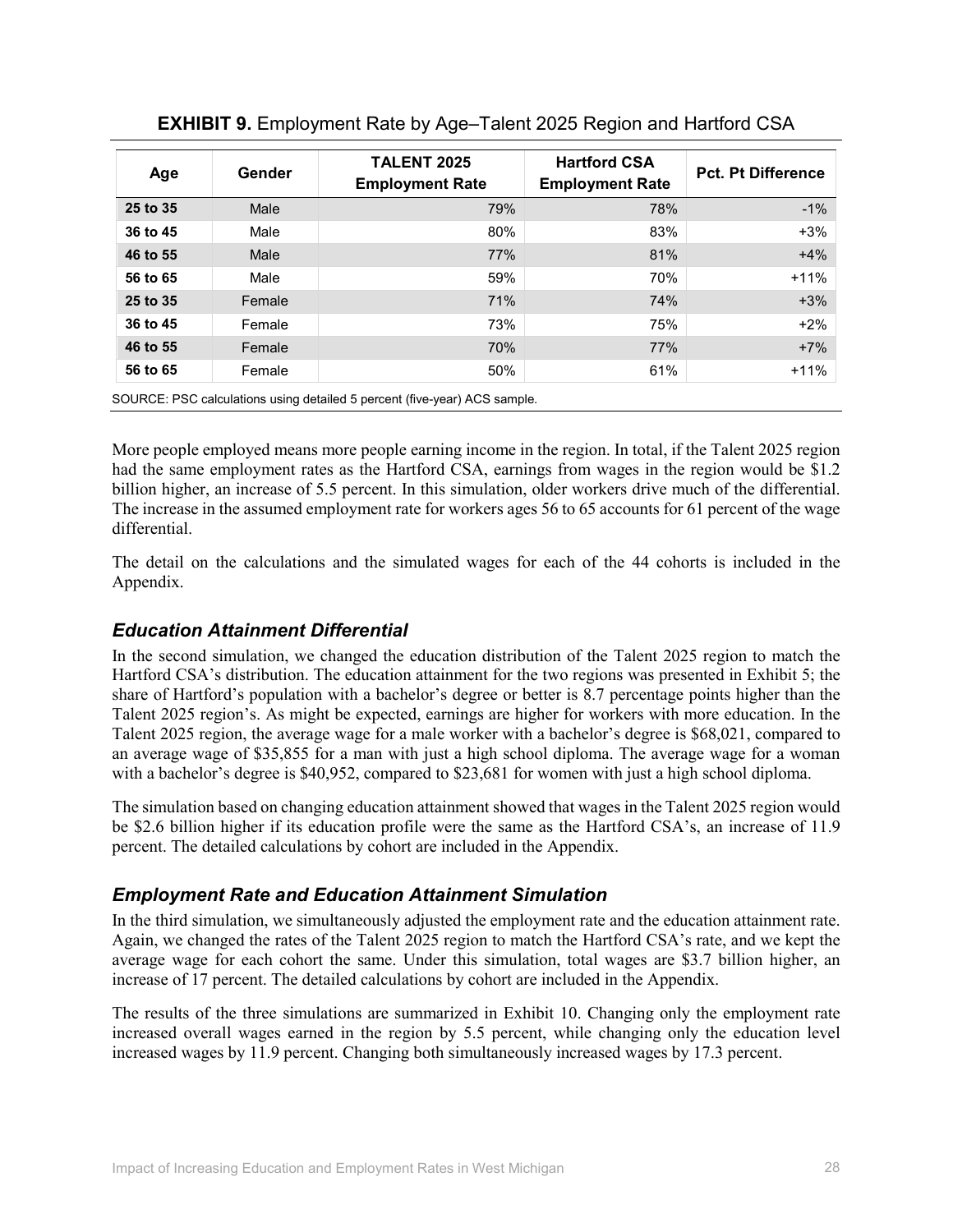| <b>Simulation</b>                         | Original<br><b>Talent 2025</b><br><b>Wages</b> | <b>Simulated</b><br><b>Wages</b> | <b>New</b><br><b>Wages</b> | <b>Percent</b><br><b>Increase</b> |
|-------------------------------------------|------------------------------------------------|----------------------------------|----------------------------|-----------------------------------|
| <b>Change in Employment Rate</b>          | \$21,431                                       | \$22,611                         | \$1.180                    | 5.5%                              |
| <b>Change in Education Attainment</b>     | \$21,431                                       | \$23,990                         | \$2,558                    | 11.9%                             |
| <b>Change in Employment and Education</b> | \$21,431                                       | \$25,135                         | \$3,704                    | 17.3%                             |

#### **EXHIBIT 10.** Simulation Results (millions of \$)

SOURCE: PSC calculations.

# **POLICY IMPLICATIONS OF QUANTITATIVE FINDINGS**

#### *Importance of Education Attainment*

The simulation findings suggest a number of important points for consideration. First, the data illustrate the importance of education attainment. When looking at earnings in the Talent 2025 region, we see that earnings increase with each step of education attainment. In West Michigan, the average wage earned by working high school graduatesis 29 percent higher than the average for those without a high school diploma (see Exhibit 11). For workers with some college but not a bachelor's degree, average earnings are 19 percent higher than for high school graduates. Workers with a bachelor's degree earn 51 percent more on average than those with some college, and workers with a graduate degree earn 37 percent more on average than those with a bachelor's degree.

| <b>Highest Education Attainment</b>     | <b>Average Wage</b> |
|-----------------------------------------|---------------------|
| <b>Less than High School</b>            | \$23,786            |
| <b>High School Graduate</b>             | \$30,695            |
| <b>Some College</b>                     | \$36,378            |
| <b>Bachelor's Degree</b>                | \$54,777            |
| <b>Graduate Degree</b>                  | \$75,268            |
| <b>Average for All Education Levels</b> | \$42.327            |

#### **EXHIBIT 11.** West Michigan Education and Wages, Workers Ages 25 to 65

SOURCE: PSC calculations using the detailed 5 percent (five-year) ACS sample for 2014. Average wage is the average annual earnings from wages for those working during the year.

Individuals who are more highly educated earn more because these degrees represent a good proxy for employment skills. Policies that increase the education level of the region will increase the prosperity of the region. The simulation that changed education attainment to match that of the Hartford CSA resulted in an 11.9 percent increase in overall wages. The simulation held the wages in each cohort constant. The increased economic prosperity from a more talented workforce would likely also increase the wages for each cohort, so the 11.9 percent increase is likely an underestimate of the upside potential of a more highly educated workforce.

#### *Older Workers and Women as a Source of Regional Talent*

While increasing the overall education attainment of the region would increase earnings and prosperity, increasing the talent pool in that manner represents a longer-term solution. For example, investments in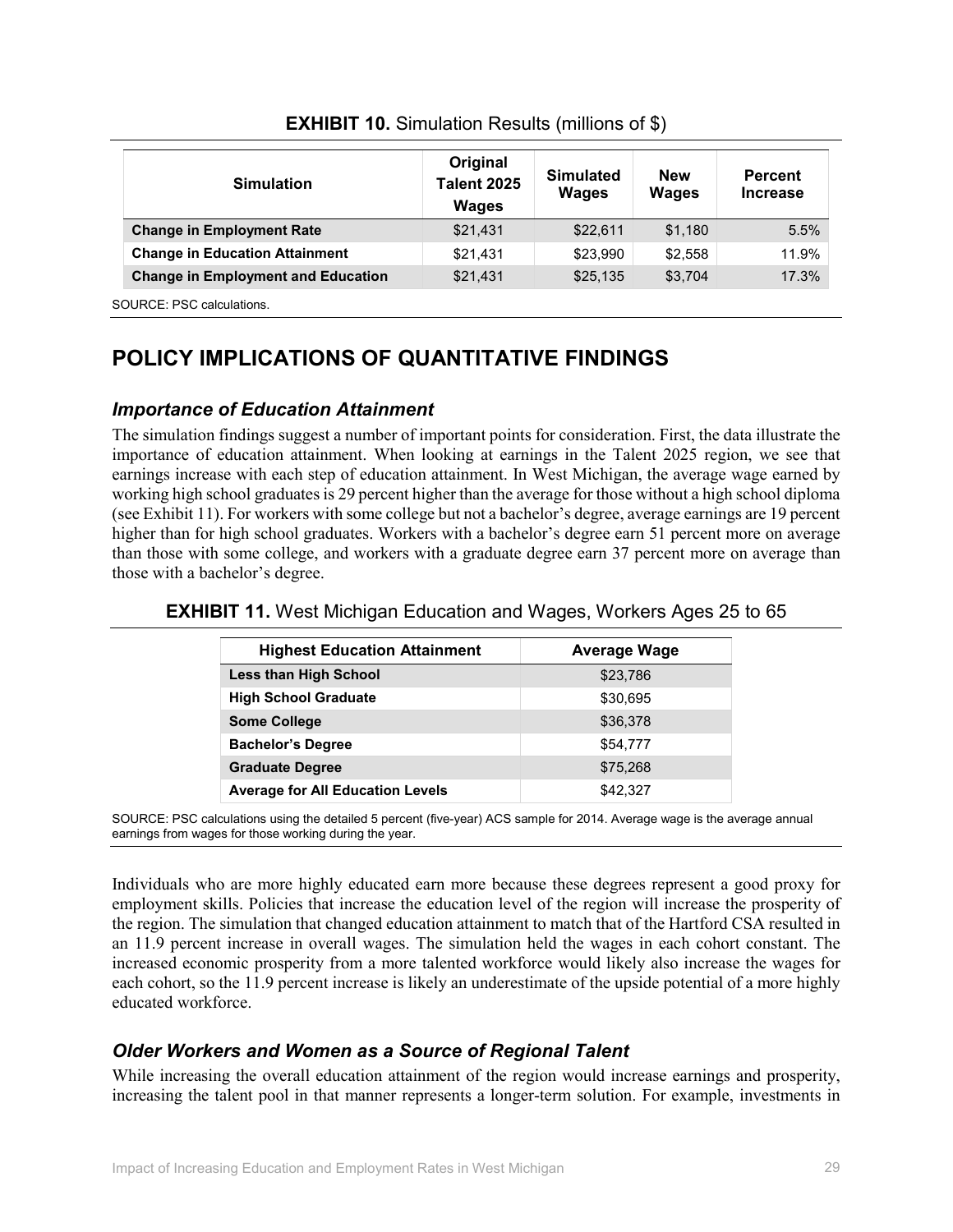early childhood programs is a proven strategy for improving education attainment. However, investments made in young children now will not increase the skills in the workforce until 15 to 20 years pass. This analysis finds that if the region is looking to address talent shortages immediately, turning both to workers ages 56 to 65 and to female workers may be a promising strategy.

The differences in the employment rates for workers ages 56 to 65 between the Talent 2025 region and the Hartford CSA are striking. Hartford's employment rate for this age group is 11 percentage points higher for both men and women, and the rate is higher for this age group at every education level. **This means that there are potential workers available in West Michigan at every skill level.** It is worth investigating why the employment rate for this age group in West Michigan is as low as it is, and whether something can be done to lure these workers back into the labor force.

Women represent the second place to turn to access talent immediately. The difference in the employment rates and average wages between men and women is striking. In West Michigan, there are more women than men in the cohorts having bachelor's degrees, but the employment rate of men is 10 percentage points higher and average earnings 58 percent higher than the rates for women. The lower earnings of women are a national phenomenon. A number of reasons for this difference in earnings have been identified:

- Women often self-select into lower-paying occupations.
- Women often bear most of the responsibility for child rearing. As a result, women are more likely to choose part-time work, choose work with more flexible hours, exit the labor force for significant periods of time, and work closer to home, all of which can have a negative impact on earnings.
- **Employers may discriminate against women and offer them less money for the same work done by** men.

Some women may prefer to work part-time or take extended absences from work so that they can spend more time with their children, even if it negatively impacts their earnings. However, such choices may often be involuntary. Some women work part-time because they cannot access high-quality child care (or any child care) or face other hurdles in their effort to join the labor force while raising their children. Helping women to meet these challenges could significantly increase the talent available to employers in West Michigan. This topic is addressed further in the discussion of barriers to employment in the next section of the report.

#### *New Tax Revenue*

Increasing education levels and addressing barriers to labor force participation often require the investment of public and private dollars. But, as we have seen, there would be a significant return on this investment. West Michigan has roughly 1.5 million people. The estimated new income arising from increasing the employment rates and education rates to match Hartford's totals approximately \$1,700 per capita. This additional income would produce significant new tax revenues.

Exhibit 12 shows Michigan state and local taxes as a percentage of personal income for fiscal year 2013. In 2013, total tax payments to the state were equivalent to 6.4 percent of state personal income, and tax payments to local governments totaled 3.1 percent of personal income. While these represent average rates, not the marginal rates on new income, they do serve as a good proxy for the type of tax revenue likely to be generated through increased earnings. The \$2.7 billion in new income estimated in the simulation would translate to an estimated \$170 million in new state tax revenues and \$84 million in additional local tax payments.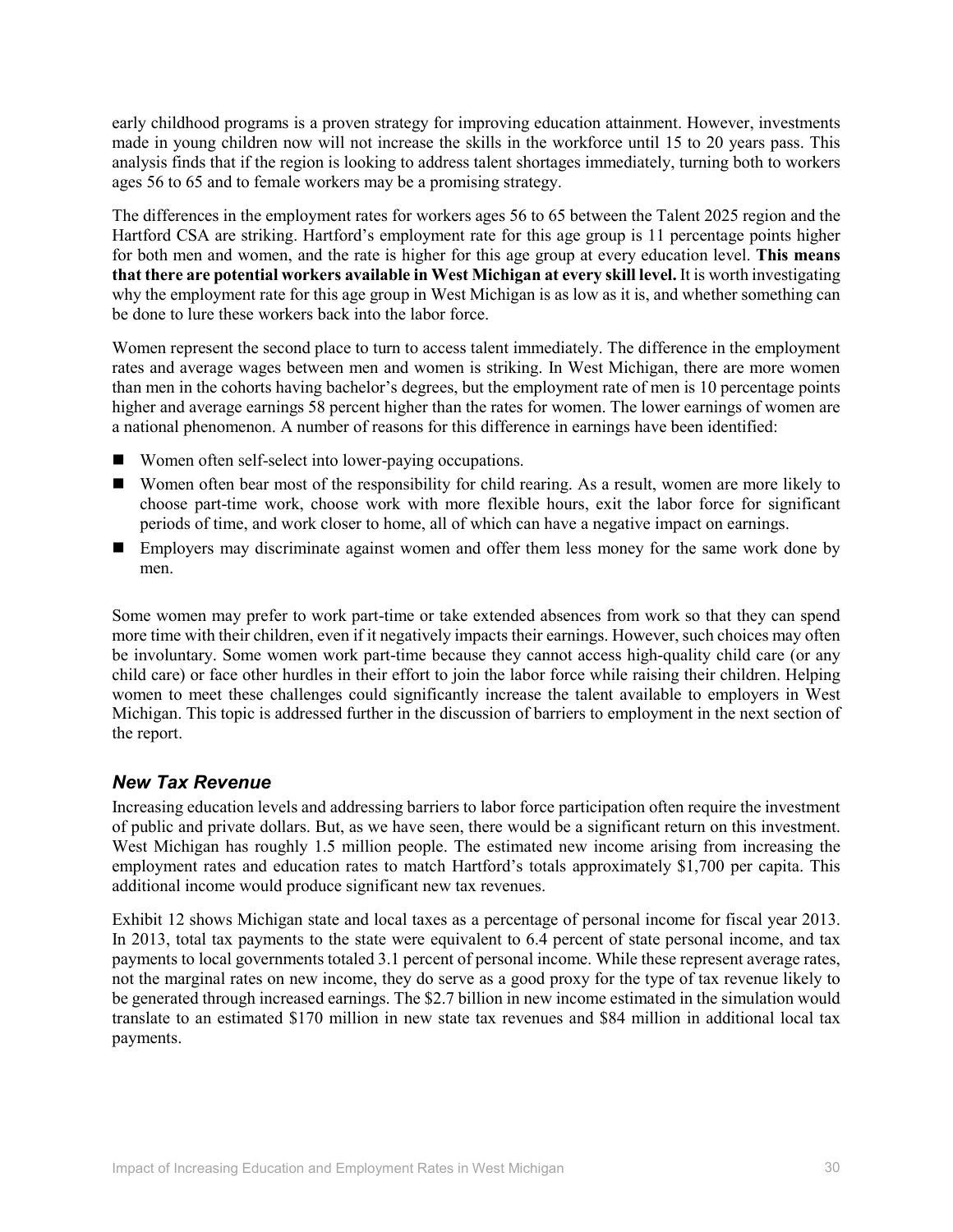| Tax             | <b>State</b> | Local | <b>Total</b> |
|-----------------|--------------|-------|--------------|
| <b>Property</b> | 0.5%         | 2.9%  | 3.4%         |
| <b>Sales</b>    | 2.2%         | 0.0%  | 2.2%         |
| <b>Income</b>   | 2.1%         | 0.1%  | 2.2%         |
| <b>Other</b>    | 1.7%         | 0.1%  | 1.8%         |
| <b>Total</b>    | 6.4%         | 3.1%  | 9.6%         |

**EXHIBIT 12.** FY 2013 Michigan State and Local Tax Rates as a Percentage of Personal Income

SOURCE: Urban Institute (2016) and PSC Calculations. Columns may not total due to rounding.

#### *Asset Limited, Income Constrained*

The Michigan Association of United Ways (MAUW 2014) has estimated that up to 40 percent of Michigan households struggle to afford the basic necessities of housing, child care, food, healthcare, and transportation. In particular, they found that many of these households were headed by workers, but these workers did not earn enough to provide for basic needs. MAUW refers to this cohort as ALICE (Asset Limited, Income Constrained, Employed). MAUW defines a household survival budget (Exhibit 13), which includes the cost of basic housing, child care, food, transportation, and healthcare, and a household stability budget, which also ensures a level of stability and savings at a modest level.

|                       | <b>Single Adult</b> | <b>Family (Infant and Pre-K)</b> |
|-----------------------|---------------------|----------------------------------|
| <b>Housing</b>        | \$578               | \$744                            |
| <b>Child Care</b>     | -                   | \$1,214                          |
| Food                  | \$196               | \$592                            |
| <b>Transportation</b> | \$341               | \$581                            |
| <b>Healthcare</b>     | \$130               | \$518                            |
| <b>Miscellaneous</b>  | \$138               | \$412                            |
| <b>Taxes</b>          | \$137               | \$372                            |
| <b>Monthly total</b>  | \$1,519             | \$4,534                          |
| <b>Annual total</b>   | \$18,226            | \$54,404                         |
| Hourly wage           | \$9.11              | \$27.20                          |
| SOURCE: MAUW 2014.    |                     |                                  |

**EXHIBIT 13.** Household Survival Budget, Kent County

MAUW estimates that in Kent County, an hourly wage of \$9.11 for a single individual and \$27.20 for a family of four is needed to cover the basic survival budget. The association further estimates that 15 percent of households in Kent County are below the poverty line, and an additional 24 percent do not meet the ALICE household survival budget. As we can see from the Talent 2025 cohort data, even a family with two breadwinners would struggle to meet the ALICE threshold if neither of the earners had a high school diploma. The average wage of men without a high school diploma ages 25 to 35 is \$26,511; for women in this age and education bracket it is \$17,740. Combining these incomes would leave a household with \$44,251, well below the ALICE threshold. Even for high school graduates, meeting this ALICE threshold could prove difficult, and the same is true for households headed by a single earner.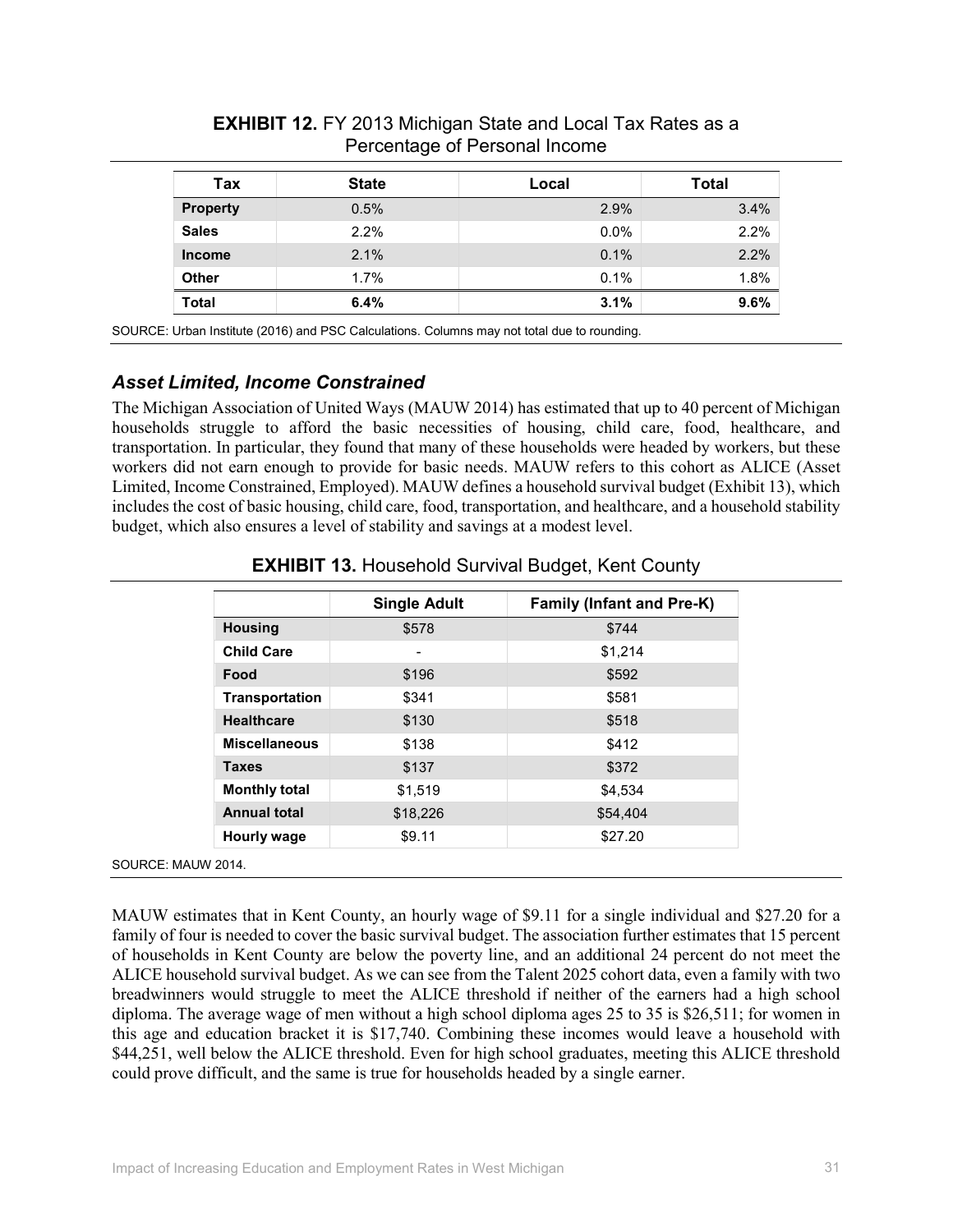There is a risk in doing this assessment using average earnings figures. There is likely a considerable range in earnings within each cohort. For example, there is a wide range of skills for those with just a high school diploma. High school graduates who complete construction apprenticeship programs likely earn well above the average wage of their cohort. Part of the challenge in getting households to the ALICE threshold and beyond is not just increasing the number of high school graduates or graduates with an associate's degree, but also making sure that these graduates have skills valued by employers. Middle skills, which are required in roughly half of employment, are defined as skills requiring more than a high school diploma but less than a bachelor's degree (Holzer and Lerman 2007). Employers struggling to fill jobs often have difficulty finding workers with those necessary middle skills. Policies that address this skills mismatch may be a promising way to spur economic development and move more families in West Michigan above the ALICE household survival and stability budget thresholds.

#### *Reliance on Social Welfare Programs*

Increasing the employment rate and education level in West Michigan would also help to reduce reliance on social welfare programs. Exhibit 14 shows the numbers of recipients of major social welfare programs in the Talent 2025 region for February of 2016. These programs include:

- *Family Independence Program (FIP)*—Michigan's primary program providing temporary cash assistance to low-income families with children. This program is supported in part by federal Temporary Assistance for Needy Families (TANF) dollars.
- *Food Assistance Program (FAP)*—Michigan's version of the federal Supplemental Nutrition Assistance Program, known colloquially as food stamps.
- *State Disability Assistance*—Cash assistance to eligible disabled adults.
- *Child and Development Care Program*—Michigan's implementation of the federal Child Care Development Fund program. This program provides child care subsidies on behalf of eligible children.
- *Medicaid Eligible*—Medicaid provides coverage for some low-income families, particularly children, pregnant women, and low-income elderly individuals residing in nursing homes.
- *Healthy Michigan Program*—The expanded Medicaid population made eligible through the enactment of the Affordable Care Act.

In February 2016 there were 370,608 recipients of these programs in the Talent 2025 region, meaning that roughly one in four residents received benefits from at least one of these programs in that month. Because individuals cycle in and out of these programs, the total number of those who participate in one of these programs at some point during a given year is likely even higher.

Excluding Medicaid, spending for these programs totaled \$25 million for February 2016. (Medicaid spending was unavailable.) Increasing worker earnings in West Michigan could significantly reduce the need to fund these programs. However, much of the funding for these programs comes from the federal government, reducing the amount that could be redirected back to the community if reliance on these programs were reduced. For example, the FAP is entirely funded by the federal government. In addition, two-thirds of Medicaid funding and three-quarters of the Child and Development Care Program funding is from the federal government.

Although reduced reliance on these programs would not free up significant new revenues that could be redirected in the region, it is still a desirable outcome. Recipients of these programs represent individuals and families that do not earn enough income from working to adequately meet their basic needs, including food and healthcare. Increasing the skills, employment, and earnings of the Talent 2025 region's workforce would be a positive outcome representing increased prosperity for families in the region.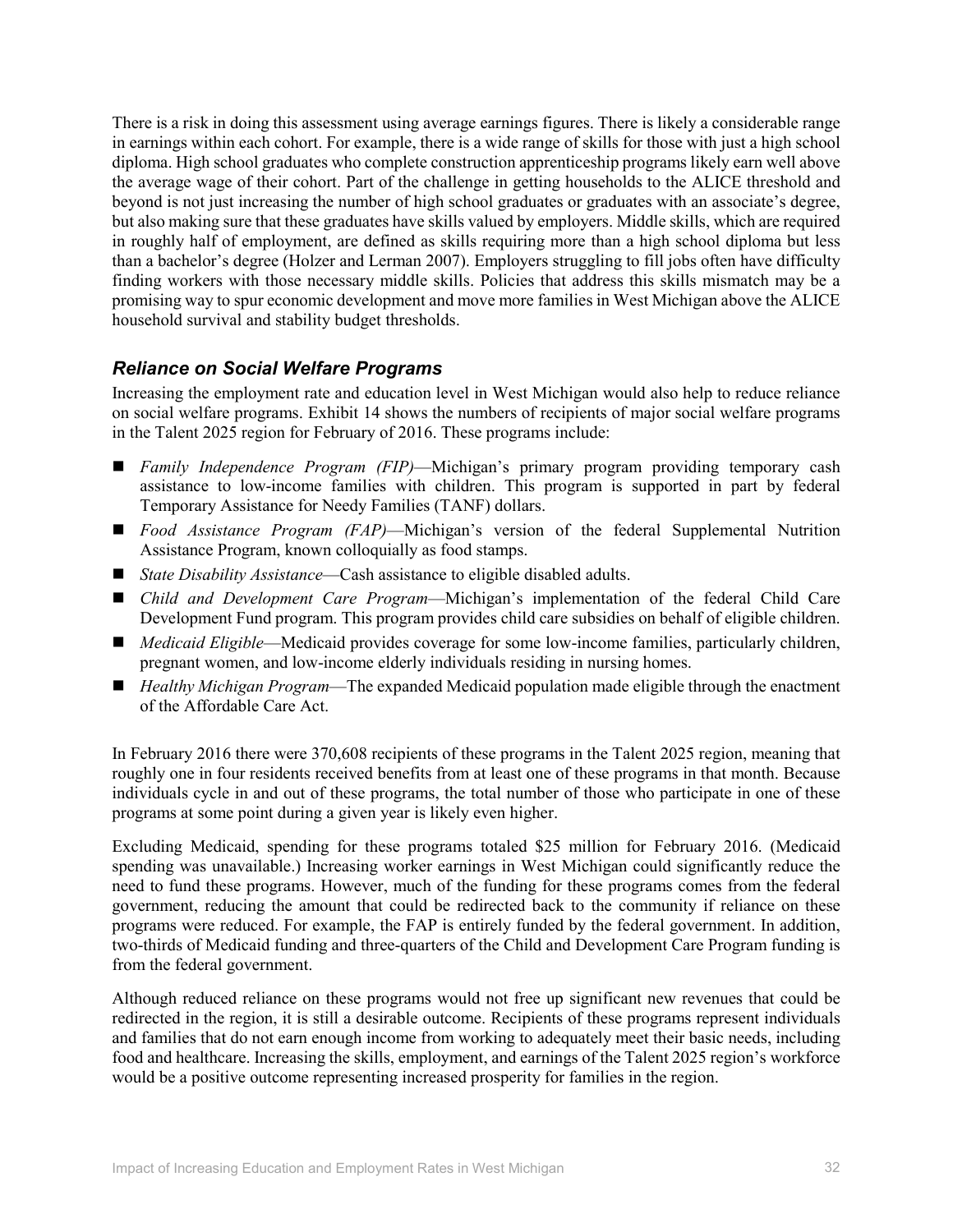| County                                           | Family<br>Independence<br>Program | Food<br><b>Assistance</b><br>Program | <b>State</b><br><b>Disability</b><br><b>Assistance</b> | Child and<br><b>Development</b><br>Care | <b>Medicaid</b><br><b>Eligible</b> | <b>Healthy</b><br>Michigan<br>Program | <b>Unduplicated</b><br><b>Recipient Count</b> |
|--------------------------------------------------|-----------------------------------|--------------------------------------|--------------------------------------------------------|-----------------------------------------|------------------------------------|---------------------------------------|-----------------------------------------------|
| Allegan                                          | 339                               | 11,219                               | 35                                                     | 341                                     | 17,540                             | 4,885                                 | 23,963                                        |
| <b>Barry</b>                                     | 113                               | 5,497                                | 20                                                     | 129                                     | 7,935                              | 2,620                                 | 11,366                                        |
| <b>lonia</b>                                     | 106                               | 7,623                                | 18                                                     | 126                                     | 10,283                             | 3,161                                 | 14,467                                        |
| Kent                                             | 3,185                             | 79,399                               | 347                                                    | 2,660                                   | 108,619                            | 33,733                                | 152,610                                       |
| Lake                                             | 96                                | 2,728                                | 18                                                     | 71                                      | 3,053                              | 1,025                                 | 4,353                                         |
| <b>Mason</b>                                     | 134                               | 4,352                                | 14                                                     | 185                                     | 5,642                              | 2,026                                 | 8,214                                         |
| <b>Mecosta</b>                                   | 166                               | 5,923                                | 23                                                     | 166                                     | 7,181                              | 2,872                                 | 10,808                                        |
| <b>Montcalm</b>                                  | 139                               | 9,318                                | 24                                                     | 178                                     | 12,297                             | 4,083                                 | 17,624                                        |
| <b>Muskegon</b>                                  | 1,498                             | 35,230                               | 89                                                     | 1,500                                   | 40,478                             | 12,964                                | 57,625                                        |
| Newaygo                                          | 222                               | 8,694                                | 38                                                     | 209                                     | 10,743                             | 3,373                                 | 15,156                                        |
| <b>Oceana</b>                                    | 126                               | 4,340                                | 13                                                     | 78                                      | 6,305                              | 1,896                                 | 8,762                                         |
| Osceola                                          | 120                               | 3,722                                | 21                                                     | 125                                     | 5,148                              | 1,492                                 | 7,084                                         |
| <b>Ottawa</b>                                    | 321                               | 15,418                               | 41                                                     | 600                                     | 28,187                             | 8,045                                 | 38,576                                        |
| <b>Talent 2025</b><br>Total<br><b>Recipients</b> | 6,565                             | 193,463                              | 701                                                    | 6,368                                   | 263,411                            | 82,175                                | 370,608                                       |
| <b>Total</b><br><b>Spending</b><br>(Feb. 2016)   | \$972,266                         | \$22,089,342                         | \$174,846                                              | \$1,258,108                             | N/A                                | N/A                                   | N/A                                           |
| <b>Spending Per</b><br><b>Recipient</b>          | \$148                             | \$114                                | \$249                                                  | \$198                                   | N/A                                | N/A                                   | N/A                                           |

### **EXHIBIT 14.** Total Eligible Recipients by Social Welfare Program, February 2016

SOURCE: Michigan Department of Health and Human Services, 2016.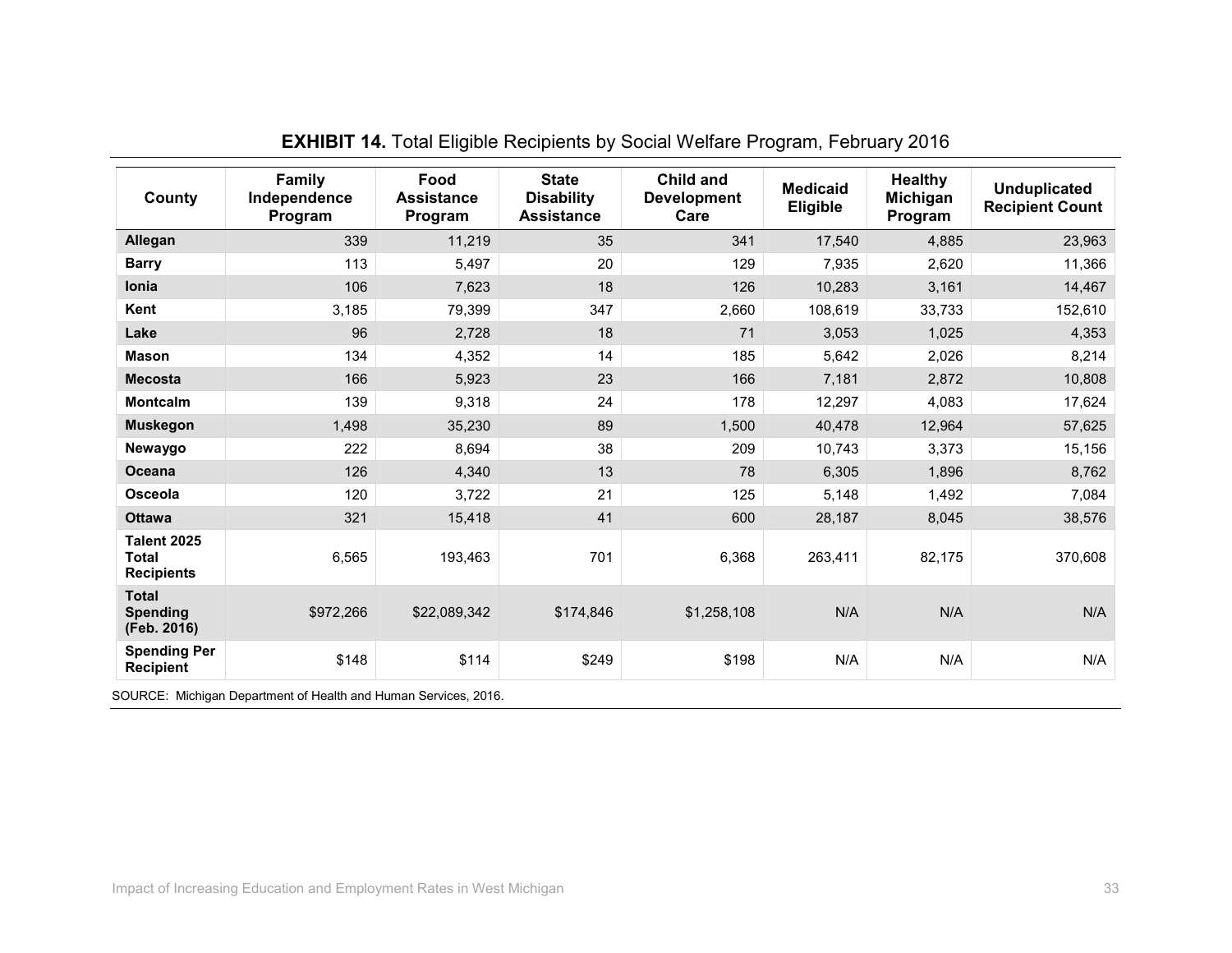## **OVERVIEW**

This report has outlined the potential upside of increasing employment rates and the overall education level in the Talent 2025 region. In this section of the report we discuss some barriers that, if addressed, would help move the region closer to matching the performance of the Hartford CSA. We also discuss potential policies to address these barriers. Becoming a top region is not a small undertaking. Increasing the employment rate of the population and raising the education level and overall skill level of the workforce is a significant challenge. Improving the region's overall education profile will take years, if not decades. For example, even if the region is successful in increasing the share of current high school students who go on to earn a four-year degree, it would take a long time before such a strategy resulted in enough college graduates to really move the needle on the overall share of the population with a degree. Policymakers should really think about this challenge as two separate problems. First, what can be done right now to help employers fill jobs with employees who have the right skills, and to help people in the community develop the skills needed to increase their earning potential? Second, what are the longer-term strategies that the region should be employing so that it will have the skills and talent profile needed to be competitive in the future?

The barriers to regional success discussed in this section are:

- Skills gap
- Child care
- **Transportation**
- **Employability**
- Returning Older Workers to the Labor Force

## **SKILLS GAP**

Increasing the employment rate in West Michigan will in part require addressing the gap between the skills that employers desire and the skills that employees bring to the workforce. A survey of employers conducted for Talent 2025 by the W.E. Upjohn Institute for Employment Research (Erickcek et al. 2013) highlighted employer concerns in this area, with almost 70 percent of employers listing the availability of talent as a challenging or very challenging issue that they face. The talent issue may become more acute, since Upjohn also noted that if the region is going to remain competitive, the share of working-age adults with a postsecondary degree will need to rise from 33 percent to 43 percent by 2025.

Addressing the mismatch between employer needs and worker skills is a complex problem that defies an easy solution. Improving the skills of students as they exit the K–12 system has been an ongoing policy challenge. Postsecondary training is also challenging, although there are some promising models. Given the breadth of this problem and its potential solutions, only a cursory treatment is provided here.

#### *Early Childhood Investment*

Extensive research has documented the period from birth to age three as being critical to child development. Increased investment in early childhood programs can provide lifelong benefits to children and increase their future education attainment, employability, and earnings. Investing in young children is a long-term strategy with dividends accruing well into the future. An exception is investment in high-quality child care, which provides long-term benefits to children but may also provide an immediate talent benefit by allowing parents easier access to the labor market. For these reasons, child care is given its own discussion in this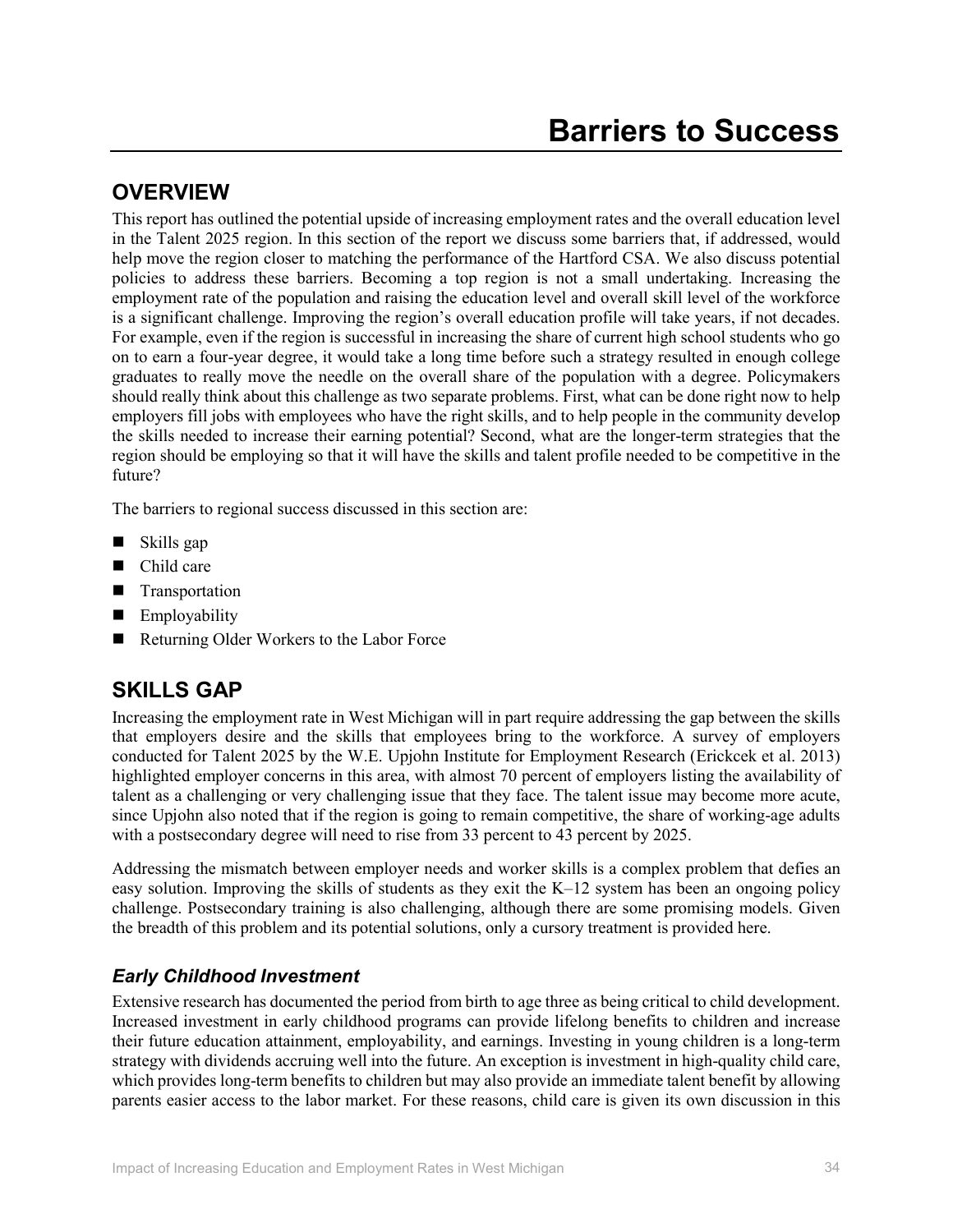report. In addition to child care, other areas identified as good places for investment in young children include home visiting programs, medical homes, and preschool for three-year-olds (Public Sector Consultants 2014).

#### *K–12*

The quality of Michigan's K–12 system is a cause for major concern with respect to the talent that will be available to West Michigan in the future. A recent report from the Education Trust–Midwest (2016) highlighted the reasons for concern. Michigan, which ranked 28th in fourth-grade reading in 2003, now ranks 41st among the states. Other measures in the report are equally discouraging. An overall strategy to improve the K–12 system is beyond the scope of this report. However, improvement in this system is vital if the region is going to have the talent it needs to compete in the future.

#### *Provide Postsecondary Training in High School*

Improving the postsecondary skills that students learn in high school can be an effective way to address the middle-skills shortages discussed in the New Tax Revenue section of this report. Career and technical training can provide students with skills that make them more employable upon graduation. In addition, middle college and dual enrollment opportunities, which allow students to take community college classes while still in high school, can be an effective strategy for addressing the shortage of workers with middle skills. Students who participate in dual enrollment or early college opportunities can often earn an associate's degree just one year after graduating from high school.

#### *Better Align Education and Training with Industry Needs*

Education and workforce systems should collaborate to align training and education—including K–12, career and technical education, and college and adult education—with industry talent needs. This includes aligning investments and creating common career pathways. The State of Washington's establishment of Centers for Excellence provides a good model for these practices and processes. Each center in Washington focuses on a targeted industry that is central to the state's economy. Colleges or universities in the center work with industry representatives and economic development agencies to design training programs specifically aimed at the target industry. The centers not only generate talent pools for key industries but can be used by economic development agencies to recruit firms in key industries to the state. West Michigan could consider establishing similar centers of excellence in the region.

#### *Establish Skilled Trades Training Programs*

Michigan's Workforce Development Agency (WDA) administers Michigan's Skilled Trades Training Fund (STTF). The STTF provides competitive awards aimed at helping employers provide training that enhances talent, increases employee retention, and raises the quality and competitiveness of businesses. The funds are very flexible and can be used to fill any documented skills mismatch. The training must be short in duration, lasting three months or less, and cost no more than \$1,500 per trainee. The flexibility of this program makes it a valuable tool to meet talent shortages. However, such a program requires careful management to ensure that the funds support new training that would not have occurred in the absence of the program, as opposed to simply paying for employer training that would have occurred anyway. This program will be supported by a state appropriation of \$30.9 million in FY 2017. The Talent 2025 region could consider providing funds similar to the STTF on a regional basis, perhaps in conjunction with Michigan Works! agencies. Talent 2025 could convene a workgroup consisting of employers and Michigan Works! to identify the potential unmet need in West Michigan.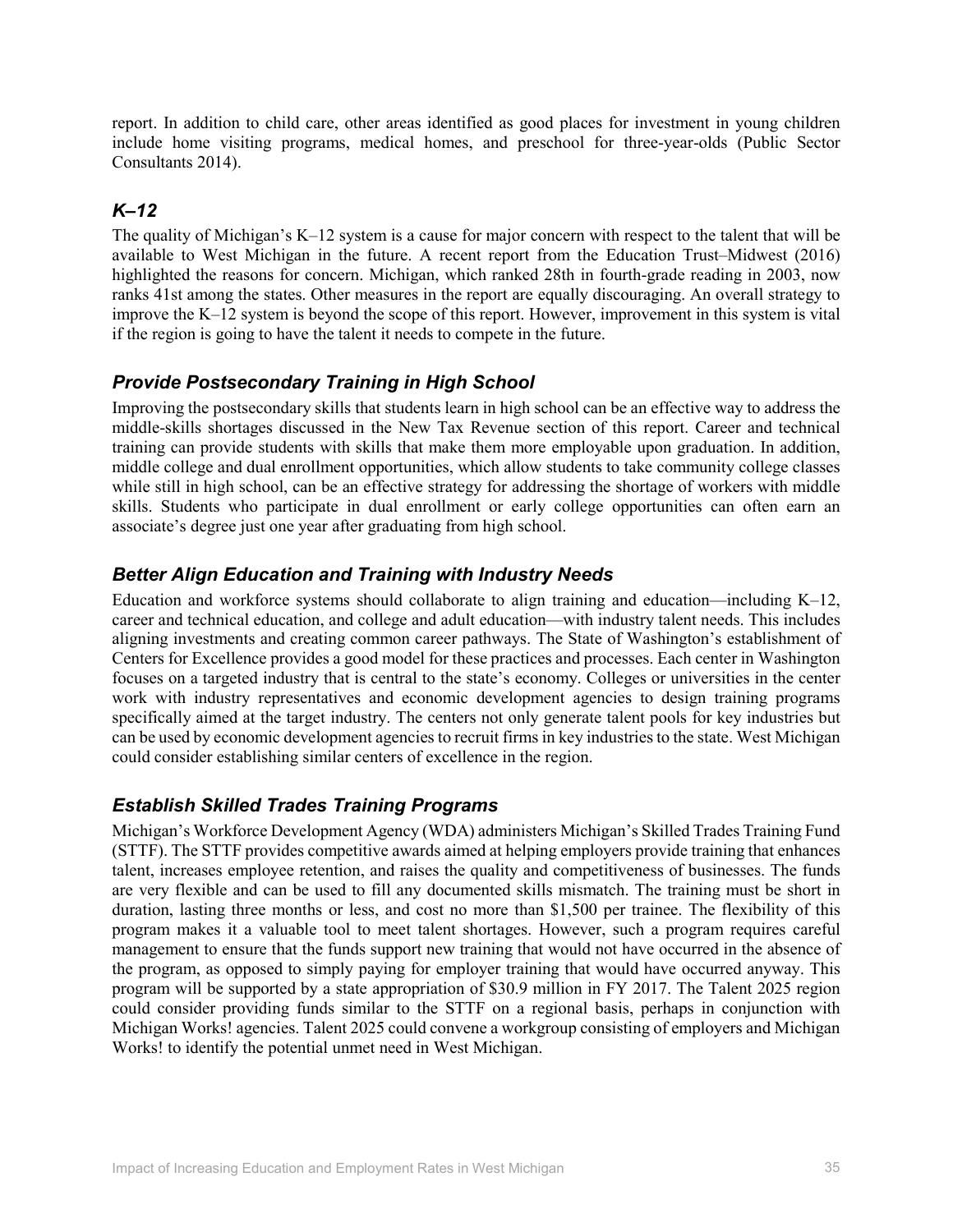#### *Apprenticeship Programs*

Apprenticeship programs, particularly in the construction trades, tool and die, and machining, have proved to be a valuable way to increase the level of middle skills in the workforce. Apprenticeship programs consist of a combination of on-the-job training and classroom instruction. Workers earn a full-time wage while they are participating in the programs. Registered apprenticeships generally last four years, but can run from one to six years. Graduates receive a nationally recognized credential. Apprenticeship programs tend to compare very favorably with community colleges: the completion rate of these programs tends to be higher than the community college graduation rate, earnings for graduates are similar, and apprenticeship programs are privately funded.

## **CHILD CARE**

Almost 57 percent of all children under four years of age in Michigan are being raised in households in which all parents in the home are working, according to U.S. Census data. Despite parental employment, 21 percent of these children live in families with incomes below the federal poverty level, and 41 percent are below 185 percent of the poverty line, the level needed to qualify for reduced price school lunches (Public Sector Consultants 2014).

Accessing high-quality child care is a significant challenge for these families. High-quality center-based care can easily cost \$9,000 to \$10,000 per year, an amount that is out of reach for many families. Many families instead turn to friends and family to provide care. Friends and family care can be very high quality but often is not, and it too can represent a significant financial challenge for families.

Child care is an important issue with respect to having a talented workforce. First, evidence suggests positive long-run outcomes for children in high-quality child care. The evidence for lower-quality care is ambiguous, but some studies suggest a correlation with negative outcomes, especially in social development (Public Sector Consultants 2014).

Child care is also important to the parents' ability to access the labor force. Without access to child care, parents cannot work. A disruption in existing child care can cause a parent to miss work, and those absences can have negative employment consequences. Nearly one-quarter of adults in the workforce report that they have lost a job or have been threatened with job loss for absence due to illness or having to care for a sick child or relative (Council of Economic Advisers 2014). This issue is most acute for low-wage workers, who are least likely to have workplace flexibility and can least afford to take unpaid leave. Low-wage workers often have unpredictable schedules, which can make scheduling child care a challenge.

Michigan subsidizes child care for low-income families through the Child Development and Care program (CDC), Michigan's implementation of the federal Child Care and Development Fund program. Michigan's support of child care is relatively low compared to other states. In 2013, Michigan's per-child spending ranked 11th lowest at \$336, compared to a national average of \$679. Michigan's eligibility limits are among the strictest in the nation. A 2015 report published by the National Women's Law Center (NWLC) shows that Michigan's income limit for initial eligibility for child care subsidy support is the lowest in the nation in dollar terms and exceeds the threshold of only one other state (Maryland) as a percentage of state median income (Schulman and Blank 2015). Finally, Michigan's support for the program has dropped dramatically in recent years. Spending on the program dropped from \$416 million in 2007 to \$135 million in 2013, and the average number of children served fell from 106,062 to 43,246.

Addressing the child care issue is not easy. High-quality care is expensive, and subsidizing care for lowwage earners raises questions regarding how much public support per hour should be provided to keep a parent in a low-wage job. At the same time, child care challenges can keep families in poverty. Many lowwage workers are marginally attached to the workforce. A disruption in child care or the loss of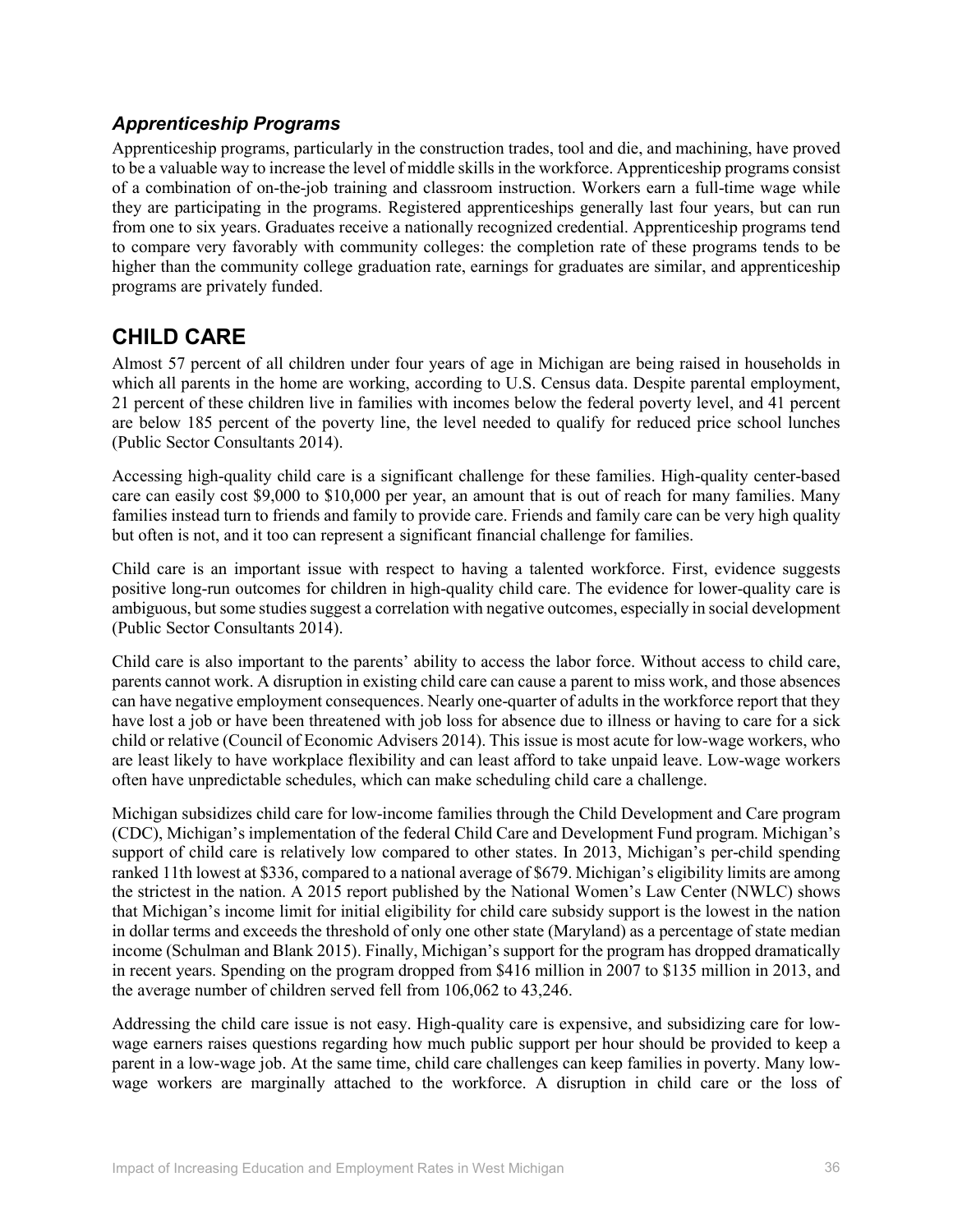transportation can quickly cost these workers their jobs and lead to a cascading set of problems including homelessness.

PSC recently completed research with Michigan's Office of Great Start exploring ways to improve access to high-quality care. The work identified five areas of focus to increase care access.

- **1. Increase financial assistance to families**. Recommendations in this area include raising the subsidy reimbursement rate, helping families to access the subsidy more quickly, and improving the application process.
- **2. Increase access to quality providers**. Recommendations in this area include reassessing how providers are reimbursed, contracting directly with quality providers, and exploring communitybased eligibility.
- **3. Make it easier for providers to improve their programs**. Recommendations include creating a provider advisory team, exploring ways to support unlicensed care providers, and providing funding to support quality improvements.
- **4. Increase access to quality information**. Recommendations include supporting a hotline to answer questions from parents, providers, and caseworkers; expanding training for caseworkers; and improving the Great Start to Quality website.
- **5. Support the early childhood workforce**. Recommendations include assessing professional development opportunities for providers and exploring ways to improve wages and benefits.

Labor force participation rates for women are significantly lower than for men in West Michigan across all income levels. It seems reasonable to assume that much of this differential is due to women providing more parental care than men. Some of the lower participation rates may simply be due to women choosing to be home with their children rather than work outside of the home. However, it seems reasonable to assume that difficulties in accessing high-quality care at an affordable price (or at any price) is also suppressing women's labor force participation rate.

West Michigan's unemployment rate is low enough that finding employees is likely a significant challenge across the skills spectrum. Finding innovative ways to address child care issues could help women increase their labor force participation, thereby increasing the pool of skilled workers significantly.

## **TRANSPORTATION**

A 2015 survey of 400 Michigan Works! job seekers in Region 9 found that nearly half (48 percent) say transportation is a major factor in finding and keeping a job. Those with access to a vehicle are more likely to be employed, even when controlling for factors such as age, race, and education (Washtenaw County Office of Community and Economic Development 2015). Employers report that transportation is a major barrier to retaining former welfare recipients or to even hiring them in the first place (Waller 2005).

Much like unreliable child care, unreliable transportation can lead workers to miss work and lose their jobs. Enhanced public transit is one potential way to address this issue. However, the effect of access to public transit on the likelihood of employment for welfare recipients is mixed at best, with one study finding that in six metropolitan areas, better access to public transit had no effect on employment outcomes for welfare recipients who do not have a car. Comparatively, people with access to a car are more likely to work, and car ownership is positively associated with high earnings and more work hours (Waller 2005). This suggests that while providing an effective mass transit system could be an effective strategy to abating poverty and increasing labor force participation, a strategy that helps low-income residents obtain reliable cars could be even more effective.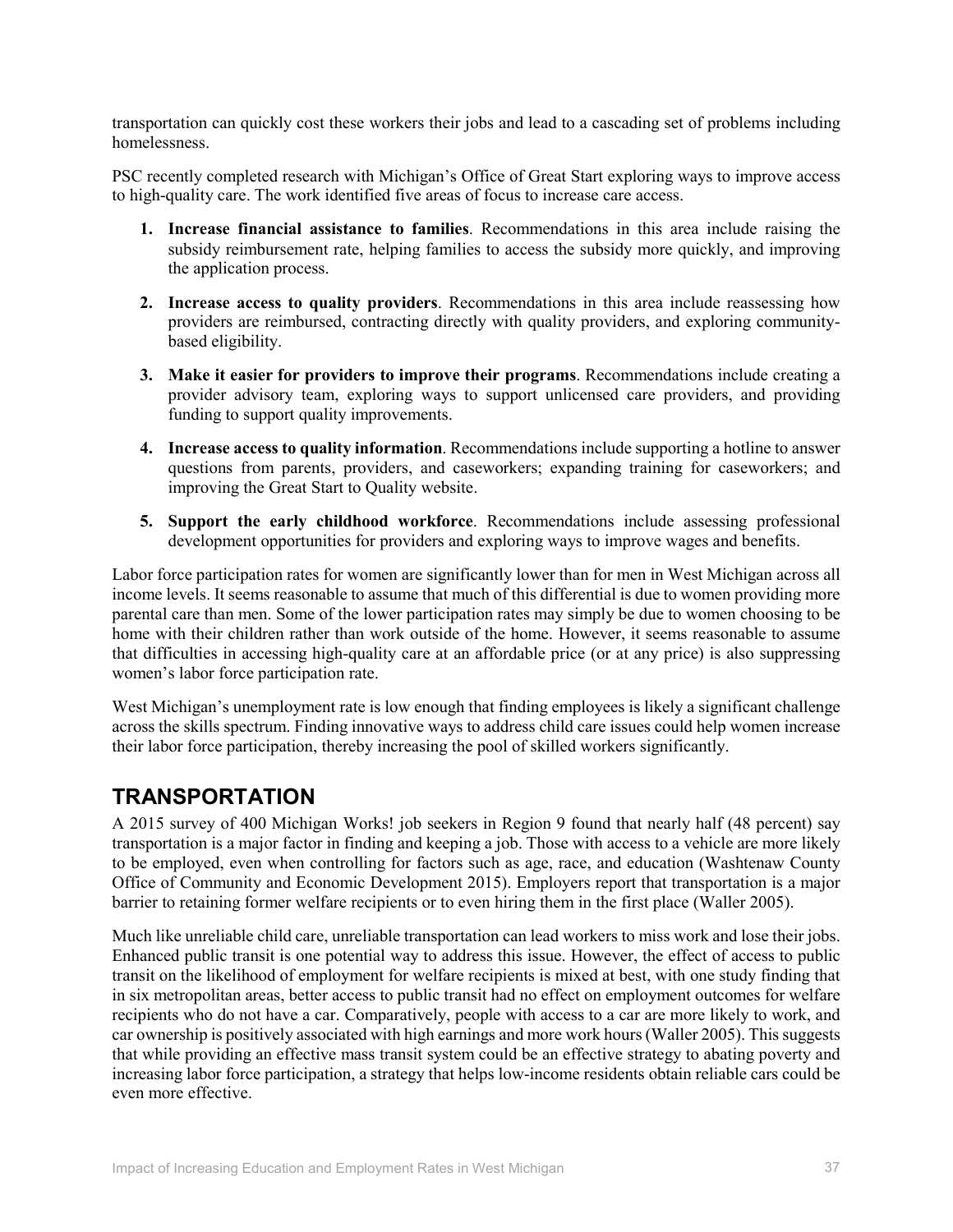## **EMPLOYABILITY**

There are two other issues that may be keeping many potential workers from accessing the labor force: having been involved in the criminal justice system and/or the inability to pass a drug test. Many employers ask potential employees to disclose felony or misdemeanor convictions on employment applications. Although data on the share of the population with a criminal record is limited, anecdotal evidence suggests the share is substantial. One study (Schmitt and Warner 2010) suggests that one in 33 working-age adults is an ex-prisoner and one in 15 working-age adults is an ex-felon. Among men, one in 17 working-age adults is an ex-prisoner and one in 15 is an ex-felon. The shares for some subgroups are much higher. The Sentencing Project (2013) estimates that black men are six times more likely to be incarcerated than white men are, and Hispanic men two and a half times more likely.

Anecdotal reports indicate that many employers struggle to find employees who can pass a drug test. Data on this front are also scarce, since applicants who would have difficulty passing a drug test are unlikely to apply for jobs that require it. Statistics from a company reporting its results on employer-testing data indicated that 4.7 percent of workers tested positive for illicit drugs in 2013 (Calmes 2016).

Criminal records and the inability to pass a drug test are likely more of an issue for workers trying to access low- to middle-skill jobs. Having been involved in the criminal justice system and drug issues are a significant challenge for people trying to escape poverty and for employers trying to fill low-skill jobs. Individuals who have a history with the criminal justice system and people with current or past drug problems are not likely to represent the first choice for employers seeking to fill positions. However, given the low unemployment rate in West Michigan, helping these populations successfully transition into the workforce could help ease the talent shortage. This population often has many who are ready, willing, able, and motivated to perform, and helping them to successfully access the labor force can be an important strategy in addressing poverty.

# **RETURNING OLDER WORKERS TO THE LABOR FORCE**

The low rate of labor force participation among older workers in West Michigan merits further study. These workers may represent a source of talent that West Michigan employers could tap into immediately. Developing strategies aimed at older workers, such as increasing the amount of part-time work, or helping individuals access care for ailing spouses, could help these older workers reenter the workforce.

# **ISSUES OF RACE**

l

Policymakers need to be sensitive to racial issues when working to increase the talent and prosperity level of West Michigan. People of color in West Michigan have lower education levels and lower employment rates than white residents. In addition, poverty rates are much higher for minority groups, even after adjusting for education levels.

West Michigan is less diverse than Michigan as a whole. In West Michigan, 86.0 percent of the population is white,  $6.9$  percent is black, and 7.1 percent of the population falls into some other category.<sup>5</sup> For Michigan, 79.9 percent of the population is white, 14.2 percent is black, and 5.9 percent of the population falls into a different category.

<sup>&</sup>lt;sup>5</sup> The "other" category for the census includes American Indian or Alaska Native, Chinese, Japanese, Other Pacific Islander, other race not elsewhere classified, two major races, and three or more major races. In West Michigan, the largest group in "other" is two or more races with 2.7 percent of the region's population and 37 percent of the "other" category.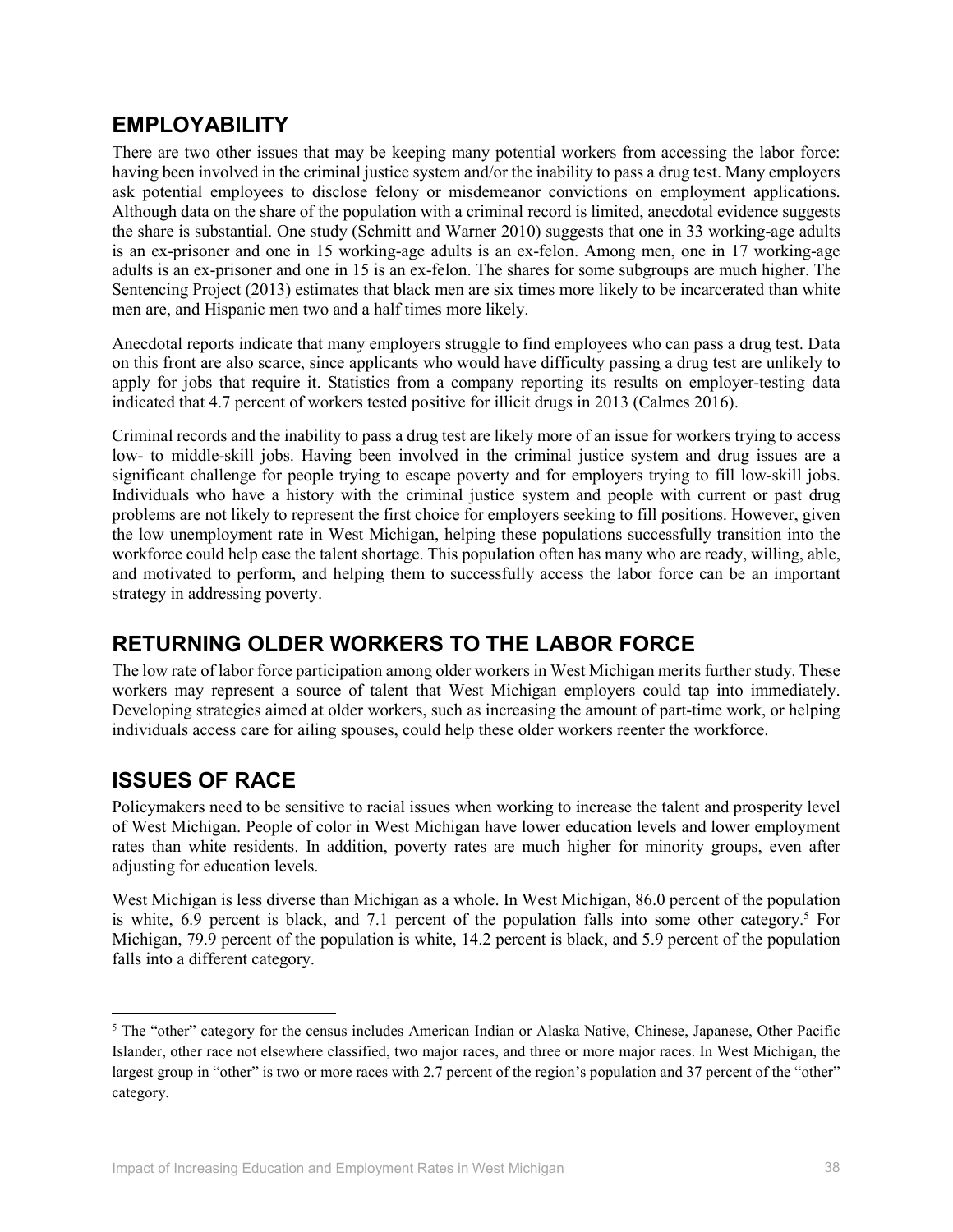Education attainment for black West Michigan residents is significantly lower than for white residents (see Exhibit 14). The share of working-age black residents with less than a high school diploma is more than double the rate of white working-age residents, and the rate of college attainment is less than half. Twentynine percent of white residents have a bachelor's degree or better, while just 13 percent of black residents do.

| <b>Education Level</b>                                           | All  | White | <b>Black</b> | <b>Other</b> |  |  |
|------------------------------------------------------------------|------|-------|--------------|--------------|--|--|
| Less than H.S.                                                   | 9%   | 7%    | 19%          | 23%          |  |  |
| <b>High School</b>                                               | 29%  | 29%   | 31%          | 25%          |  |  |
| <b>Some College</b>                                              | 34%  | 34%   | 37%          | 23%          |  |  |
| <b>Bachelor's Degree</b>                                         | 19%  | 20%   | 8%           | 21%          |  |  |
| <b>Graduate Degree</b>                                           | 9%   | 9%    | 5%           | 8%           |  |  |
| <b>Total</b>                                                     | 100% | 100%  | 100%         | $100\%$      |  |  |
| SOURCE: PSC calculations. Columns may not total due to rounding. |      |       |              |              |  |  |

**EXHIBIT 14.** West Michigan Education Attainment by Race—Percentage of Population Ages 25 to 65 at Each Education Level

Employment rates for white and black West Michigan residents are similar for college graduates. However, the story is dramatically different for those with less education (see Exhibit 15). White West Michigan residents with a bachelor's degree have an 81 percent employment rate, compared to 79 percent for black residents, while the employment rate for both black and white residents with a graduate degree is the same at 85 percent. Among those without a high school diploma, 47 percent of whites are employed compared to just 35 percent of black residents. Among those with only a high school diploma, 65 percent of whites are employed compared to just 44 percent of blacks, a difference of more than 20 percentage points. This large difference in employment rates is worthy of further investigation. Interestingly, the employment rate among those in the "other" classification is significantly higher than both black and white residents without a high school diploma, while the rate among high school graduates is virtually the same for both white and

| <b>Education Level</b>      | All | White | <b>Black</b> | Other |
|-----------------------------|-----|-------|--------------|-------|
| Less than H.S.              | 48% | 47%   | 35%          | 64%   |
| <b>High School</b>          | 63% | 65%   | 44%          | 64%   |
| <b>Some College</b>         | 73% | 74%   | 59%          | 72%   |
| <b>Bachelor's Degree</b>    | 81% | 81%   | 79%          | 78%   |
| <b>Graduate Degree</b>      | 85% | 85%   | 85%          | 84%   |
| <b>Total for Population</b> | 70% | 72%   | 53%          | 70%   |

**EXHIBIT 15.** West Michigan Percentage of Population Employed by Education Level for Ages 25 to 65

SOURCE: PSC calculations using detailed 5 percent (five-year) ACS sample.

black residents.

These differences between black and white residents in education levels and employment rates are a major contributor to the differences in the poverty rates among the two groups. A staggering 41 percent of black residents between the ages of 25 and 65 lives in a household with income below the poverty line, compared to just 11 percent of white residents (see Exhibit 16). However, there is more going on beneath these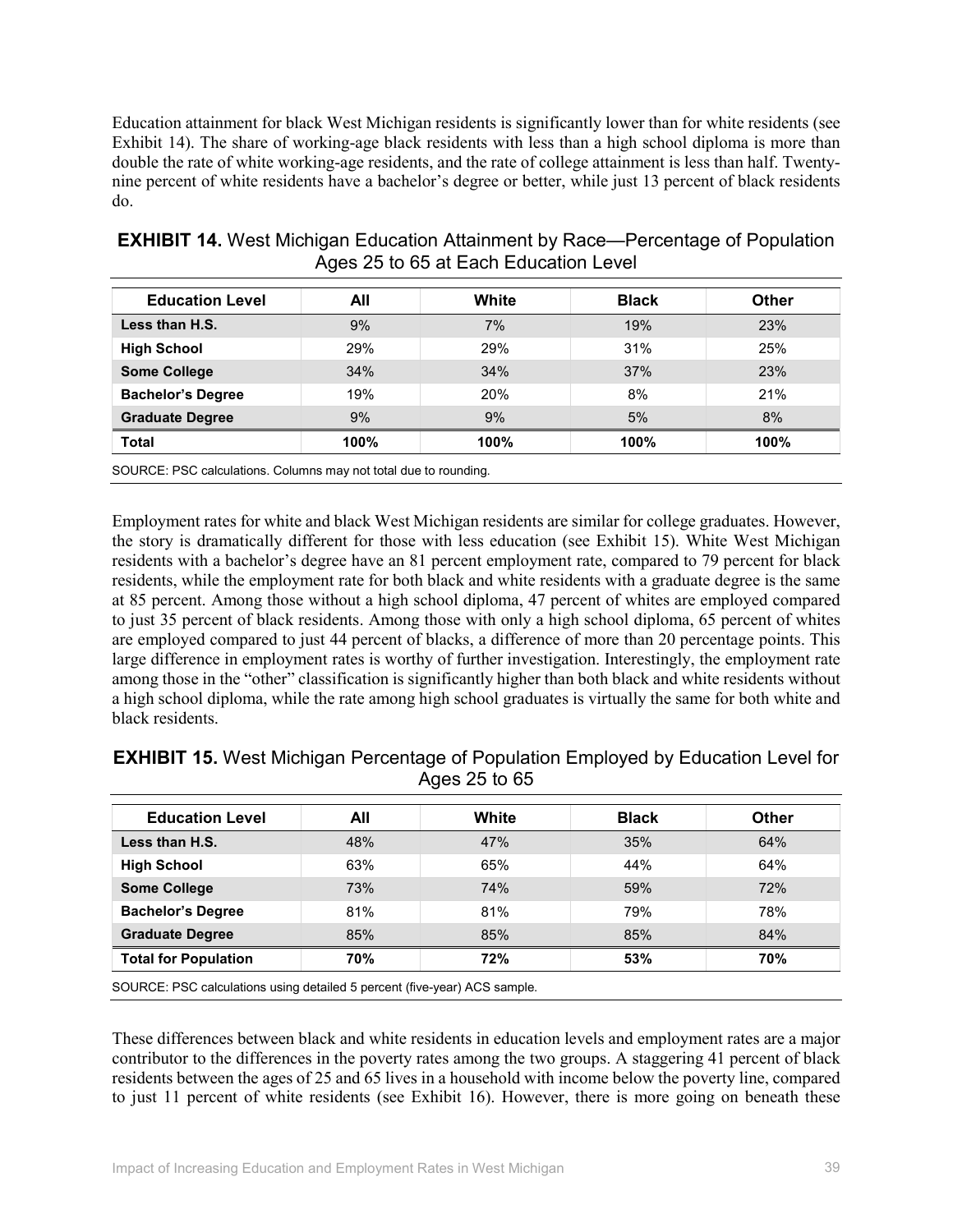numbers than education levels and employment rates. The employment rates for black and white West Michigan residents with a college degree is virtually identical. Yet at 11 percent, the poverty rate for blacks with a bachelor's degree is almost triple the rate for whites with a bachelor's degree (4 percent). For those with a graduate degree, the poverty rate among blacks (8 percent) is double the rate among whites (4 percent).

| <b>Education Level</b>      | All | White | <b>Black</b> | <b>Other</b> |
|-----------------------------|-----|-------|--------------|--------------|
| Less than H.S.              | 38% | 35%   | 65%          | 26%          |
| <b>High School</b>          | 18% | 15%   | 47%          | 28%          |
| <b>Some College</b>         | 12% | 10%   | 33%          | 18%          |
| <b>Bachelor's Degree</b>    | 4%  | 4%    | 11%          | 11%          |
| <b>Graduate Degree</b>      | 4%  | $4\%$ | 8%           | 5%           |
| <b>Total for Population</b> | 14% | 11%   | 41%          | 20%          |

**EXHIBIT 16.** Percentage of Population Living in a Household with Income Below the Poverty Line by Education Level for Ages 25 to 65

A deep dive into the causes of the differences between the outcomes of black and white West Michigan residents is beyond the scope of this paper. However, it is important that policymakers and business leaders in West Michigan be aware that there is a problem and that the problem is multidimensional. The issue includes lower education rates for black residents in West Michigan. Black residents at the lower end of the education spectrum have significantly lower employment rates. Finally, the much higher poverty rate among college-educated black residents suggests an issue that goes even deeper.

# **SUCCESSFUL STRATEGIES**

Addressing the challenges outlined in this section will not be easy. Government agencies and nonprofits are continually working to develop new strategies to help people transition out of poverty. However, with the right programs in place, progress can be made. West Michigan's Cascade Engineering has a nationally recognized welfare to career (W2C) program. W2C has had to address many of the issues identified in this section. Clients often lack reliable transportation and child care or have struggled with substance abuse. W2C works to address these problems. Government case workers are housed on-site. A local nonprofit helps with transportation issues, and a regional agency helps find child care (Bradley 2003). Three important lessons can be drawn from Cascade's experience. First, the best ways to successfully transition people from welfare to work are not always obvious, but progress can be made with the right programs in place. Second, successful programs are going to need the leadership and commitment of the business community and significant support from nonprofit agencies and the government. Third, patience and the willingness to stick with the challenge are important. Cascade did not have immediate success. Its first effort in 1991 resulted in all ten welfare recipients either quitting or being fired. However, the company learned from its mistakes, made changes, and now has a model program in place.

West Michigan is becoming a leader in these types of strategies. The Source in Grand Rapids is a nonprofit employee support organization designed to help keep employees in their jobs and to provide enhanced training. This employer-led nonprofit works with other nonprofits and with government agencies to help employees improve their economic status and overall quality of life, while at the same time helping employers to see bottom-line results (The Source 2016).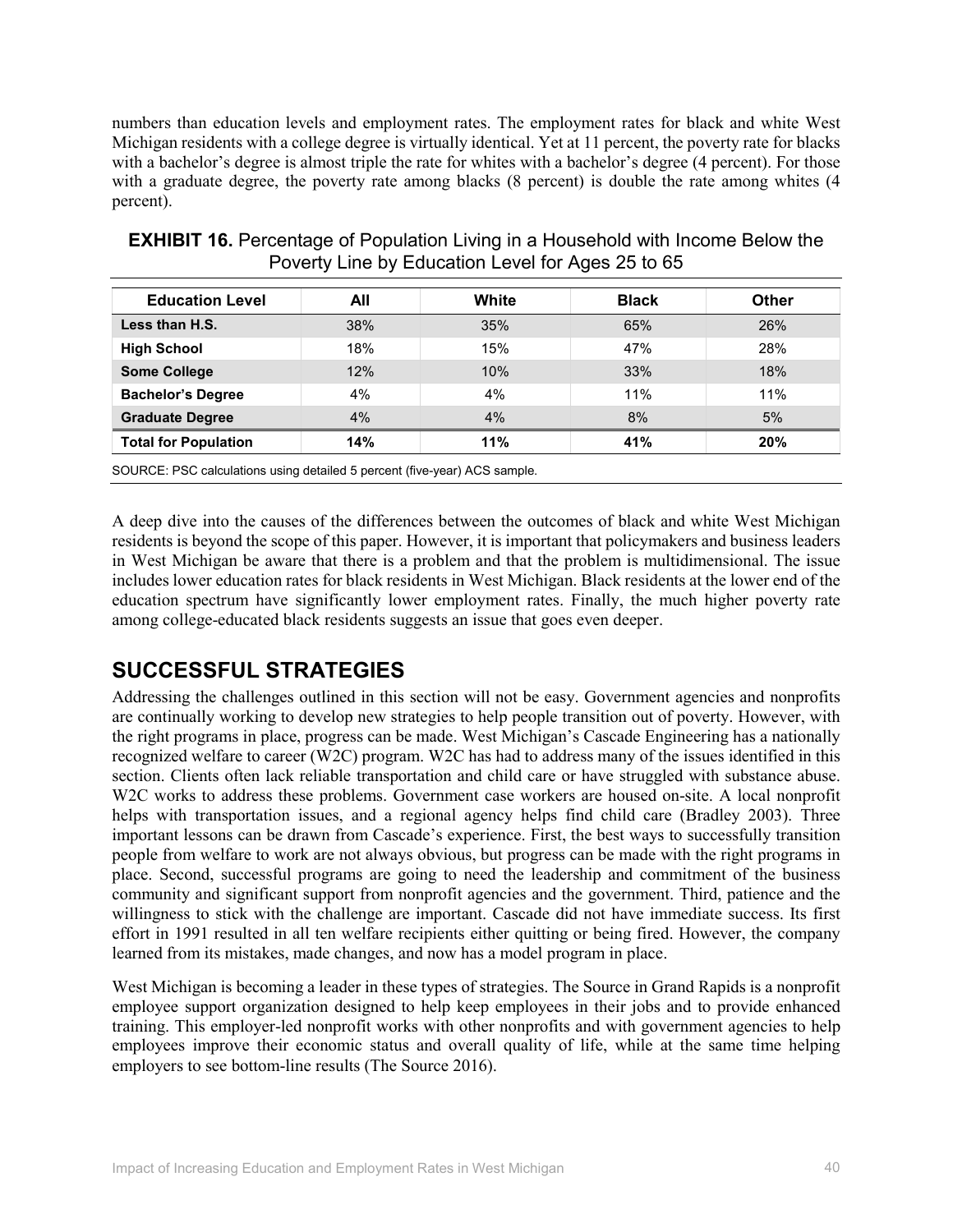# **Conclusion**

The Talent 2025 region is economically vibrant and has a high quality of life. When compared to areas around the country, the region is above average on a number of key metrics. However, with respect to employment rates and education levels, the region—while above average—is not a top performer. This report shows that moving the region from where it is now to a level comparable with the country's top performers would result in a significant increase in the income of workers and the region's overall level of prosperity.

The region's low unemployment rate suggests that many employers are already struggling to fill vacancies. At the same time, there is the feeling that many workers are struggling to find employment, or are employed in low-wage jobs because they do not have the skills needed to work in higher-paying occupations. This report discusses strategies to help overcome these employment barriers. Overcoming the barriers can help West Michigan become a top region for employment rate and level of education, both in the short run and long run. West Michigan is strong. Addressing these challenges will make the region stronger and will ensure continued prosperity for the next generation.

In the short run, West Michigan could access additional talent by addressing barriers to participation affecting the current working-age population. West Michigan's labor force participation rate for workers ages 56 to 65 is 11 percentage points lower than the Hartford CSA's participation rate for this group. These older workers represent a talent pool that could be tapped immediately if strategies to bring them into the workforce can be identified.

Some policies that can help employers gain access to new workers can also help alleviate poverty. A lack of reliable child care and transportation is a significant challenge for many low-income workers. Policies that help ensure reliable child care and transportation help improve the reliability of the workforce for employers, and help to keep families out of poverty. Alongside these advantages, programs that help individuals who have a history with the criminal justice system or substance abuse issues to access the labor force can have similar benefits.

Over the longer term, improvements in the state's P–20 system are needed for success. A strong research base shows that early childhood investments pay long-run dividends, and strengthening the K–12 system is important if West Michigan and the state are going to remain competitive. Finally, providing postsecondary training to students while they are still in high school can result in significant returns.

Moving people from poverty to workforce success is challenging but West Michigan does have promising efforts underway. Cascade Engineering's W2C program is a nationally recognized welfare to career program, and The SOURCE in Grand Rapids, a nonprofit employee support organization, is a promising model for employers as well.

This report shows the power of addressing these challenges. Increasing the region's employment rate to the rate of the Hartford CSA, is estimated to increase wages in the region by 5.5 percent. Increasing the education level to match Hartford's would increase wages by an estimated 11.9 percent, while increasing both education and employment would raise wages by 17.3 percent, or approximately \$3.7 billion. This new income would translate into an estimated \$170 million in new state tax revenues and \$84 million in additional local tax payments.

Success on the talent front can beget success. As talent in the region increases, workers become more employable and labor force participation increases. As more workers become employed, income for the region increases, the need for social welfare programs decreases, and more tax revenue is generated and available to use in addressing remaining employment barriers.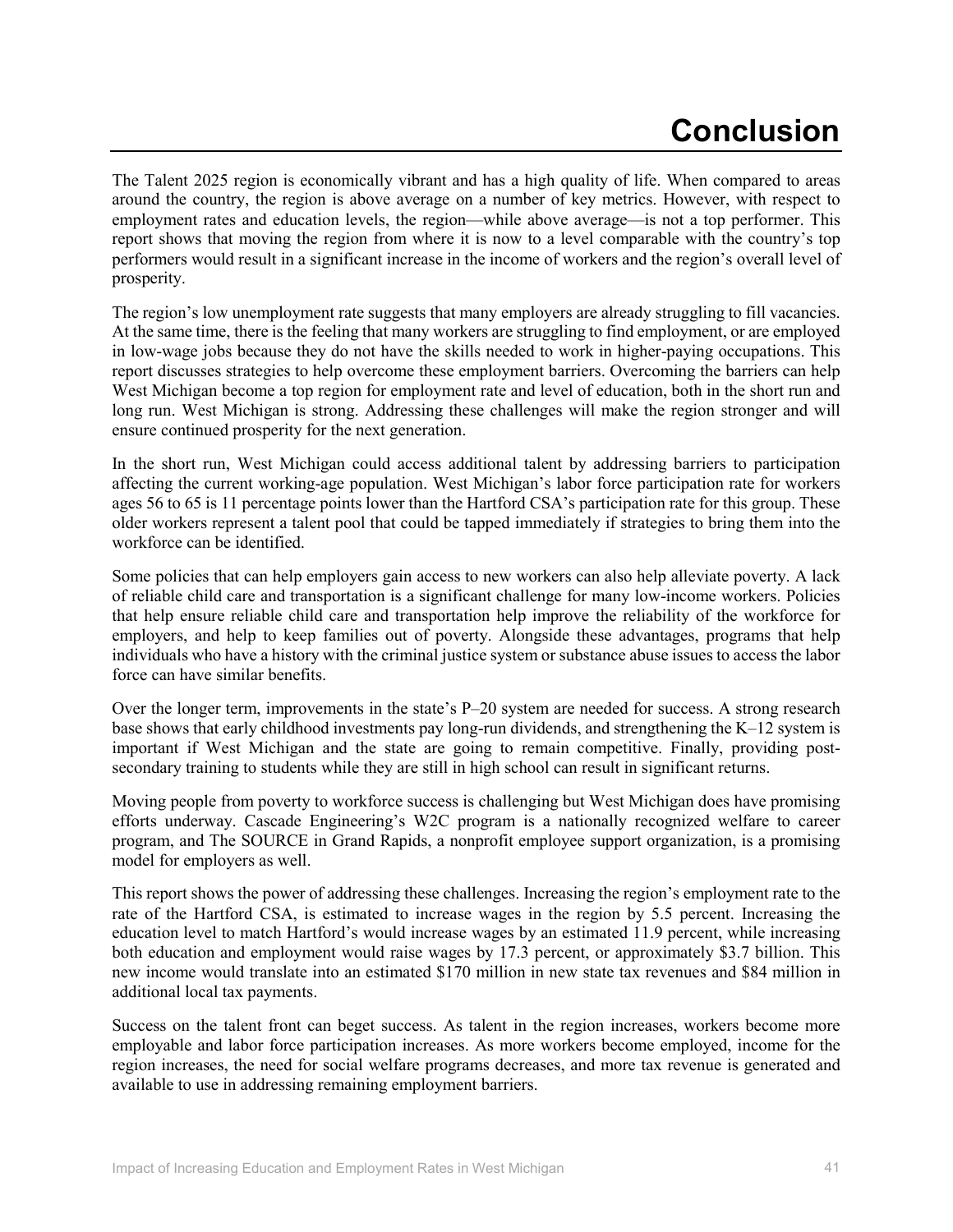- Bankrate.com. 2016. *Cost of Living Calculator*. Accessed May 21, 2016. http://www.bankrate.com/calculators/savings/moving-cost-of-living-calculator.aspx
- Bradley, James R. 2003. "Bridging the Cultures of Business and Poverty." *Stanford Social Innovation Review*. Accessed May 21, 2016. http://ssir.org/articles/entry/bridging the cultures of business and poverty
- Bureau of Labor Statistics. 2016. *Local Area Unemployment Statistics: Alternative Measures of Labor Underutilization for States, Second Quarter of 2015 through First Quarter of 2016 Averages*. Accessed May 20, 2016. http://www.bls.gov/lau/stalt.htm
- Calmes, Jackie. May 17, 2016. "Hiring Hurdle: Finding Workers Who Can Pass a Drug Test." *New York Times*. Accessed May 23, 2016. http://www.nytimes.com/2016/05/18/business/hiring-hurdlefinding-workers-who-can-pass-a-drug-test.html
- Council of Economic Advisers. 2014. *Nine Facts About American Families and Work*. Accessed April 21, 2016. https://www.google.com/url?sa=t&rct=j&q=&esrc=s&source=web&cd=1&cad=rja&uact=8&ved =0ahUKEwiu4YvnvqrMAhWBuoMKHeBaDWwQFggdMAA&url=https%3A%2F%2Fwww.wh itehouse.gov%2Fsites%2Fdefault%2Ffiles%2Fdocs%2Fnine\_facts\_about\_family\_and\_work\_real \_final.pdf&usg=AFQjCNFFhYZmTdj1vqNNkgUz3RFt\_m2evA
- Education Trust–Midwest. 2016. *Michigan's Talent Crisis: The Economic Case for Rebuilding Michigan's Broken Public Education System*. Accessed May 23, 2016. https://midwest.edtrust.org/wp-content/uploads/sites/2/2013/10/MIAchieves2016\_5-15- 16WEB.pdf
- Erickcek, George A., Brian Pittelko, Claudette Robey, Bridget Timmeney. 2013. *A Comprehensive Analysis of the Current and Future Talent Needs for the Talent 2025 Region.* W.E. Upjohn Institute for Employment Research. Kalamazoo, MI. Accessed May 23, 2016. http://talent2025.org/files/documents/misc/CEO%20Materials/October%202013/2013-June-25- T2025\_Final\_Report.pdf
- Holzer, Harry J., and Robert I. Lerman. 2007. *American's Forgotten Middle-Skill Jobs: Education and Training Requirements In the Next Decade and Beyond*. The Workforce Alliance, Washington, DC. Accessed May 23, 2016. http://www.urban.org/sites/default/files/alfresco/publicationpdfs/411633-America-s-Forgotten-Middle-Skill-Jobs.PDF
- Michigan Association of United Ways. 2014. *ALICE: Asset Limited, Income Constrained, Employed*. Accessed May 23, 2016. http://static1.squarespace.com/static/52fbd39ce4b060243dd722d8/t/54ab002ee4b0ab38feeee161/ 1420492846971/14UW+ALICE+Report\_MI\_Hires\_1.5.15.pdf
- Michigan Department of Health and Human Services. February 2016. *Green Book Report of Key Program Statistics: February 2016*. Accessed May 23, 2016. http://www.michigan.gov/documents/mdhhs/2016\_02\_GreenBook\_517509\_7.pdf

Public Sector Consultants. 2014. *Policy Options for Investing in Children from Birth to Age Three*.

Ruggles, Steven, Katie Genadek, Ronald Goeken, Josiah Grover, and Matthew Sobek. 2015. *Integrated Public Use Microdata Series: Version 6.0* [Machine-readable database]. Minneapolis: University of Minnesota.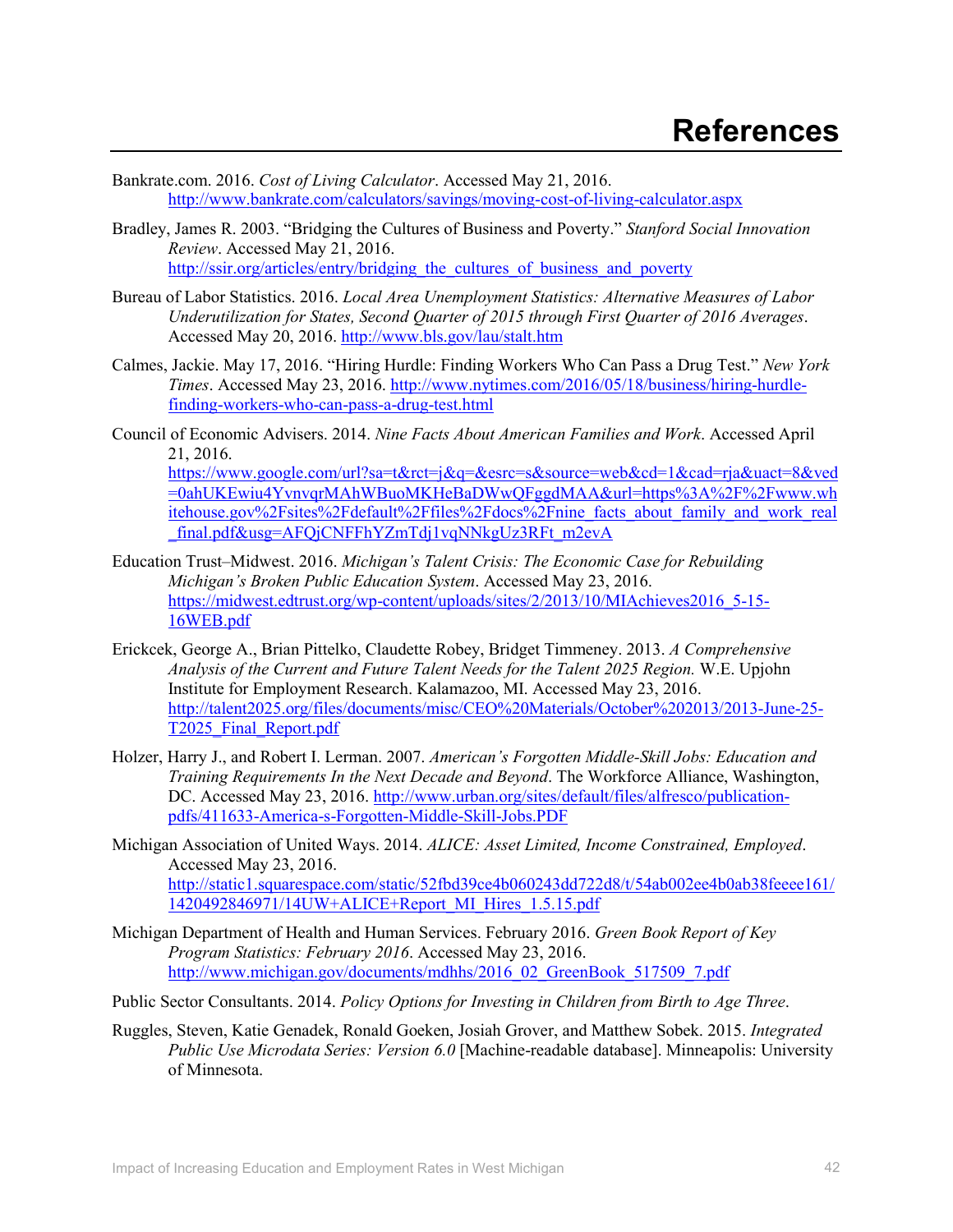- Schmitt, John and Kris Warner. 2010. *Ex-offenders and the Labor Market*. Center for Economic and Policy Research. Accessed May 23, 2016. http://cepr.net/documents/publications/ex-offenders-2010-11.pdf
- Schulman, Karen and Helen Blank. 2015. *Building Blocks: State Child Care Assistance 2015*. National Women's Law Center. Accessed May 23, 2016. https://nwlc.org/wpcontent/uploads/2015/11/CC\_RP\_Building\_Blocks\_Assistance\_Policies\_2015.pdf
- The Right Place. 2016. *Why West Michigan: Our Case in a Nutshell*. Accessed May 18, 2016. http://www.rightplace.org/why-west-michigan/quick-facts
- The Sentencing Project. 2013. *Report of the Sentencing Project to the United Nations Human Rights Committee—Regarding Racial Disparities in the United States Criminal Justice system*. Accessed: May 23, 2016. http://sentencingproject.org/wp-content/uploads/2015/12/Race-and-Justice-Shadow-Report-ICCPR.pdf

The Source. 2016. *Our Model*. Accessed May 25, 2016. http://grsource.org/about/

- Urban Institute. 2016. *Data Query System (DQS)*. [Data downloaded for Michigan for 2013]. Accessed May 23, 2016. http://slfdqs.taxpolicycenter.org/pages.cfm
- U.S. Census Bureau. 2016a. *Combined Statistical Areas*. Accessed May 20, 2016. https://www.census.gov/geo/reference/webatlas/csa.html
- U.S. Census Bureau. 2016b. *American FactFinder*. Accessed May 4, 2016. http://factfinder.census.gov/faces/nav/jsf/pages/searchresults.xhtml?refresh=t
- Waller, Margy. 2005. *High Cost or High Opportunity Cost? Transportation and Family Economic Success*. Brookings Institution Center on Children and Families. Accessed April 25, 2016. http://www.brookings.edu/research/papers/2005/12/poverty-waller

Washtenaw County Office of Community and Economic Development. 2015. *Connecting to Opportunity: Region 9 Report on Transportation, Jobseeking and Economic Development.* Accessed April 21, 2016. http://www.ewashtenaw.org/government/departments/community-and-economicdevelopment/plans-reports-data/workforcedevelopment/2015/R9TransportationandWorkforceReportFinal.pdf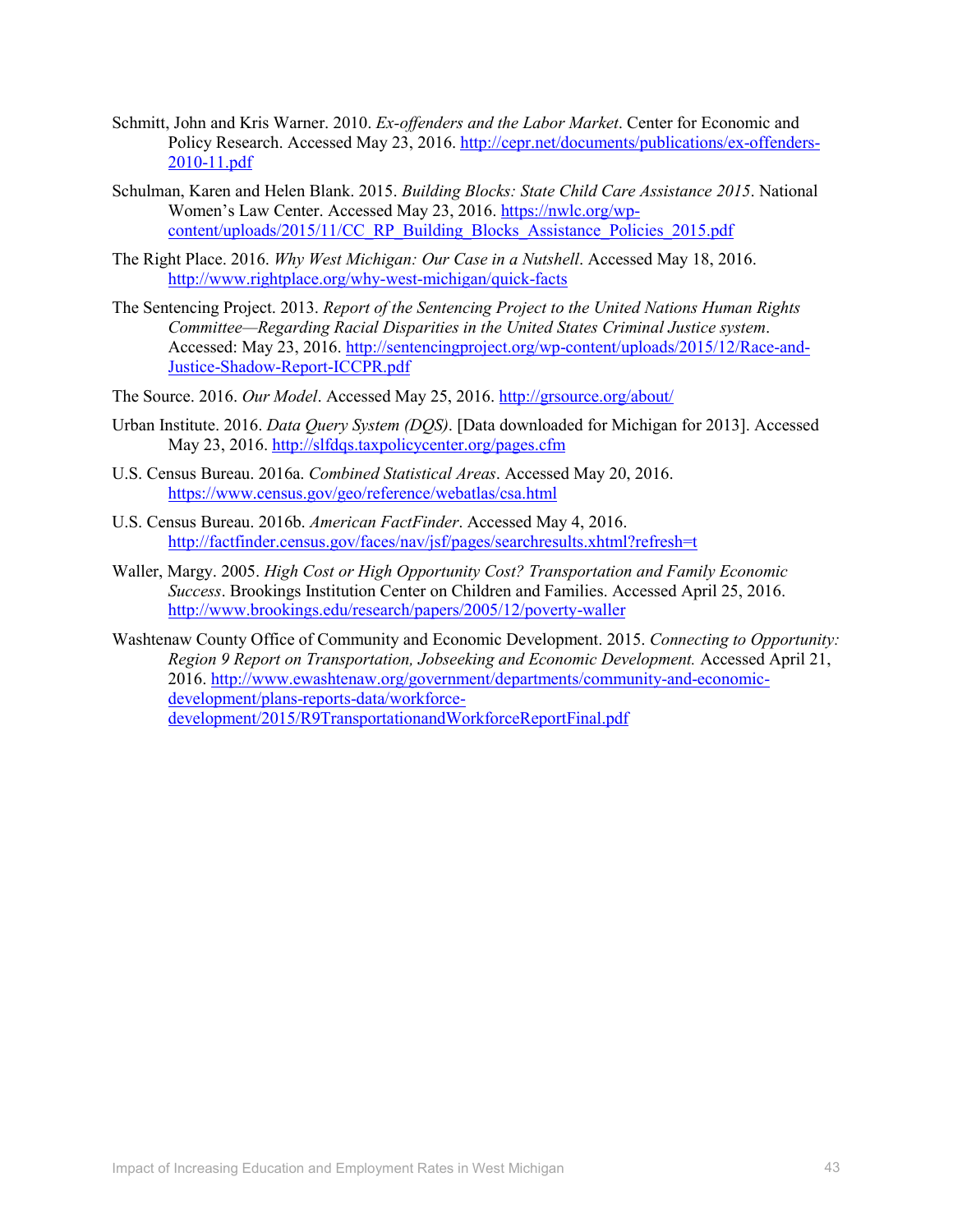This appendix contains the estimates by cohort for each of the three simulations.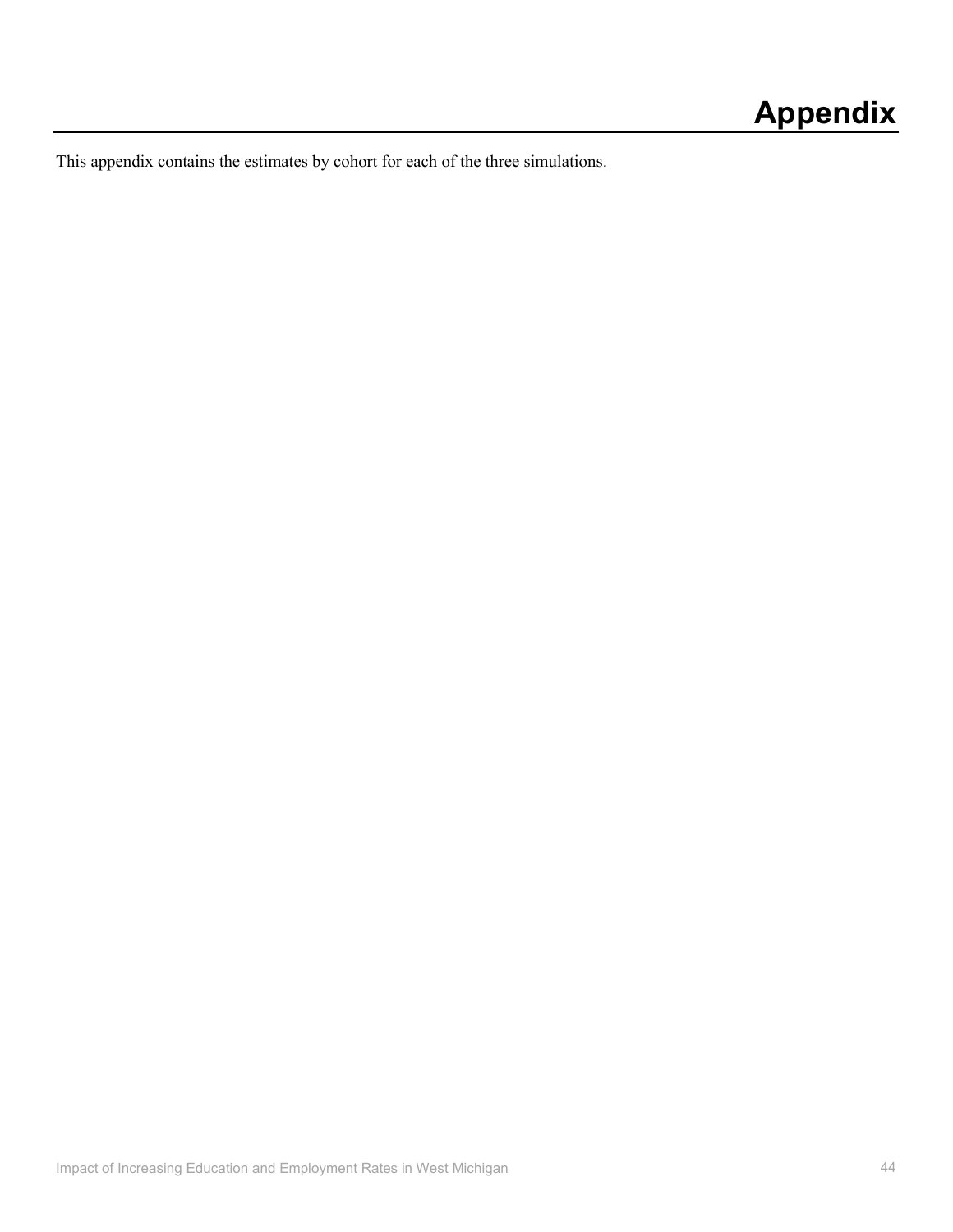| Gender      | Age      | <b>Education</b> | <b>Talent 2025</b><br><b>Total</b><br>Population | <b>Talent 2025</b><br>Working %<br>Pop | <b>Hartford</b><br>Working %<br>Pop | Pct. Pt.<br>Increase in<br><b>Working Pop</b> | <b>Additional</b><br><b>Workers</b> | Average<br>Wage | <b>Net New</b><br><b>Wages</b> |
|-------------|----------|------------------|--------------------------------------------------|----------------------------------------|-------------------------------------|-----------------------------------------------|-------------------------------------|-----------------|--------------------------------|
| <b>Male</b> | 25 to 65 | All              | 360,970                                          | 74%                                    | 78%                                 | N/A                                           | 14,412                              | N/A             | \$613,598,694                  |
| <b>Male</b> | 25 to 35 | All              | 99,165                                           | 79%                                    | 78%                                 | N/A                                           | (664)                               | N/A             | $-$20,578,619$                 |
| <b>Male</b> | 36 to 45 | All              | 85,915                                           | 80%                                    | 83%                                 | N/A                                           | 2,457                               | N/A             | \$99,965,006                   |
| <b>Male</b> | 46 to 55 | All              | 96,548                                           | 77%                                    | 81%                                 | N/A                                           | 3,626                               | N/A             | \$139,657,907                  |
| <b>Male</b> | 56 to 65 | All              | 79,342                                           | 59%                                    | 70%                                 | N/A                                           | 8,993                               | N/A             | \$438,602,645                  |
| Female      | 25 to 65 | All              | 358,940                                          | 66%                                    | 72%                                 | N/A                                           | 20,190                              | N/A             | \$566,250,698                  |
| Female      | 25 to 35 | All              | 96,501                                           | 71%                                    | 74%                                 | N/A                                           | 3,122                               | N/A             | \$70,834,982                   |
| Female      | 36 to 45 | All              | 83,514                                           | 73%                                    | 75%                                 | N/A                                           | 1,906                               | N/A             | \$54,985,548                   |
| Female      | 46 to 55 | All              | 97,688                                           | 70%                                    | 77%                                 | N/A                                           | 6,386                               | N/A             | \$191,319,522                  |
| Female      | 56 to 65 | All              | 81,237                                           | 50%                                    | 61%                                 | N/A                                           | 8,776                               | N/A             | \$279,819,493                  |
| <b>Male</b> | 25 to 65 | $<$ H.S.         | 37,383                                           | 54%                                    | 54%                                 | $0\%$                                         | (6)                                 | \$28,150        | $-$182,717$                    |
| Male        | 25 to 35 | $<$ H.S.         | 11,358                                           | 60%                                    | 51%                                 | $-8%$                                         | (943)                               | \$22,548        | $-$21,255,903$                 |
| Male        | 36 to 45 | $<$ H.S.         | 9,223                                            | 57%                                    | 60%                                 | 3%                                            | 282                                 | \$29,511        | \$8,329,697                    |
| Male        | 46 to 55 | $<$ H.S.         | 10,600                                           | 51%                                    | 52%                                 | 2%                                            | 182                                 | \$32,053        | \$5,829,943                    |
| <b>Male</b> | 56 to 65 | $<$ H.S.         | 6,202                                            | 42%                                    | 50%                                 | 8%                                            | 472                                 | \$31,924        | \$15,069,583                   |
| Female      | 25 to 65 | $<$ H.S.         | 29,242                                           | 41%                                    | 47%                                 | $6\%$                                         | 1,782                               | \$16,546        | \$29,479,833                   |
| Female      | 25 to 35 | $<$ H.S.         | 8,307                                            | 37%                                    | 43%                                 | $6\%$                                         | 494                                 | \$13,591        | \$6,711,563                    |
| Female      | 36 to 45 | $<$ H.S.         | 7,104                                            | 55%                                    | 52%                                 | $-3%$                                         | (202)                               | \$14,107        | $-$2,852,236$                  |
| Female      | 46 to 55 | $<$ H.S.         | 8,045                                            | 42%                                    | 54%                                 | 13%                                           | 1,008                               | \$21,325        | \$21,505,203                   |
| Female      | 56 to 65 | $<$ H.S.         | 5,786                                            | 30%                                    | 39%                                 | 8%                                            | 482                                 | \$18,067        | \$8,700,717                    |
| <b>Male</b> | 25 to 65 | H.S.             | 112,429                                          | 68%                                    | 75%                                 | 7%                                            | 7,485                               | \$35,855        | \$268,378,318                  |
| Male        | 25 to 35 | H.S.             | 29,449                                           | 70%                                    | 75%                                 | 4%                                            | 1,287                               | \$29,089        | \$37,447,981                   |
| Male        | 36 to 45 | H.S.             | 25,539                                           | 74%                                    | 78%                                 | 4%                                            | 1,004                               | \$36,915        | \$37,058,594                   |
| <b>Male</b> | 46 to 55 | H.S.             | 32,868                                           | 71%                                    | 78%                                 | 7%                                            | 2,382                               | \$40,664        | \$96,863,257                   |
| Male        | 56 to 65 | <b>H.S.</b>      | 24,573                                           | 55%                                    | 66%                                 | 11%                                           | 2,812                               | \$36,484        | \$102,585,473                  |
| Female      | 25 to 65 | H.S.             | 96,978                                           | 58%                                    | 67%                                 | 9%                                            | 8,762                               | \$23,681        | \$207,484,274                  |

## **EXHIBIT A1.** Simulation 1: Change in Employment Rate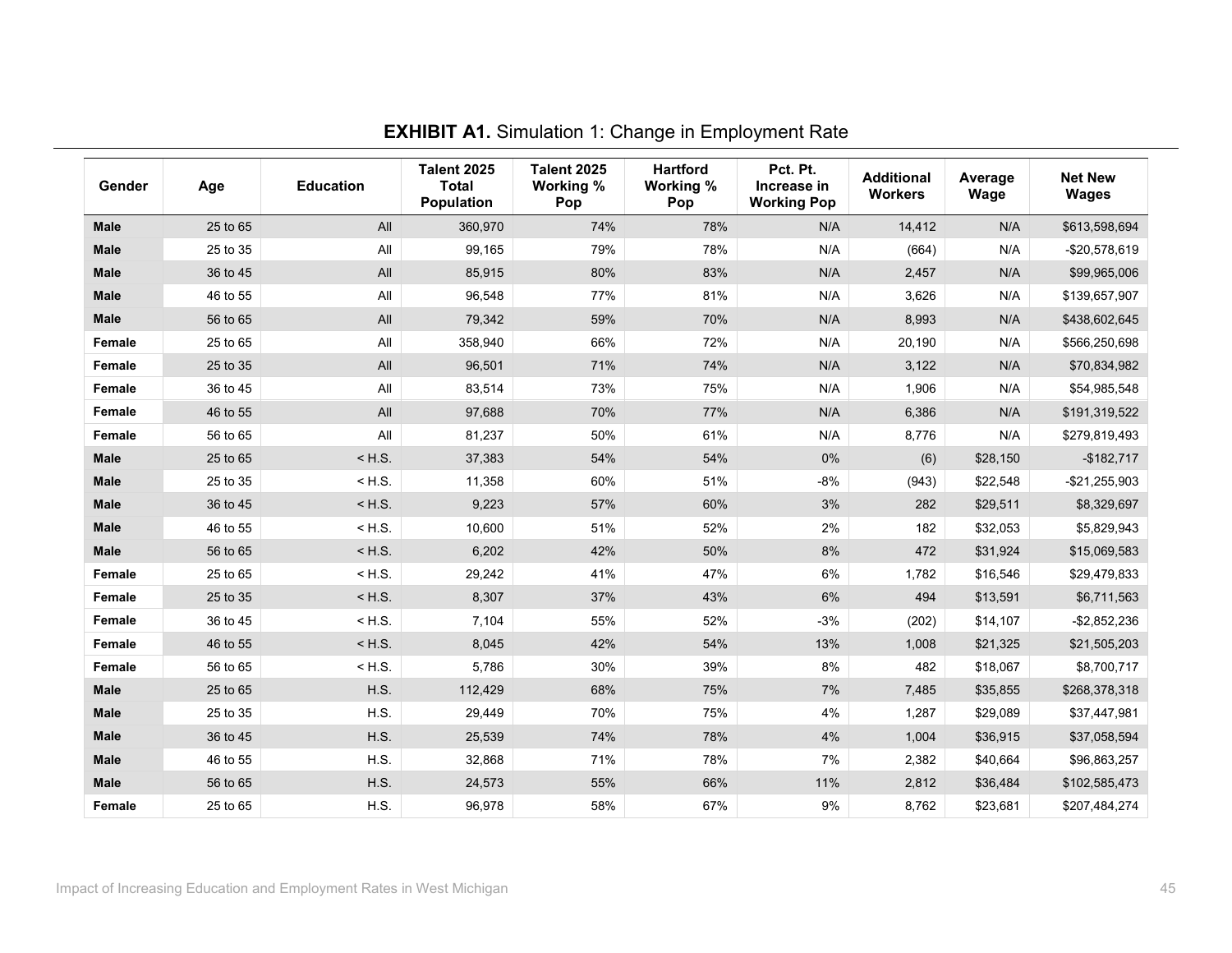| Gender      | Age      | <b>Education</b>   | <b>Talent 2025</b><br><b>Total</b><br><b>Population</b> | <b>Talent 2025</b><br>Working %<br>Pop | <b>Hartford</b><br>Working %<br>Pop | Pct. Pt.<br>Increase in<br><b>Working Pop</b> | <b>Additional</b><br><b>Workers</b> | Average<br>Wage | <b>Net New</b><br><b>Wages</b> |
|-------------|----------|--------------------|---------------------------------------------------------|----------------------------------------|-------------------------------------|-----------------------------------------------|-------------------------------------|-----------------|--------------------------------|
| Female      | 25 to 35 | H.S.               | 20,429                                                  | 60%                                    | 65%                                 | 5%                                            | 1,087                               | \$18,612        | \$20,240,344                   |
| Female      | 36 to 45 | H.S.               | 17,649                                                  | 63%                                    | 70%                                 | 7%                                            | 1,166                               | \$24,256        | \$28,292,971                   |
| Female      | 46 to 55 | H.S.               | 31,593                                                  | 66%                                    | 74%                                 | 9%                                            | 2,767                               | \$26,104        | \$72,222,206                   |
| Female      | 56 to 65 | H.S.               | 27,307                                                  | 44%                                    | 58%                                 | 14%                                           | 3,741                               | \$24,128        | \$90,264,073                   |
| <b>Male</b> | 25 to 65 | College < BA       | 115,808                                                 | 76%                                    | 81%                                 | 5%                                            | 5,641                               | \$43,562        | \$245,751,066                  |
| <b>Male</b> | 25 to 35 | College < BA       | 32,193                                                  | 83%                                    | 80%                                 | $-3%$                                         | (860)                               | \$35,060        | $-$30,143,140$                 |
| <b>Male</b> | 36 to 45 | College < BA       | 27,738                                                  | 82%                                    | 86%                                 | 4%                                            | 1,168                               | \$46,051        | \$53,792,613                   |
| <b>Male</b> | 46 to 55 | College < BA       | 29,801                                                  | 80%                                    | 84%                                 | $4\%$                                         | 1,294                               | \$50,185        | \$64,943,097                   |
| <b>Male</b> | 56 to 65 | College < BA       | 26,076                                                  | 56%                                    | 71%                                 | 15%                                           | 4,039                               | \$44,409        | \$179,365,888                  |
| Female      | 25 to 65 | College < BA       | 126,801                                                 | 70%                                    | 75%                                 | $5\%$                                         | 6,250                               | \$29,274        | \$182,972,647                  |
| Female      | 25 to 35 | College < BA       | 34,185                                                  | 74%                                    | 77%                                 | 3%                                            | 1,101                               | \$23,103        | \$25,443,630                   |
| Female      | 36 to 45 | College < BA       | 30,683                                                  | 76%                                    | 78%                                 | 2%                                            | 487                                 | \$28,234        | \$13,762,447                   |
| Female      | 46 to 55 | College < BA       | 33,237                                                  | 74%                                    | 80%                                 | 6%                                            | 1,989                               | \$33,167        | \$65,968,729                   |
| Female      | 56 to 65 | College < BA       | 28,696                                                  | 54%                                    | 63%                                 | 9%                                            | 2,673                               | \$34,689        | \$92,706,806                   |
| <b>Male</b> | 25 to 65 | College = BA       | 64,365                                                  | 88%                                    | 89%                                 | 1%                                            | 783                                 | \$68,021        | \$53,274,301                   |
| <b>Male</b> | 25 to 35 | College = BA       | 20,074                                                  | 92%                                    | 91%                                 | $-1%$                                         | (192)                               | \$49,625        | $-$9,543,878$                  |
| <b>Male</b> | 36 to 45 | College = BA       | 15,670                                                  | 94%                                    | 94%                                 | 0%                                            | (39)                                | \$71,814        | $-$2,816,146$                  |
| <b>Male</b> | 46 to 55 | $Collect = BA$     | 15,558                                                  | 92%                                    | 92%                                 | 0%                                            | 59                                  | \$81,432        | \$4,802,132                    |
| <b>Male</b> | 56 to 65 | College = BA       | 13,063                                                  | 68%                                    | 75%                                 | 7%                                            | 956                                 | \$78,540        | \$75,065,953                   |
| Female      | 25 to 65 | College = BA       | 72,089                                                  | 75%                                    | 79%                                 | $4\%$                                         | 3,003                               | \$40,952        | \$122,969,347                  |
| Female      | 25 to 35 | College = BA       | 25,177                                                  | 82%                                    | 83%                                 | 1%                                            | 277                                 | \$35,289        | \$9,777,878                    |
| Female      | 36 to 45 | College = BA       | 18,935                                                  | 75%                                    | 79%                                 | 4%                                            | 737                                 | \$44,293        | \$32,664,075                   |
| Female      | 46 to 55 | College = BA       | 16,998                                                  | 78%                                    | 81%                                 | 3%                                            | 451                                 | \$44,440        | \$20,022,787                   |
| Female      | 56 to 65 | College = BA       | 10,979                                                  | 54%                                    | 68%                                 | 14%                                           | 1,538                               | \$44,930        | \$69,087,319                   |
| <b>Male</b> | 25 to 65 | <b>Grad Degree</b> | 30,985                                                  | 89%                                    | 90%                                 | 2%                                            | 509                                 | \$91,183        | \$46,377,726                   |
| <b>Male</b> | 25 to 35 | Grad Degree        | 6,091                                                   | 93%                                    | 94%                                 | 1%                                            | 44                                  | \$66,453        | \$2,916,320                    |
| <b>Male</b> | 36 to 45 | <b>Grad Degree</b> | 7,745                                                   | 97%                                    | 97%                                 | 1%                                            | 42                                  | \$86,705        | \$3,600,248                    |
| <b>Male</b> | 46 to 55 | Grad Degree        | 7,721                                                   | 97%                                    | 93%                                 | $-4%$                                         | (291)                               | \$112,638       | $-$32,780,522$                 |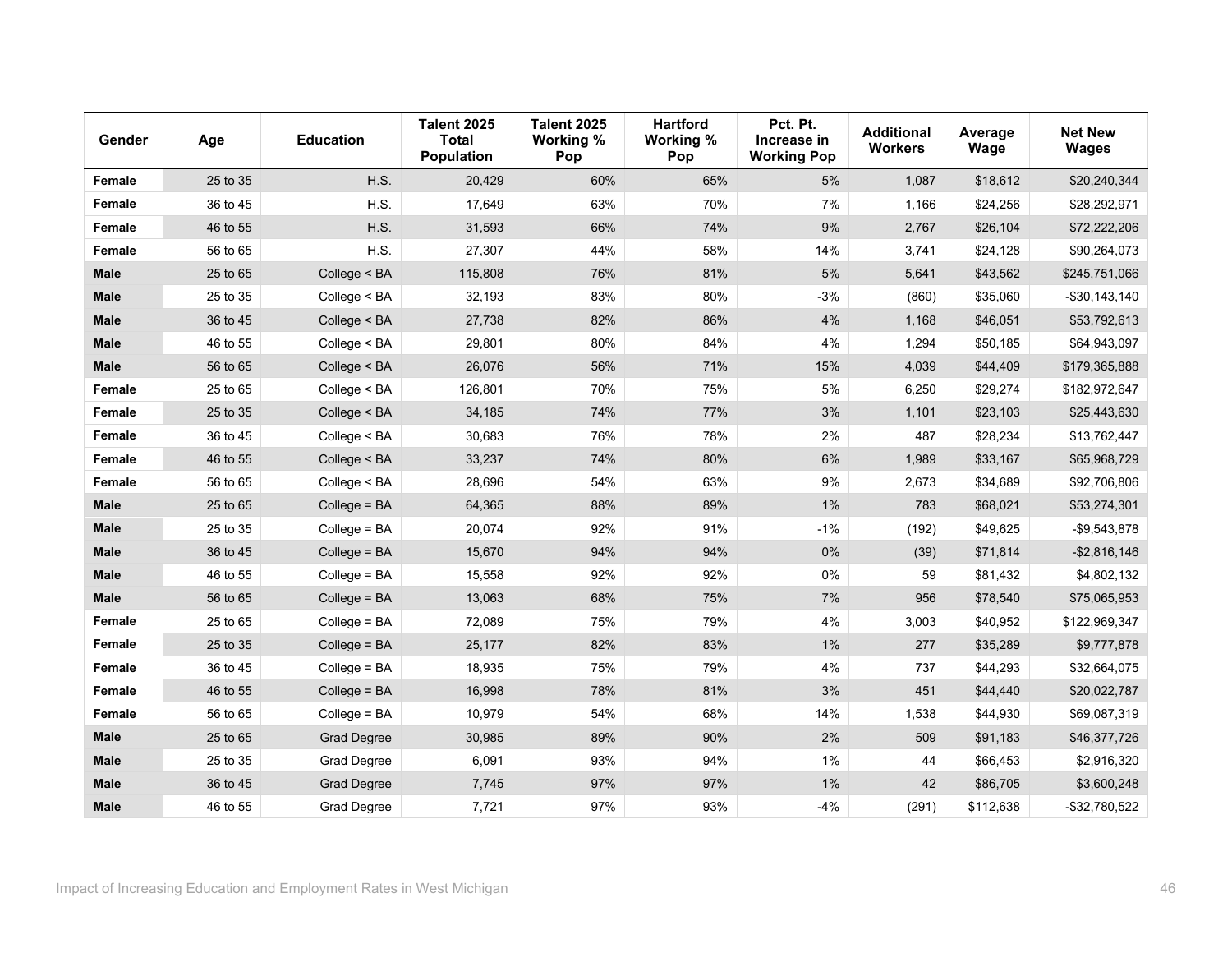| Gender        | Age      | <b>Education</b>   | <b>Talent 2025</b><br><b>Total</b><br><b>Population</b> | Talent 2025<br>Working %<br>Pop | <b>Hartford</b><br>Working %<br><b>Pop</b> | Pct. Pt.<br>Increase in<br><b>Working Pop</b> | <b>Additional</b><br><b>Workers</b> | Average<br>Wage | <b>Net New</b><br><b>Wages</b> |
|---------------|----------|--------------------|---------------------------------------------------------|---------------------------------|--------------------------------------------|-----------------------------------------------|-------------------------------------|-----------------|--------------------------------|
| <b>Male</b>   | 56 to 65 | <b>Grad Degree</b> | 9,428                                                   | 73%                             | 81%                                        | 8%                                            | 714                                 | \$93,128        | \$66,515,749                   |
| <b>Female</b> | 25 to 65 | Grad Degree        | 33,830                                                  | 81%                             | 82%                                        | $1\%$                                         | 394                                 | \$59,290        | \$23,344,597                   |
| <b>Female</b> | 25 to 35 | <b>Grad Degree</b> | 8,403                                                   | 83%                             | 85%                                        | 2%                                            | 162                                 | \$53,383        | \$8,661,567                    |
| <b>Female</b> | 36 to 45 | Grad Degree        | 9,143                                                   | 86%                             | 83%                                        | $-3%$                                         | (283)                               | \$59,661        | $-$16,881,709$                 |
| <b>Female</b> | 46 to 55 | <b>Grad Degree</b> | 7,815                                                   | 89%                             | 91%                                        | 2%                                            | 171                                 | \$67,876        | \$11,600,597                   |
| <b>Female</b> | 56 to 65 | Grad Degree        | 8,469                                                   | 66%                             | 70%                                        | 4%                                            | 344                                 | \$55,484        | \$19,060,578                   |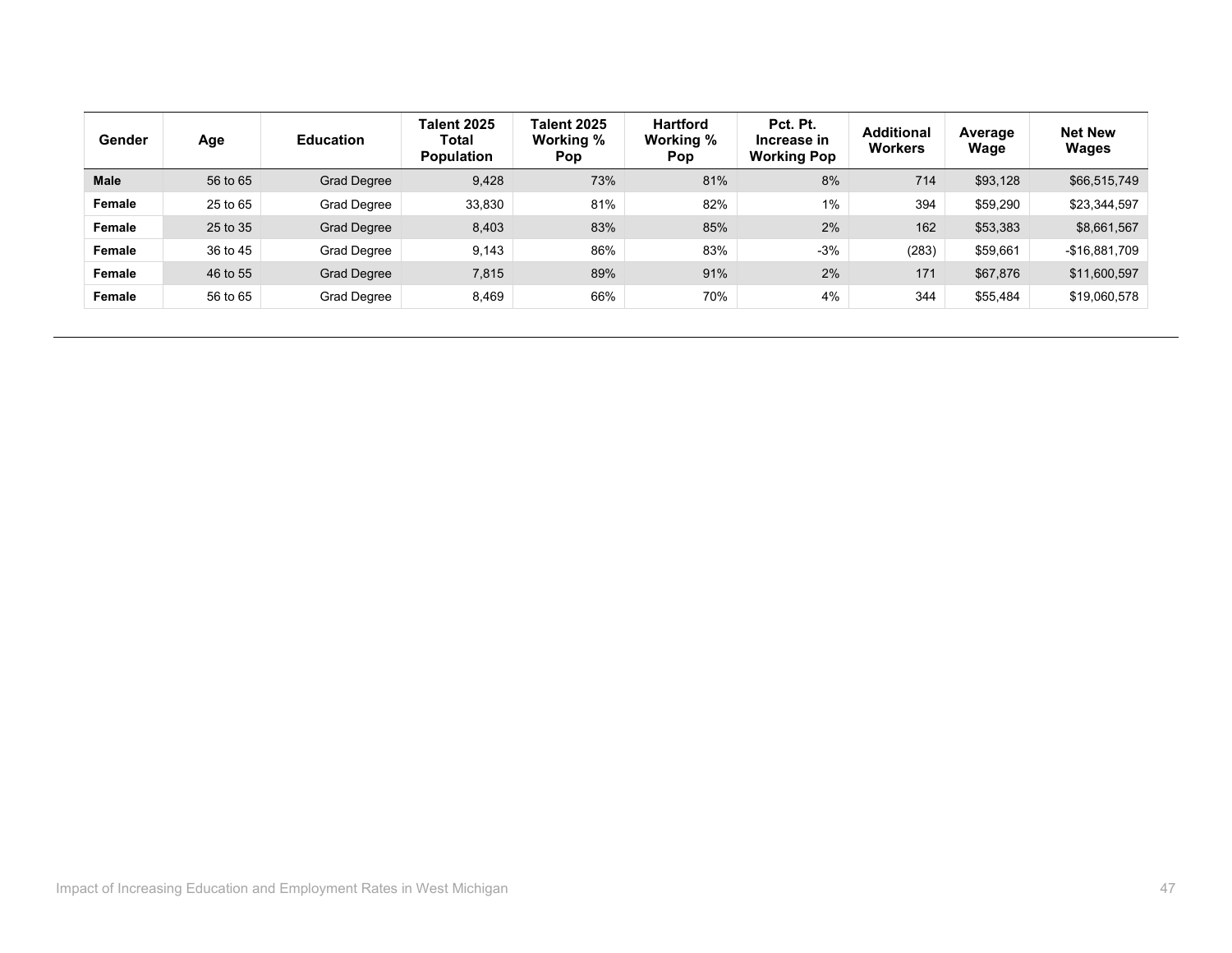| Gender      | Age      | <b>Education</b> | <b>Total</b><br>Population | <b>Talent 2025</b><br>% in Group | <b>Education</b><br>Hartford % in<br>Group | Change in<br><b>Population to</b><br><b>Sim Group</b> | <b>Talent</b><br>2025<br>Working % | <b>Number</b><br><b>New</b><br><b>Workers</b> | <b>Simulated</b><br><b>Employment</b><br>Rate | Average<br>Wage | <b>Net New</b><br><b>Wages</b> |
|-------------|----------|------------------|----------------------------|----------------------------------|--------------------------------------------|-------------------------------------------------------|------------------------------------|-----------------------------------------------|-----------------------------------------------|-----------------|--------------------------------|
| <b>Male</b> | 25 to 65 | All              | 360,970                    | 100%                             | 100%                                       |                                                       |                                    | 5,804                                         | 76%                                           | N/A             | \$1,449,003,714                |
| Male        | 25 to 35 | All              | 99,165                     | 100%                             | 100%                                       |                                                       |                                    | 1,089                                         | 80%                                           | N/A             | \$216,082,737                  |
| <b>Male</b> | 36 to 45 | All              | 85,915                     | 100%                             | 100%                                       |                                                       |                                    | 1,709                                         | 82%                                           | N/A             | \$388,245,117                  |
| Male        | 46 to 55 | $A$ ll           | 96,548                     | 100%                             | 100%                                       |                                                       |                                    | 2,090                                         | 79%                                           | N/A             | \$558,276,454                  |
| <b>Male</b> | 56 to 65 | All              | 79,342                     | 100%                             | 100%                                       | $\blacksquare$                                        |                                    | 1,218                                         | 60%                                           | N/A             | \$320,184,131                  |
| Female      | 25 to 65 | All              | 358,940                    | 100%                             | 100%                                       |                                                       |                                    | 7,643                                         | 69%                                           | N/A             | \$1,109,006,426                |
| Female      | 25 to 35 | All              | 96,501                     | 100%                             | 100%                                       | $\blacksquare$                                        |                                    | 2,239                                         | 73%                                           | N/A             | \$302,213,114                  |
| Female      | 36 to 45 | All              | 83,514                     | 100%                             | 100%                                       | $\blacksquare$                                        |                                    | 1,191                                         | 74%                                           | N/A             | \$258,938,461                  |
| Female      | 46 to 55 | All              | 97,688                     | 100%                             | 100%                                       | $\blacksquare$                                        |                                    | 2,669                                         | 73%                                           | N/A             | \$393,692,491                  |
| Female      | 56 to 65 | All              | 81,237                     | 100%                             | 100%                                       |                                                       |                                    | 1,185                                         | 52%                                           | N/A             | \$166,134,094                  |
| <b>Male</b> | 25 to 65 | $<$ H.S.         | 37,383                     | 10%                              | 9%                                         | (5,783)                                               | 53%                                | (3,070)                                       | 54%                                           | \$28,150        | -\$86,422,992                  |
| <b>Male</b> | 25 to 35 | $<$ H.S.         | 11,358                     | 11%                              | 9%                                         | (2,003)                                               | 60%                                | (1, 196)                                      | 60%                                           | \$22,548        | $-$26,976,517$                 |
| <b>Male</b> | 36 to 45 | $<$ H.S.         | 9,223                      | 11%                              | 9%                                         | (1,731)                                               | 57%                                | (987)                                         | 57%                                           | \$29,511        | -\$29,138,250                  |
| <b>Male</b> | 46 to 55 | $<$ H.S.         | 10,600                     | 11%                              | 8%                                         | (2,507)                                               | 51%                                | (1, 267)                                      | 51%                                           | \$32,053        | -\$40,598,399                  |
| <b>Male</b> | 56 to 65 | $<$ H.S.         | 6,202                      | 8%                               | 8%                                         | 458                                                   | 42%                                | 195                                           | 42%                                           | \$31,924        | \$6,213,557                    |
| Female      | 25 to 65 | $<$ H.S.         | 29,242                     | 8%                               | 6%                                         | (7,509)                                               | 40%                                | (3,007)                                       | 42%                                           | \$16,546        | $-$49,757,531$                 |
| Female      | 25 to 35 | $<$ H.S.         | 8,307                      | 9%                               | 6%                                         | (2, 578)                                              | 37%                                | (955)                                         | 37%                                           | \$13,591        | -\$12,976,305                  |
| Female      | 36 to 45 | $<$ H.S.         | 7,104                      | 9%                               | 6%                                         | (2,480)                                               | 55%                                | (1, 365)                                      | 55%                                           | \$14,107        | -\$19,256,799                  |
| Female      | 46 to 55 | $<$ H.S.         | 8,045                      | 8%                               | 5%                                         | (2,762)                                               | 42%                                | (1, 147)                                      | 42%                                           | \$21,325        | $-$24,466,713$                 |
| Female      | 56 to 65 | $<$ H.S.         | 5,786                      | 7%                               | 8%                                         | 312                                                   | 30%                                | 94                                            | 30%                                           | \$18,067        | \$1,703,499                    |
| <b>Male</b> | 25 to 65 | H.S.             | 112,429                    | 31%                              | 30%                                        | (4, 719)                                              | 68%                                | (3,221)                                       | 68%                                           | \$35,855        | -\$115,490,968                 |
| Male        | 25 to 35 | H.S.             | 29,449                     | 30%                              | 30%                                        | 253                                                   | 70%                                | 178                                           | 70%                                           | \$29,089        | \$5,174,135                    |
| <b>Male</b> | 36 to 45 | H.S.             | 25,539                     | 30%                              | 29%                                        | (1,048)                                               | 74%                                | (771)                                         | 74%                                           | \$36,915        | $-$ \$28,476,072               |
| Male        | 46 to 55 | H.S.             | 32,868                     | 34%                              | 34%                                        | (194)                                                 | 71%                                | (137)                                         | 71%                                           | \$40,664        | $-$5,583,953$                  |
| <b>Male</b> | 56 to 65 | H.S.             | 24,573                     | 31%                              | 26%                                        | (3,730)                                               | 55%                                | (2,050)                                       | 55%                                           | \$36,484        | -\$74,805,938                  |
| Female      | 25 to 65 | H.S.             | 96,978                     | 27%                              | 24%                                        | (13, 564)                                             | 58%                                | (7,889)                                       | 58%                                           | \$23,681        | -\$186,822,819                 |
| Female      | 25 to 35 | H.S.             | 20,429                     | 21%                              | 19%                                        | (2,318)                                               | 60%                                | (1, 387)                                      | 60%                                           | \$18,612        | $-$ \$25,818,928               |

**EXHIBIT A2.** Change in Education Rate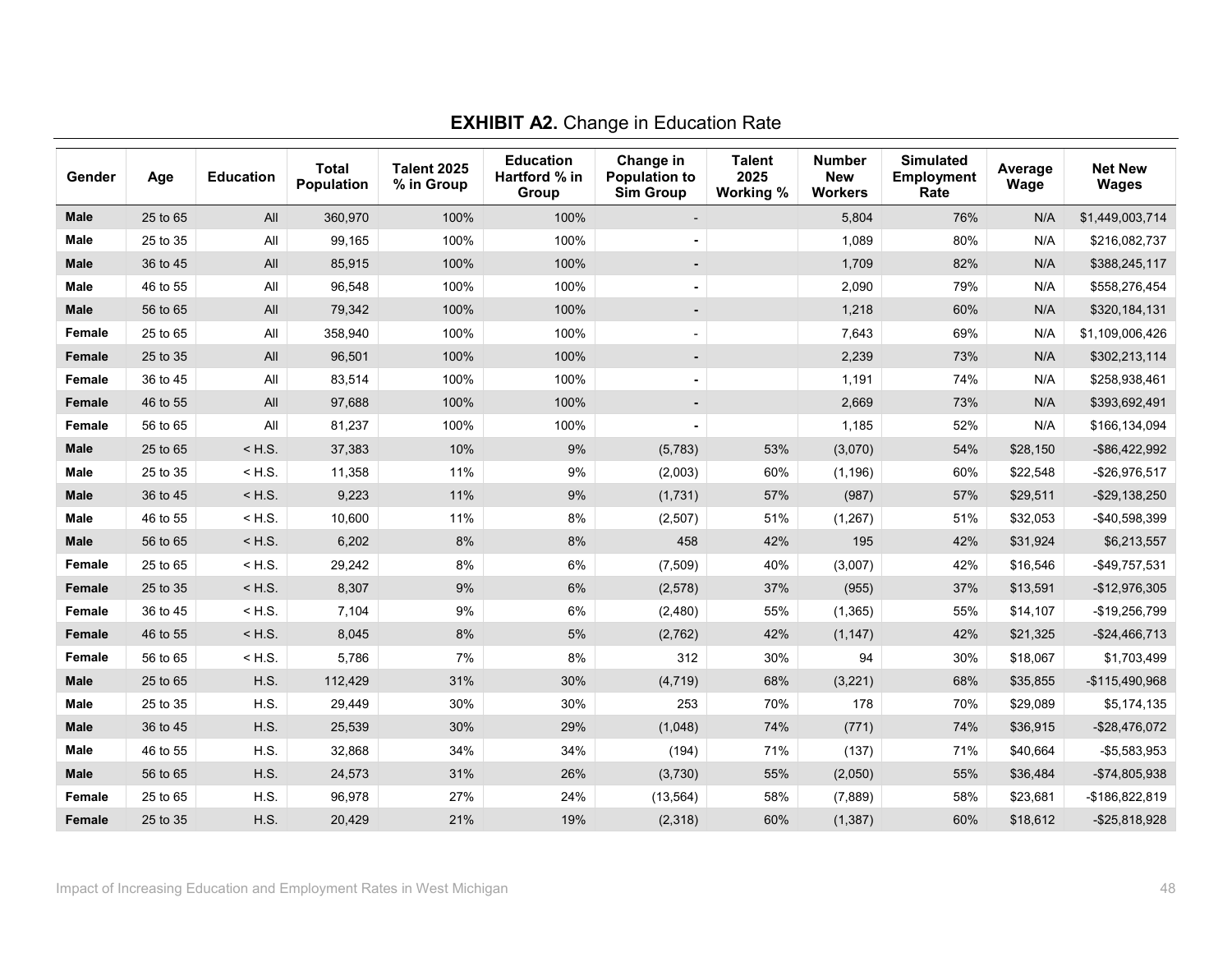| Gender      | Age      | <b>Education</b>   | Total<br><b>Population</b> | <b>Talent 2025</b><br>% in Group | <b>Education</b><br>Hartford % in<br>Group | Change in<br><b>Population to</b><br><b>Sim Group</b> | <b>Talent</b><br>2025<br>Working % | Number<br><b>New</b><br><b>Workers</b> | <b>Simulated</b><br><b>Employment</b><br>Rate | Average<br>Wage | <b>Net New</b><br><b>Wages</b> |
|-------------|----------|--------------------|----------------------------|----------------------------------|--------------------------------------------|-------------------------------------------------------|------------------------------------|----------------------------------------|-----------------------------------------------|-----------------|--------------------------------|
| Female      | 36 to 45 | H.S.               | 17,649                     | 21%                              | 21%                                        | (117)                                                 | 63%                                | (74)                                   | 63%                                           | \$24,256        | $-$1,801,830$                  |
| Female      | 46 to 55 | H.S.               | 31,593                     | 32%                              | 26%                                        | (5,886)                                               | 66%                                | (3,856)                                | 66%                                           | \$26,104        | -\$100,658,580                 |
| Female      | 56 to 65 | H.S.               | 27,307                     | 34%                              | 27%                                        | (5, 243)                                              | 44%                                | (2,307)                                | 44%                                           | \$24,128        | -\$55,664,845                  |
| Male        | 25 to 65 | College $<$ BA     | 115,808                    | 32%                              | 26%                                        | (21, 575)                                             | 76%                                | (16, 327)                              | 76%                                           | \$43,562        | $-$711,231,396$                |
| Male        | 25 to 35 | College < BA       | 32,193                     | 32%                              | 28%                                        | (4,753)                                               | 83%                                | (3,931)                                | 83%                                           | \$35,060        | -\$137,807,797                 |
| Male        | 36 to 45 | College $<$ BA     | 27,738                     | 32%                              | 25%                                        | (5,990)                                               | 82%                                | (4,901)                                | 82%                                           | \$46,051        | -\$225,702,852                 |
| Male        | 46 to 55 | College < BA       | 29,801                     | 31%                              | 24%                                        | (6, 227)                                              | 80%                                | (4,969)                                | 80%                                           | \$50,185        | -\$249,345,589                 |
| <b>Male</b> | 56 to 65 | College < BA       | 26,076                     | 33%                              | 27%                                        | (4,606)                                               | 56%                                | (2, 577)                               | 56%                                           | \$44,409        | $-$114,429,975$                |
| Female      | 25 to 65 | College < BA       | 126,801                    | 35%                              | 30%                                        | (18, 556)                                             | 70%                                | (12, 971)                              | 70%                                           | \$29,274        | -\$379,725,237                 |
| Female      | 25 to 35 | College < BA       | 34,185                     | 35%                              | 30%                                        | (5,380)                                               | 74%                                | (3,958)                                | 74%                                           | \$23,103        | -\$91,447,546                  |
| Female      | 36 to 45 | College $<$ BA     | 30,683                     | 37%                              | 30%                                        | (5, 972)                                              | 76%                                | (4, 564)                               | 76%                                           | \$28,234        | $-$128,845,355$                |
| Female      | 46 to 55 | College < BA       | 33,237                     | 34%                              | 31%                                        | (2,939)                                               | 74%                                | (2, 168)                               | 74%                                           | \$33,167        | $-$71,914,483$                 |
| Female      | 56 to 65 | College < BA       | 28,696                     | 35%                              | 30%                                        | (4, 265)                                              | 54%                                | (2, 311)                               | 54%                                           | \$34,689        | -\$80,168,698                  |
| Male        | 25 to 65 | College = BA       | 64,365                     | 18%                              | 21%                                        | 11,295                                                | 88%                                | 9,905                                  | 88%                                           | \$68,021        | \$673,779,545                  |
| <b>Male</b> | 25 to 35 | $Collect = BA$     | 20,074                     | 20%                              | 22%                                        | 1,644                                                 | 92%                                | 1,517                                  | 92%                                           | \$49,625        | \$75,305,036                   |
| Male        | 36 to 45 | College = BA       | 15,670                     | 18%                              | 23%                                        | 3,860                                                 | 94%                                | 3,632                                  | 94%                                           | \$71,814        | \$260,835,538                  |
| Male        | 46 to 55 | College = BA       | 15,558                     | 16%                              | 20%                                        | 3,467                                                 | 92%                                | 3,184                                  | 92%                                           | \$81,432        | \$259,308,147                  |
| <b>Male</b> | 56 to 65 | College = BA       | 13,063                     | 16%                              | 19%                                        | 2,324                                                 | 68%                                | 1,579                                  | 68%                                           | \$78,540        | \$123,999,121                  |
| Female      | 25 to 65 | College = BA       | 72,089                     | 20%                              | 24%                                        | 10,456                                                | 75%                                | 7,796                                  | 75%                                           | \$40,952        | \$319,255,094                  |
| Female      | 25 to 35 | College = BA       | 25,177                     | 26%                              | 28%                                        | 1,572                                                 | 82%                                | 1,293                                  | 82%                                           | \$35,289        | \$45,616,671                   |
| Female      | 36 to 45 | College = BA       | 18,935                     | 23%                              | 25%                                        | 1,767                                                 | 75%                                | 1,324                                  | 75%                                           | \$44,293        | \$58,633,942                   |
| Female      | 46 to 55 | College = BA       | 16,998                     | 17%                              | 22%                                        | 4,218                                                 | 78%                                | 3,294                                  | 78%                                           | \$44,440        | \$146,369,089                  |
| Female      | 56 to 65 | $Collect = BA$     | 10,979                     | 14%                              | 17%                                        | 2,899                                                 | 54%                                | 1,562                                  | 54%                                           | \$44,930        | \$70,165,582                   |
| <b>Male</b> | 25 to 65 | <b>Grad Degree</b> | 30,985                     | 9%                               | 15%                                        | 20,783                                                | 89%                                | 18,516                                 | 89%                                           | \$91,183        | \$1,688,369,524                |
| <b>Male</b> | 25 to 35 | Grad Degree        | 6,091                      | 6%                               | 11%                                        | 4,860                                                 | 93%                                | 4,520                                  | 93%                                           | \$66,453        | \$300,387,881                  |
| <b>Male</b> | 36 to 45 | <b>Grad Degree</b> | 7,745                      | 9%                               | 15%                                        | 4,909                                                 | 97%                                | 4,737                                  | 97%                                           | \$86,705        | \$410,726,752                  |
| <b>Male</b> | 46 to 55 | Grad Degree        | 7,721                      | 8%                               | 14%                                        | 5,460                                                 | 97%                                | 5,278                                  | 97%                                           | \$112,638       | \$594,496,249                  |
| <b>Male</b> | 56 to 65 | <b>Grad Degree</b> | 9,428                      | 12%                              | 19%                                        | 5,553                                                 | 73%                                | 4,072                                  | 73%                                           | \$93,128        | \$379,207,367                  |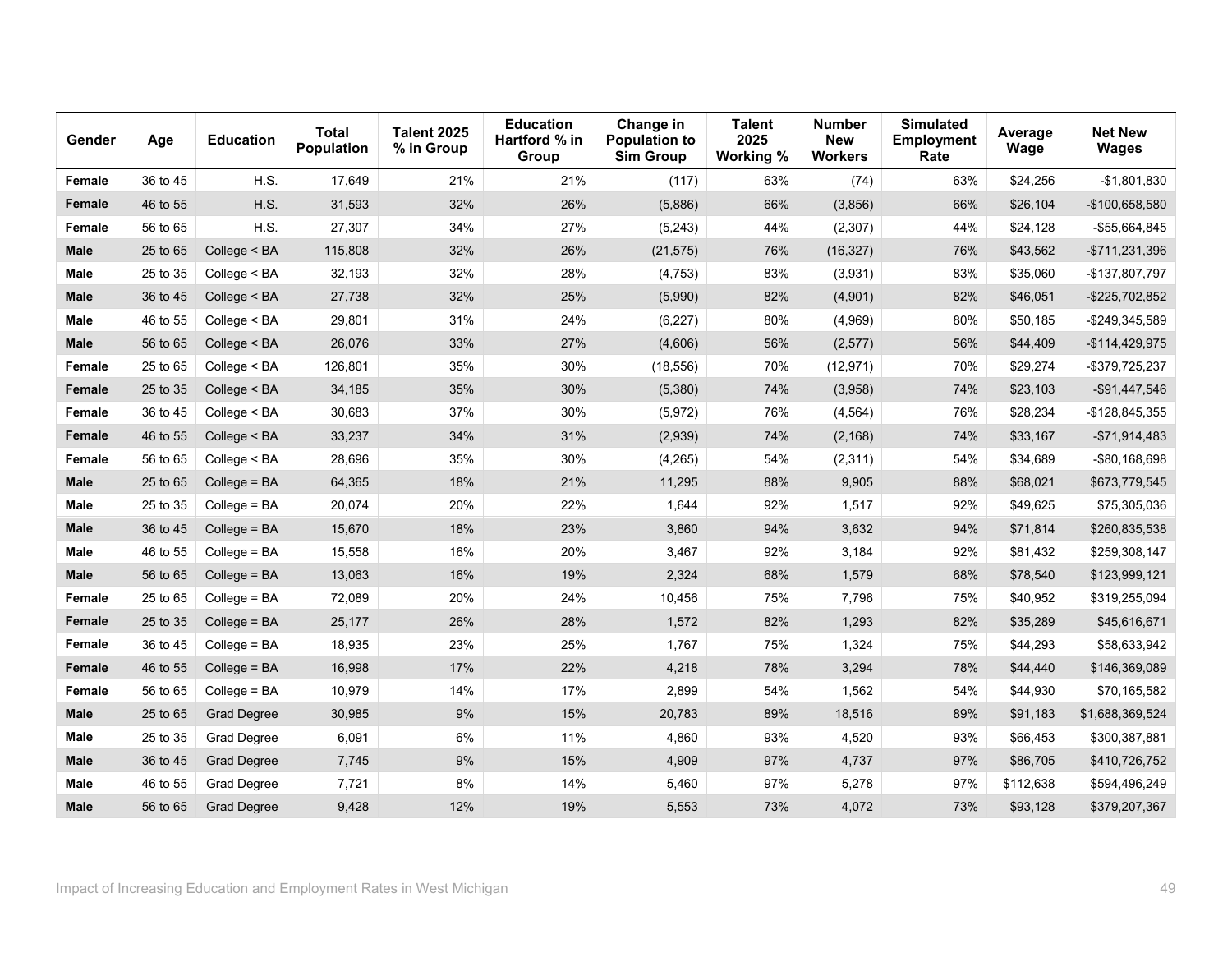| Gender        | Age      | <b>Education</b>   | Total<br><b>Population</b> | Talent 2025<br>% in Group | <b>Education</b><br>Hartford % in<br>Group | Change in<br><b>Population to</b><br><b>Sim Group</b> | <b>Talent</b><br>2025<br>Working % | <b>Number</b><br><b>New</b><br>Workers | <b>Simulated</b><br>Employment<br>Rate | Average<br>Wage | <b>Net New</b><br><b>Wages</b> |
|---------------|----------|--------------------|----------------------------|---------------------------|--------------------------------------------|-------------------------------------------------------|------------------------------------|----------------------------------------|----------------------------------------|-----------------|--------------------------------|
| Female        | 25 to 65 | Grad Degree        | 33,830                     | 9%                        | 18%                                        | 29,173                                                | 81%                                | 23,715                                 | 81%                                    | \$59,290        | \$1,406,056,918                |
| Female        | 25 to 35 | <b>Grad Degree</b> | 8,403                      | 9%                        | 18%                                        | 8,704                                                 | 83%                                | 7,246                                  | 83%                                    | \$53,383        | \$386,839,222                  |
| Female        | 36 to 45 | Grad Degree        | 9.143                      | 11%                       | 19%                                        | 6,802                                                 | 86%                                | 5,870                                  | 86%                                    | \$59,661        | \$350,208,503                  |
| <b>Female</b> | 46 to 55 | Grad Degree        | 7,815                      | 8%                        | 16%                                        | 7,369                                                 | 89%                                | 6,547                                  | 89%                                    | \$67,876        | \$444,363,178                  |
| Female        | 56 to 65 | Grad Degree        | 8.469                      | 10%                       | 18%                                        | 6,298                                                 | 66%                                | 4,147                                  | 66%                                    | \$55,484        | \$230,098,557                  |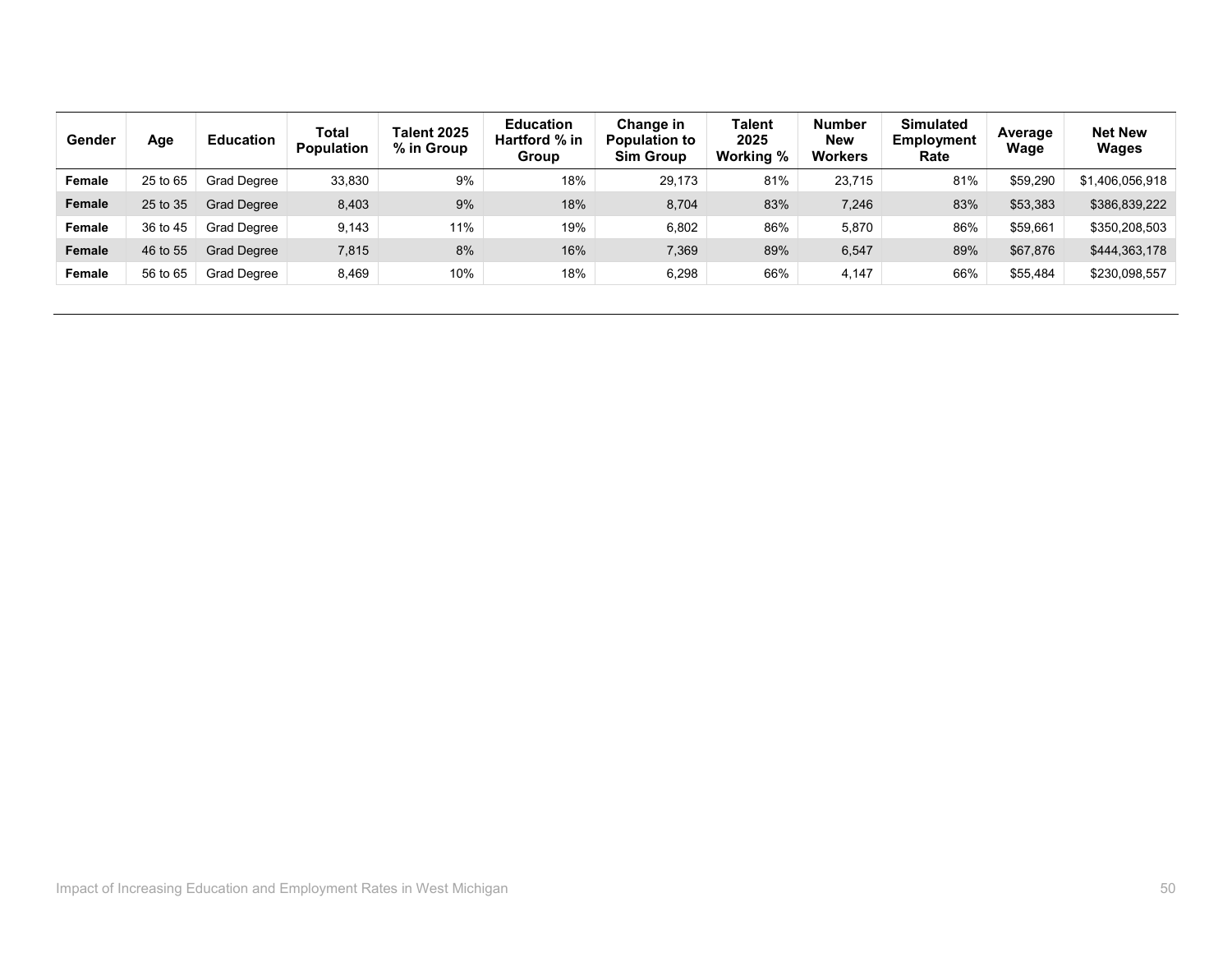| Gender      | Age      | <b>Education</b> | <b>Talent 2025</b><br><b>Total</b><br><b>Population</b> | <b>Hartford</b><br><b>Education</b><br><b>Distribution</b> | <b>New</b><br><b>Simulated</b><br>Pop | <b>Hartford</b><br>Working %<br>Pop | <b>Simulated</b><br><b>Workers</b> | Average<br>Wage | <b>Total</b><br><b>Simulated</b><br><b>Wages</b> | <b>Actual Talent</b><br>2025 Wages | <b>Net New</b><br><b>Wages</b> |
|-------------|----------|------------------|---------------------------------------------------------|------------------------------------------------------------|---------------------------------------|-------------------------------------|------------------------------------|-----------------|--------------------------------------------------|------------------------------------|--------------------------------|
| <b>Male</b> | 25 to 65 | All              | 360,970                                                 | 100%                                                       | 360,970                               | 80%                                 | 287,450                            | N/A             | \$15,520,890,303                                 | \$13,467,468,265                   | \$2,053,422,038                |
| <b>Male</b> | 25 to 35 | All              | 99,165                                                  | 100%                                                       | 99,165                                | 80%                                 | 79,083                             | N/A             | \$3,191,056,620                                  | \$2,985,485,917                    | \$205,570,703                  |
| <b>Male</b> | 36 to 45 | All              | 85,915                                                  | 100%                                                       | 85,915                                | 85%                                 | 72,809                             | N/A             | \$4,076,334,713                                  | \$3,601,236,767                    | \$475,097,946                  |
| <b>Male</b> | 46 to 55 | All              | 96,548                                                  | 100%                                                       | 96,548                                | 82%                                 | 79,342                             | N/A             | \$4,975,340,833                                  | \$4,315,039,243                    | \$660,301,590                  |
| <b>Male</b> | 56 to 65 | All              | 79,342                                                  | 100%                                                       | 79,342                                | 71%                                 | 56,216                             | N/A             | \$3,330,887,891                                  | \$2,565,706,338                    | \$765,181,553                  |
| Female      | 25 to 65 | All              | 358,940                                                 | 100%                                                       | 358,940                               | 74%                                 | 264,204                            | N/A             | \$9,614,448,814                                  | \$7,964,181,681                    | \$1,650,267,133                |
| Female      | 25 to 35 | All              | 96,501                                                  | 100%                                                       | 96,501                                | 76%                                 | 73,244                             | N/A             | \$2,328,576,671                                  | \$1,954,330,225                    | \$374,246,446                  |
| Female      | 36 to 45 | All              | 83,514                                                  | 100%                                                       | 83,514                                | 76%                                 | 63,556                             | N/A             | \$2,390,415,900                                  | \$2,087,873,590                    | \$302,542,310                  |
| Female      | 46 to 55 | All              | 97,688                                                  | 100%                                                       | 97,688                                | 79%                                 | 77,068                             | N/A             | \$3,060,232,178                                  | \$2,485,984,508                    | \$574,247,670                  |
| Female      | 56 to 65 | All              | 81,237                                                  | 100%                                                       | 81,237                                | 62%                                 | 50,336                             | N/A             | \$1,883,721,052                                  | \$1,435,993,358                    | \$447,727,694                  |
| <b>Male</b> | 25 to 65 | $<$ H.S.         | 37,383                                                  | 9%                                                         | 31,600                                | 53%                                 | 16,875                             | \$28,150        | \$475,035,100                                    | \$563,906,277                      | $-$ \$88,871,177               |
| Male        | 25 to 35 | $<$ H.S.         | 11,358                                                  | $9%$                                                       | 9,355                                 | 51%                                 | 4,810                              | \$22,548        | \$108,462,375                                    | \$152,945,685                      | $-$44,483,310$                 |
| <b>Male</b> | 36 to 45 | $<$ H.S.         | 9,223                                                   | 9%                                                         | 7,492                                 | 60%                                 | 4,502                              | \$29,511        | \$132,856,427                                    | \$155,228,564                      | $-$ \$22,372,137               |
| <b>Male</b> | 46 to 55 | $<$ H.S.         | 10,600                                                  | $8\%$                                                      | 8,093                                 | 52%                                 | 4,228                              | \$32,053        | \$135,529,682                                    | \$171,676,812                      | $-$ \$36,147,130               |
| <b>Male</b> | 56 to 65 | $<$ H.S.         | 6,202                                                   | 8%                                                         | 6,660                                 | 50%                                 | 3,335                              | \$31,924        | \$106,452,334                                    | \$84,055,216                       | \$22,397,118                   |
| Female      | 25 to 65 | $<$ H.S.         | 29,242                                                  | 6%                                                         | 21,733                                | 46%                                 | 10,083                             | \$16,546        | \$166,834,858                                    | \$199,831,293                      | -\$32,996,435                  |
| Female      | 25 to 35 | $<$ H.S.         | 8,307                                                   | 6%                                                         | 5,729                                 | 43%                                 | 2,462                              | \$13,591        | \$33,458,560                                     | \$41,806,501                       | $-$8,347,941$                  |
| Female      | 36 to 45 | $<$ H.S.         | 7,104                                                   | $6\%$                                                      | 4,624                                 | 52%                                 | 2,413                              | \$14,107        | \$34,043,340                                     | \$55,156,575                       | $-$ \$21,113,235               |
| Female      | 46 to 55 | $<$ H.S.         | 8,045                                                   | 5%                                                         | 5,283                                 | 54%                                 | 2,857                              | \$21,325        | \$60,924,208                                     | \$71,268,523                       | $-$10,344,315$                 |
| Female      | 56 to 65 | $<$ H.S.         | 5,786                                                   | 8%                                                         | 6,098                                 | 39%                                 | 2,351                              | \$18,067        | \$42,472,955                                     | \$31,599,694                       | \$10,873,261                   |
| <b>Male</b> | 25 to 65 | H.S.             | 112,429                                                 | 30%                                                        | 107,710                               | 75%                                 | 80,532                             | \$35,855        | \$2,887,486,663                                  | \$2,735,717,404                    | \$151,769,259                  |
| <b>Male</b> | 25 to 35 | H.S.             | 29,449                                                  | 30%                                                        | 29,702                                | 75%                                 | 22,209                             | \$29,089        | \$646,051,518                                    | \$603,108,132                      | \$42,943,386                   |
| <b>Male</b> | 36 to 45 | H.S.             | 25,539                                                  | 29%                                                        | 24,491                                | 78%                                 | 18,989                             | \$36,915        | \$700,998,620                                    | \$693,936,817                      | \$7,061,803                    |
| <b>Male</b> | 46 to 55 | H.S.             | 32,868                                                  | 34%                                                        | 32,674                                | 78%                                 | 25,490                             | \$40,664        | \$1,036,522,114                                  | \$945,814,676                      | \$90,707,438                   |
| <b>Male</b> | 56 to 65 | H.S.             | 24,573                                                  | 26%                                                        | 20,843                                | 66%                                 | 13,844                             | \$36,484        | \$505,066,893                                    | \$492,857,779                      | \$12,209,114                   |
| Female      | 25 to 65 | H.S.             | 96,978                                                  | 23%                                                        | 83,414                                | 67%                                 | 55,912                             | \$23,681        | \$1,324,050,297                                  | \$1,329,446,305                    | $-$5,396,008$                  |
| Female      | 25 to 35 | H.S.             | 20,429                                                  | 19%                                                        | 18,111                                | 65%                                 | 11,802                             | \$18,612        | \$219,661,736                                    | \$227,537,018                      | $-$7,875,282$                  |

**EXHIBIT A3.** Change in Employment and Education Rates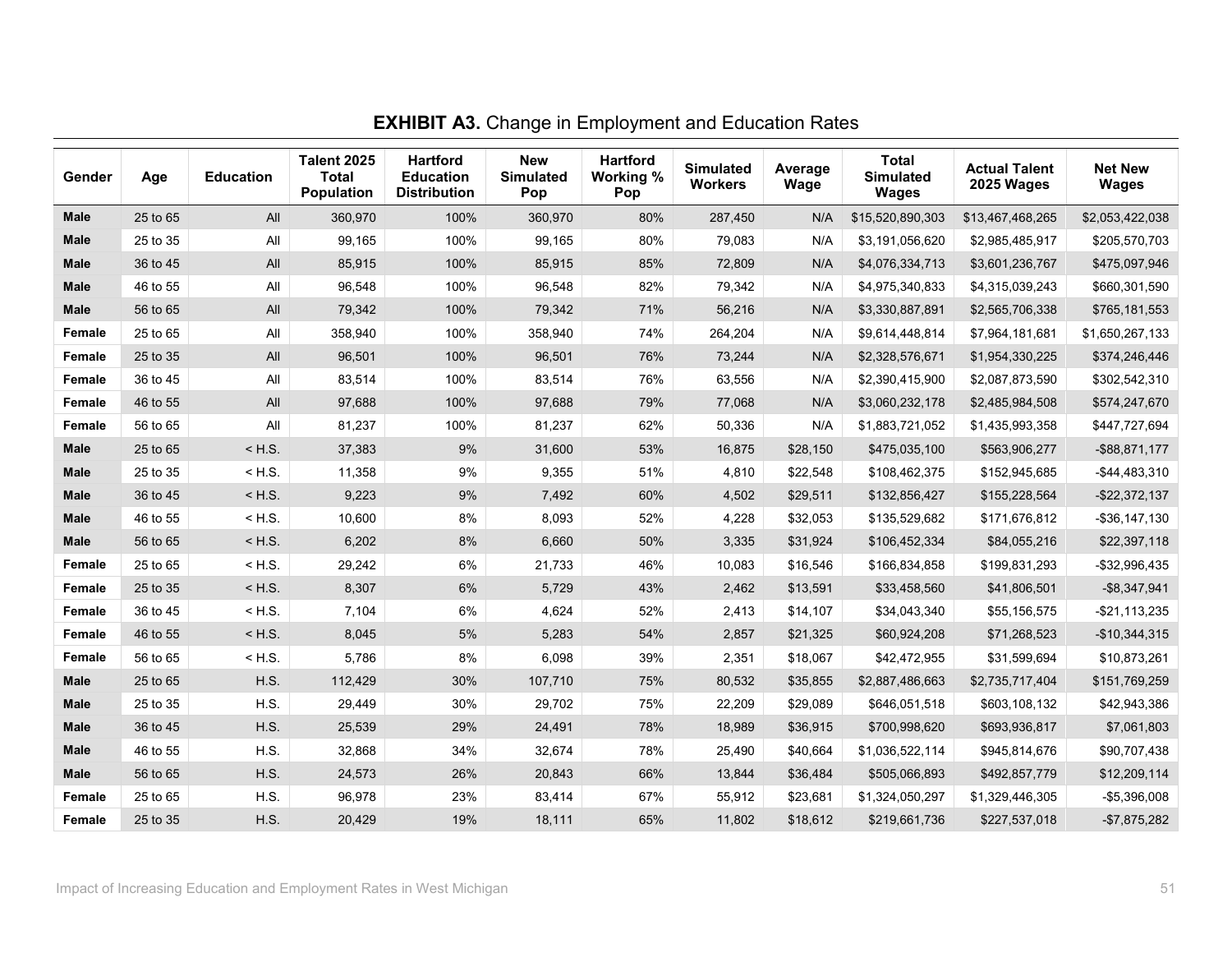| Female      | 36 to 45 | H.S.               | 17,649  | 21% | 17,532  | 70% | 12,285 | \$24,256  | \$297,994,940   | \$271,691,434   | \$26,303,506    |
|-------------|----------|--------------------|---------|-----|---------|-----|--------|-----------|-----------------|-----------------|-----------------|
| Female      | 46 to 55 | H.S.               | 31,593  | 26% | 25,707  | 74% | 19,094 | \$26,104  | \$498,425,910   | \$540,316,951   | $-$41,891,041$  |
| Female      | 56 to 65 | H.S.               | 27,307  | 27% | 22,064  | 58% | 12,731 | \$24,128  | \$307,168,222   | \$289,900,902   | \$17,267,320    |
| Male        | 25 to 65 | College $<$ BA     | 115,808 | 26% | 94,233  | 80% | 75,841 | \$43,562  | \$3,303,794,399 | \$3,819,774,084 | -\$515,979,685  |
| Male        | 25 to 35 | College < BA       | 32,193  | 28% | 27,440  | 80% | 21,958 | \$35,060  | \$769,834,523   | \$933,334,796   | -\$163,500,273  |
| Male        | 36 to 45 | College < BA       | 27,738  | 25% | 21,748  | 86% | 18,712 | \$46,051  | \$861,684,321   | \$1,045,210,541 | -\$183,526,220  |
| <b>Male</b> | 46 to 55 | College < BA       | 29,801  | 24% | 23,574  | 84% | 19,834 | \$50,185  | \$995,377,646   | \$1,193,349,735 | -\$197,972,089  |
| Male        | 56 to 65 | College < BA       | 26,076  | 27% | 21,470  | 71% | 15,338 | \$44,409  | \$681,134,883   | \$647,879,012   | \$33,255,871    |
| Female      | 25 to 65 | College < BA       | 126,801 | 30% | 108,245 | 75% | 81,076 | \$29,274  | \$2,373,424,761 | \$2,595,681,032 | -\$222,256,271  |
| Female      | 25 to 35 | College < BA       | 34,185  | 30% | 28,805  | 77% | 22,123 | \$23,103  | \$511,090,946   | \$581,098,926   | -\$70,007,980   |
| Female      | 36 to 45 | College < BA       | 30,683  | 30% | 24,711  | 78% | 19,276 | \$28,234  | \$544,232,702   | \$661,994,225   | -\$117,761,523  |
| Female      | 46 to 55 | College < BA       | 33,237  | 31% | 30,298  | 80% | 24,165 | \$33,167  | \$801,465,143   | \$813,244,453   | $-$11,779,310$  |
| Female      | 56 to 65 | College < BA       | 28,696  | 30% | 24,431  | 63% | 15,512 | \$34,689  | \$538,101,477   | \$539,343,428   | $-$1,241,951$   |
| <b>Male</b> | 25 to 65 | College = BA       | 64,365  | 21% | 75,660  | 89% | 67,295 | \$68,021  | \$4,577,444,812 | \$3,839,166,348 | \$738,278,464   |
| Male        | 25 to 35 | College = BA       | 20,074  | 22% | 21,718  | 91% | 19,841 | \$49,625  | \$984,621,758   | \$919,642,101   | \$64,979,657    |
| Male        | 36 to 45 | College = BA       | 15,670  | 23% | 19,530  | 94% | 18,327 | \$71,814  | \$1,316,151,520 | \$1,058,825,869 | \$257,325,651   |
| Male        | 46 to 55 | College = BA       | 15,558  | 20% | 19,025  | 92% | 17,545 | \$81,432  | \$1,428,759,942 | \$1,163,579,490 | \$265,180,452   |
| Male        | 56 to 65 | College = BA       | 13,063  | 19% | 15,387  | 75% | 11,581 | \$78,540  | \$909,536,221   | \$697,118,888   | \$212,417,333   |
| Female      | 25 to 65 | College = BA       | 72,089  | 23% | 82,545  | 79% | 65,149 | \$40,952  | \$2,668,018,351 | \$2,214,331,438 | \$453,686,913   |
| Female      | 25 to 35 | College = BA       | 25,177  | 28% | 26,749  | 83% | 22,285 | \$35,289  | \$786,424,225   | \$730,419,021   | \$56,005,204    |
| Female      | 36 to 45 | College = BA       | 18,935  | 25% | 20,702  | 79% | 16,315 | \$44,293  | \$722,648,802   | \$628,302,534   | \$94,346,268    |
| Female      | 46 to 55 | College = BA       | 16,998  | 22% | 21,216  | 81% | 17,130 | \$44,440  | \$761,253,236   | \$589,893,143   | \$171,360,093   |
| Female      | 56 to 65 | College = BA       | 10,979  | 17% | 13,878  | 68% | 9,419  | \$44,930  | \$423,212,948   | \$265,716,740   | \$157,496,208   |
| Male        | 25 to 65 | <b>Grad Degree</b> | 30,985  | 14% | 51,768  | 91% | 46,907 | \$91,183  | \$4,277,129,329 | \$2,508,904,152 | \$1,768,225,177 |
| Male        | 25 to 35 | Grad Degree        | 6,091   | 11% | 10,951  | 94% | 10,264 | \$66,453  | \$682,086,447   | \$376,455,203   | \$305,631,244   |
| Male        | 36 to 45 | <b>Grad Degree</b> | 7,745   | 15% | 12,654  | 97% | 12,279 | \$86,705  | \$1,064,643,825 | \$648,034,976   | \$416,608,849   |
| <b>Male</b> | 46 to 55 | Grad Degree        | 7,721   | 14% | 13,181  | 93% | 12,244 | \$112,638 | \$1,379,151,450 | \$840,618,530   | \$538,532,920   |
| Male        | 56 to 65 | <b>Grad Degree</b> | 9,428   | 19% | 14,981  | 81% | 12,120 | \$93,128  | \$1,128,697,560 | \$643,795,443   | \$484,902,117   |
| Female      | 25 to 65 | Grad Degree        | 33,830  | 18% | 63,003  | 83% | 51,984 | \$59,290  | \$3,082,120,548 | \$1,624,891,613 | \$1,457,228,935 |
| Female      | 25 to 35 | <b>Grad Degree</b> | 8,403   | 18% | 17,107  | 85% | 14,573 | \$53,383  | \$777,941,204   | \$373,468,759   | \$404,472,445   |
| Female      | 36 to 45 | Grad Degree        | 9,143   | 19% | 15,945  | 83% | 13,266 | \$59,661  | \$791,496,117   | \$470,728,822   | \$320,767,295   |